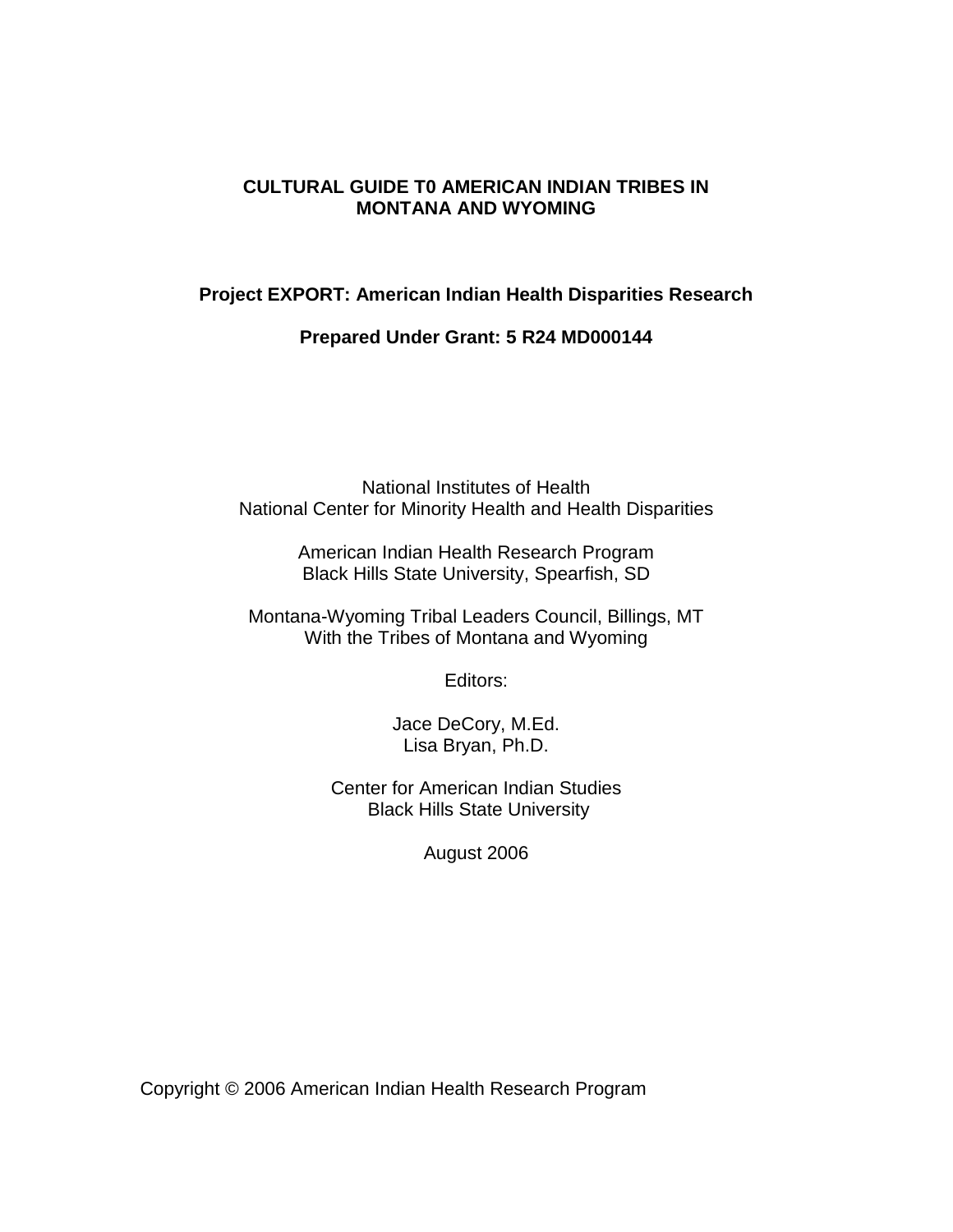#### **TABLE OF CONTENTS**

#### **Chapter 1:**

**Introduction**

**Intent and Area of Study** 

**General Cultural History & Background of the Tribes of the Rocky Mountain Region**

**Culture Related Questions Relevant to Conducting Research Studies**

**Cultural Techniques to Gather Data and Analyze Information**

**Implementing a Plan of Action: Focus on Cultural Beliefs, Values, Behavior, and Attitudes**

**Chapter 2: Blackfeet Cultural Guide**

**Chapter 3: Crow Cultural Guide**

**Chapter 4: Fort Belknap Reservation Tribal Health Cultural Guide**

**Chapter 5: Information for Medical Service Providers-Little Shell Chippewa**

**Chapter 6: Northern Arapahoe Cultural Guide**

**Chapter 7: Northern Cheyenne Tribal Health Department Cultural Guide** 

**Chapter 8: Summary and Conclusions**

**Addendum: Related Web Sites**

**Bibliography**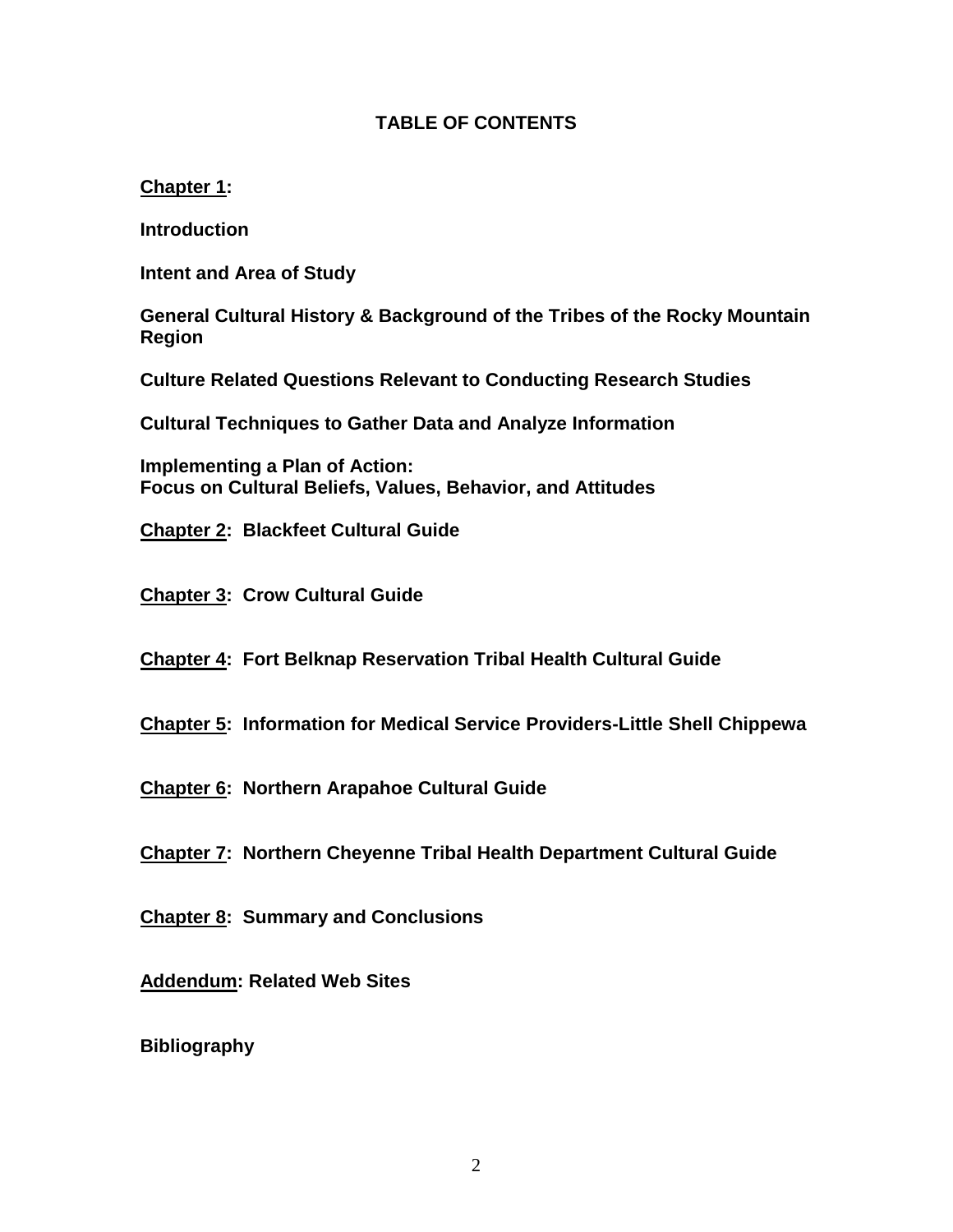#### **Chapter 1:**

#### **Introduction**

This Cultural Guide for health providers and researchers who work with the Tribes in Montana and Wyoming was developed as a collaborative effort between the participating Tribes, the Montana-Wyoming Tribal Leaders Council, and Black Hills State University. The concept of a Cultural Guide came about as a result of a partnership between the Tribal Leaders Council and Black Hills State University to conduct health services research and interventional studies with Tribal involvement and participation, under an NIH/NCMHD Project EXPORT grant. The Guide is a unique document that offers the reader insights and a foundation of valuable information that each Tribe felt was important knowledge to share with people who want to work effectively and appropriately with Tribal organizations and community members. We have made a great effort to ensure the words of the Tribal people in this Guide are accurately presented as they were provided to us.

In 2002, Black Hills State University (BHSU) and the Montana-Wyoming Tribal Leaders Council (TLC) initiated a collaboration to investigate and address health disparities of American Indians residing on Reservations in Montana and Wyoming through research and innovative pilot interventions. In September 2002, BHSU and the TLC were awarded a three-year National Institutes of Health, National Center for Minority Health and Health Disparities grant (Project EXPORT) for the purpose of developing research infrastructure and programs to address health disparities of Tribes in Montana and Wyoming. Under this grant, nine separate pilot research projects were developed and implemented with six of the Reservations in Montana and Wyoming. For each study, the Tribal health director and staff and other Tribal organizations were involved and provided community liaison support, worked collaboratively with the BHSU-TLC project team, participated in training on implementation activities, and had responsibility for implementation of the project activities. This community-based approach has been effective in achieving study goals, provided an opportunity for Tribal staff to develop knowledge and skills that are valuable on an ongoing basis, and resulted in strong Tribal support for the BHSU-TLC research program.

In September 2003, the TLC was awarded a three-year Minority Research Infrastructure Support Program Grant by the NIH Agency for Healthcare Research and Quality (AHRQ), with BHSU as a sub-grantee. This grant provided support for development of research infrastructure by the TLC and for the conduct of studies that focus on reducing breast and cervical cancer health disparities and on health systems performance improvement. In February 2003, TLC, with BHSU, was awarded a four-year Robert Wood Johnson Foundation rant for Building Community Support for People with Diabetes.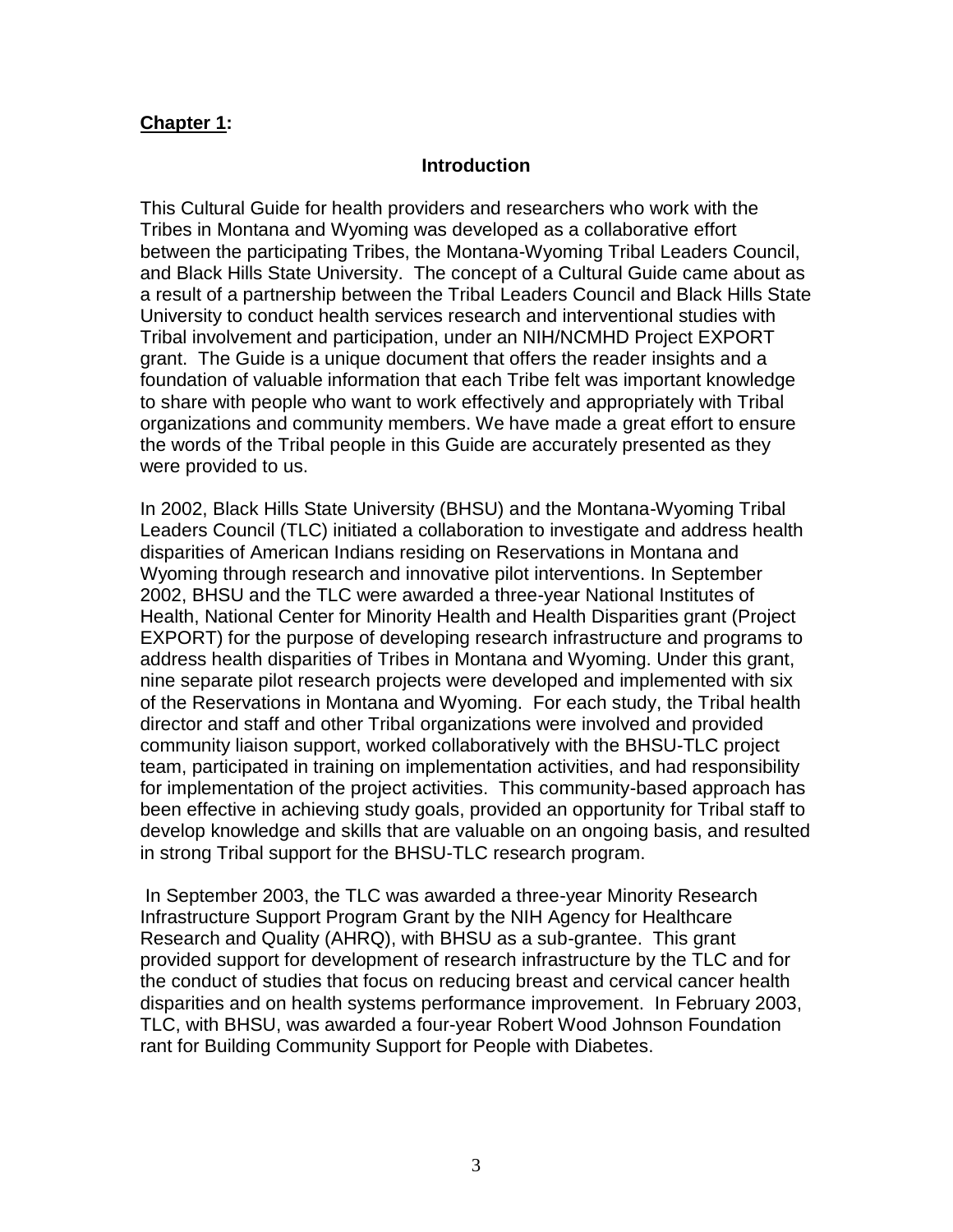Each of these existing grants is based on principles that are the foundation of the working relationship between BHSU and the TLC and its member Tribes. Early in the development of the BHSU-TLC partnership, the Executive Director of the TLC was straightforward in stating that the experience of many tribes in collaborating with universities on research had been negative. Tribes supported and contributed to grant applications and proposals, but universities often failed to involve the tribe in the research after award. Similarly, non-Indian researchers who conducted projects on Reservations often were uninformed, failed to obtain counsel and support from Tribal leaders, and lacked the cultural awareness that is essential to produce valid and useful results. He also stressed that it would be critical, up front, to design an approach that included sharing information learned from the project's activities with Tribal leaders, Tribal health directors, and others who have responsibilities for health issues on Reservations and urban Indian health clinics. Tribal leaders are often skeptical of research initiatives because there has been little useful benefits to Tribes from the research, and because there has been little effort on the part of researchers to 'follow up' and share results with the community.

Given this background, the TLC and BHSU established a set of principles to guide the development and conduct of research projects with Tribes. These principles include:

- Involvement of Tribes in setting the priorities for seeking research funding;
- Tribal input in developing specific research proposals and grant applications;
- Tribal participation in research activities and data collection;
- Feedback and information on findings of research and on 'tools' and methods that could be used by Tribes.

In addition to these principles, conducting effective research with Tribes requires that the researchers understand the culture and traditions of Tribes with which they work and incorporate this understanding into their interactions with Tribal members. Recognizing the importance of cultural knowledge, the BHSU and TLC Project EXPORT staff initiated the development of this Cultural Guide for researchers conducting research with the Tribes in Montana and Wyoming, as a collaborative effort. The Cultural Guide includes a discussion and overview of general issues and background information for researchers working with American Indian Tribes. The Guide was prepared by BHSU faculty involved in Project EXPORT, and is a significant Project EXPORT Mentoring Core product. The TLC has also worked with each of the Tribes in Montana and Wyoming to provide support for the development of Tribal-specific Cultural Guides, four of which are included in this document.

The intent of the cultural guide is to provide a starting point for educational reference and to elicit dialogue and cross-cultural exchange between researchers and Tribal members who participate in research studies.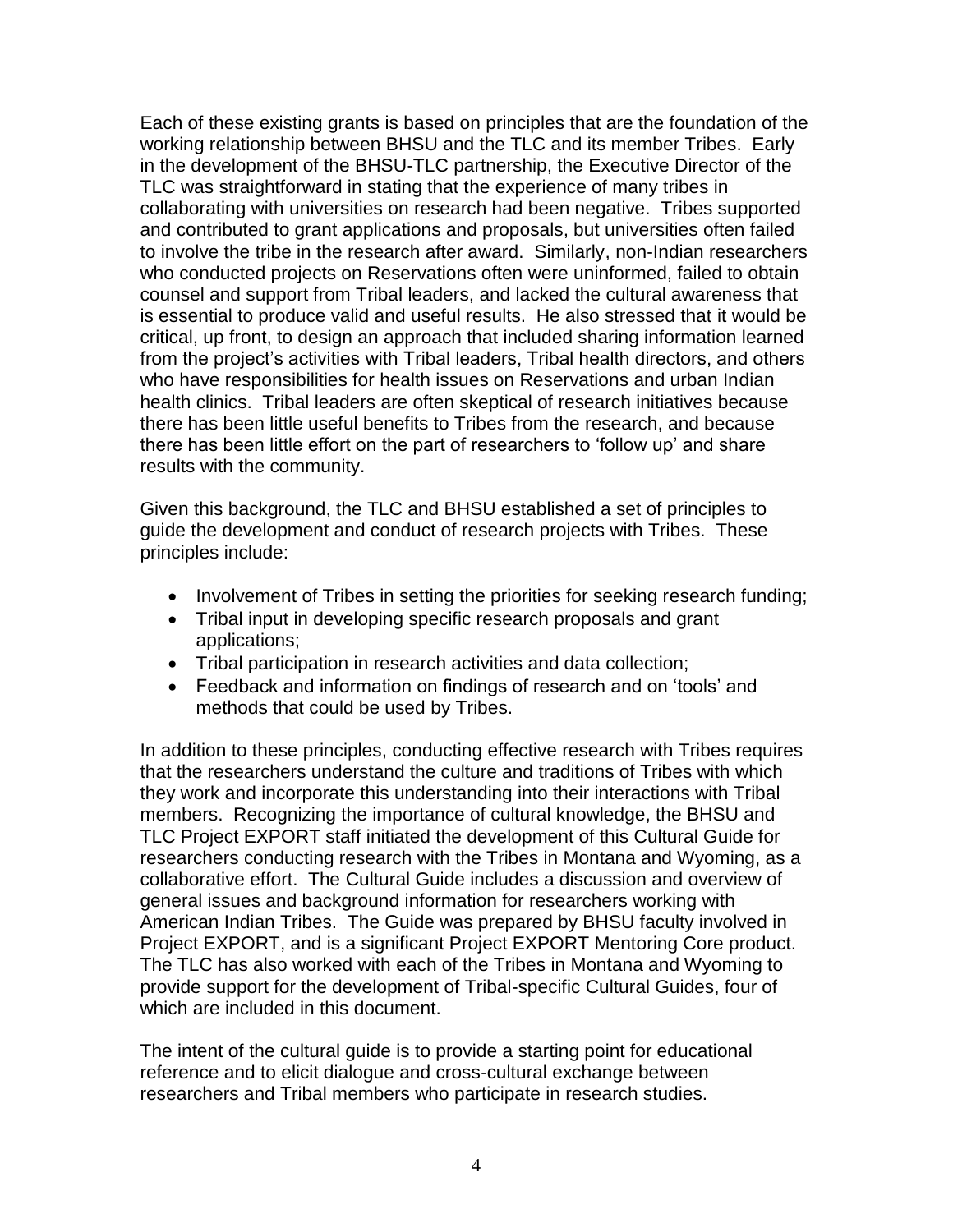Cultural awareness training and guidance is encouraged. It is anticipated that the BHSU-TLC Project EXPORT team will be involved in providing training to researchers, in order to assist them in working with the Tribes in this region.

#### **Intent and Area of Study**

A research infrastructure is necessary to provide a foundation for developing databases, research skills, culturally appropriate pilot/feasibility studies and collaborations that will support long-term research.

Cultural factors regarding American Indians may affect the research process. The diversity of American Indian nations is also to be considered. It is not necessary for the researcher to know all of the cultural distinctions between and among Tribes. However, it is important that the researcher be aware of cultural differences. (Hodge, et al., 2000, p. 43)

Researchers are not expected to be experts on the more than 500 American Indian Tribes, but should learn as much as possible about the groups they plan to study and work with.

The researcher can become involved in the community through Tribal meetings and social gatherings. Learning about the history, culture, values, attitudes, local customs and beliefs about illness will help researchers conduct a more efficient study. Showing genuine concern and a willingness to learn and be a part of a community can foster trust.

Just as it is necessary to recognize the cultural values important to Tribal people, BHSU and the Project EXPORT researchers acknowledge the necessity of adhering to the highest ethical and moral standards and a core set of values including:

- Present health research results to indigenous people in a way that is accessible, appropriate and easily understood
- Maintain ethical standards by adhering consistently to prescribed values and principles
- Act in an honest, fair and just manner
- Aim to include indigenous people in all health research activities
- Share new knowledge with all research partners
- Conduct all activities in a business like manner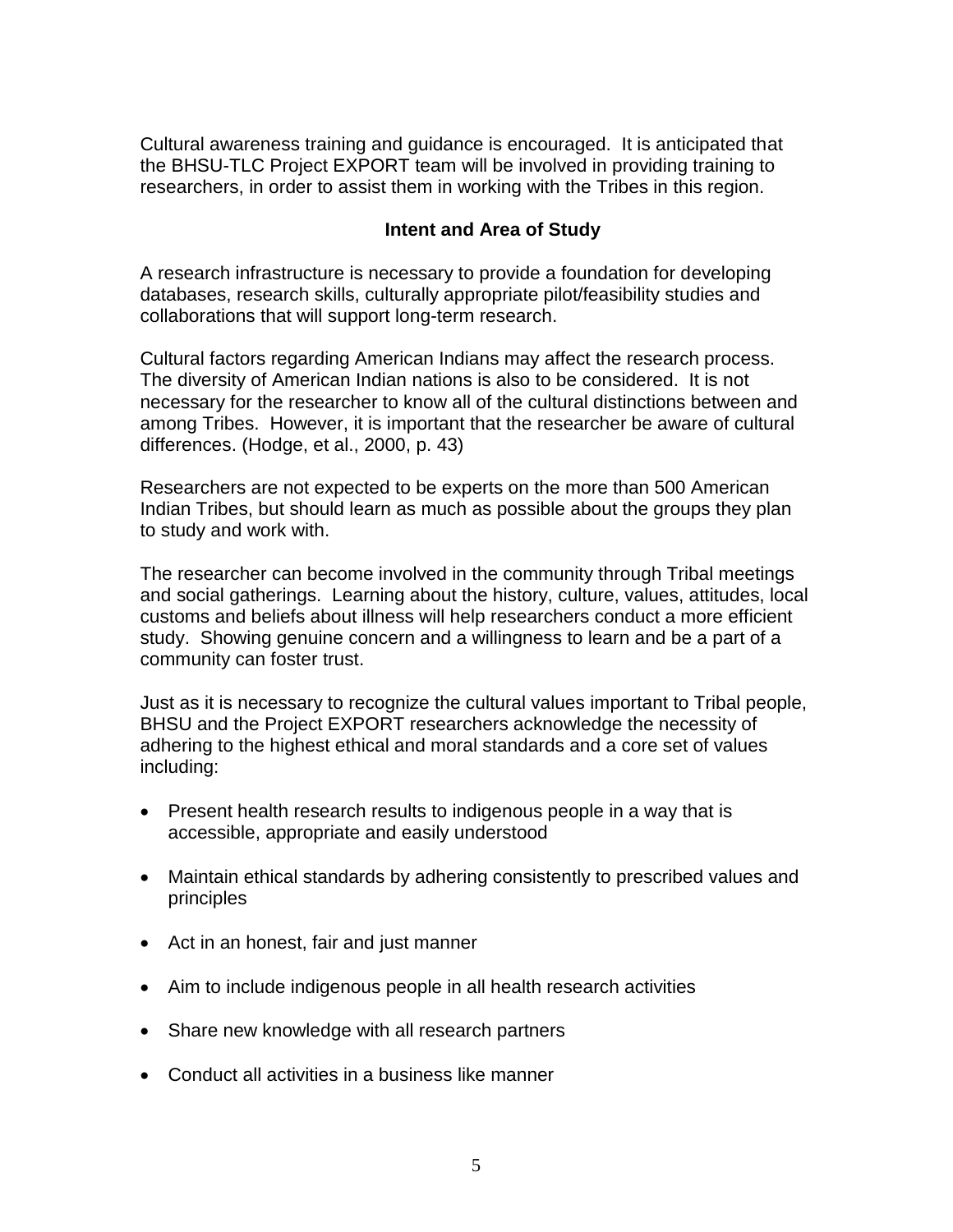#### **General Cultural History and Background of the Tribes of the Rocky Mountain Region**

## **Background**

A brief background of the Tribes with Reservations in Montana and Wyoming has been developed to better facilitate working with Indian communities within this region. Maps showing the geographical location of the Reservations in Montana and Wyoming are shown below.



# **Montana and Wyoming Reservations Maps**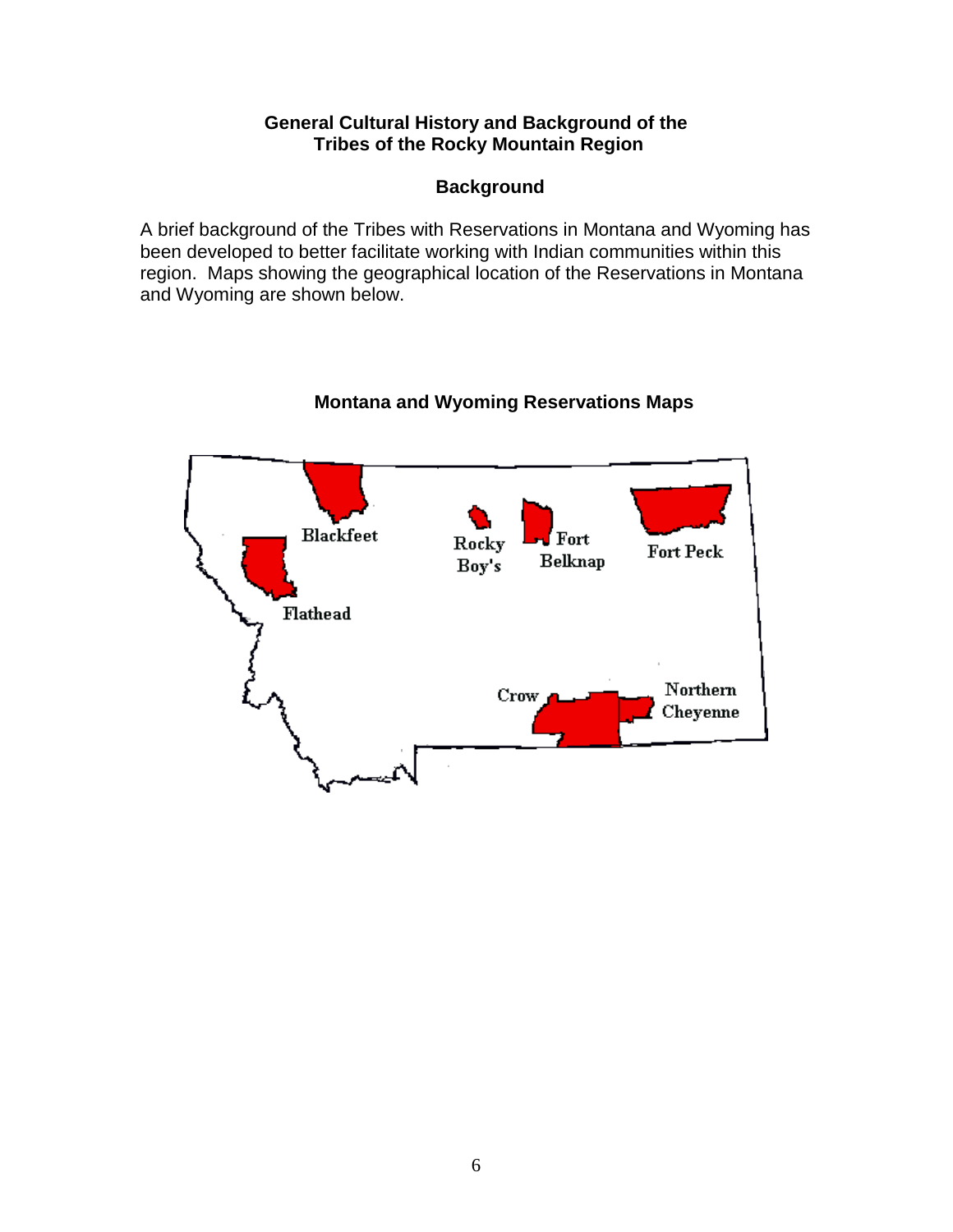

Source: http://www.mtwytlc.com/

General information about each Reservation is as follows:

## **Blackfeet**

The Blackfeet Tribe is made up of approximately 15,500 enrolled members with 8,000 living on a Reservation that is located in northwestern Montana on 1.5 million acres. The town of Browning, MT is the seat of the Blackfeet Tribal Business Council, the governing body within the Blackfeet Indian Reservation. The proximity to Glacier National Park provides a unique opportunity for the Blackfeet, as more than 2.3 million people drive through the Reservation each year. The Museum of the Plains Indian, at Browning, has excellent dioramas of Plains Indian life. Blackfeet Community College, founded in 1974, is also located in Browning.

## **Chippewa Cree Tribe**

The Chippewa Cree Tribe of the Rocky Boy's Reservation is located in north-central Montana consisting of 120,000 acres. The reservation, which lies 50 miles south of the Canadian border, was established in 1916. Because of Rocky Boy Reservation's ethnic diversity (Cree, Chippewa, Metis and Assiniboine), there remains a rich variety of cultural practices. The governing body is comprised of a nine-member Business Committee, elected by popular vote from the reservation's five districts. The Chippewa Cree Tribal Offices and Stone Child College (established in 1984) are located in Box Elder, MT.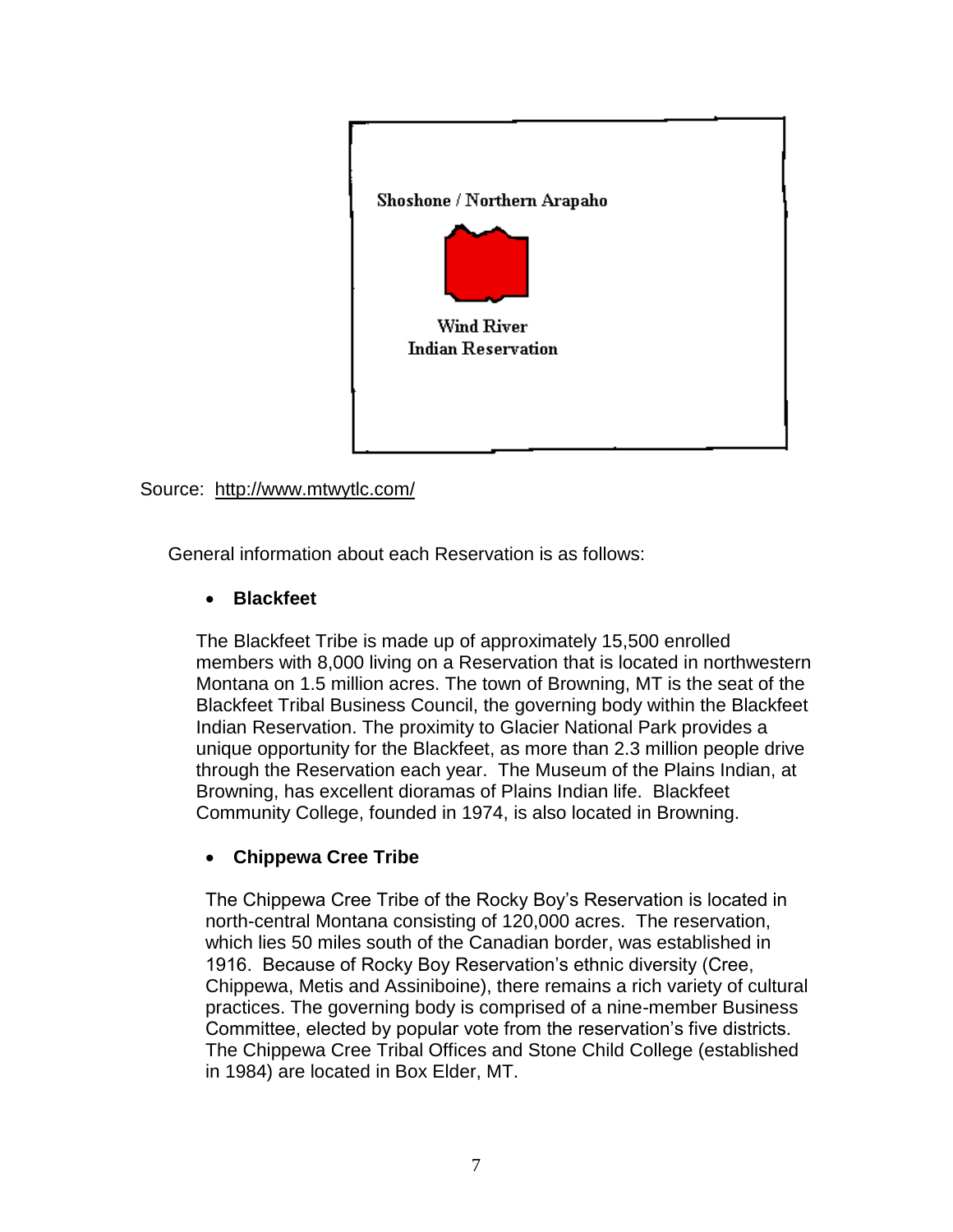#### **Confederated Salish and Kootenai Tribes (Flathead)**

The Confederated Salish and Kootenai Tribes are comprised of the Bitterroot Salish, the Pend d'Oreille and the Kootenai Tribes. "Confederated Salish" refers to both the Salish and Pend d'Oreille Tribes. The territories of these Tribes once covered all of western Montana and extended into parts of Idaho, British Columbia and Wyoming. The subsistence patterns of the Tribal people developed over generations of observation, experimentation and spiritual interaction with the natural world, created a body of knowledge about the environment closely tied to seasons, locations and biology. The Tribal Headquarters and Salish Kootenai College (established in 1977) are located in Pablo, MT. The Hellgate Treaty of 1855 established the Flathead Reservation in northwest Montana, comprised of 1.317 million acres.

#### **Crow**

The 2.5 million acre Crow Reservation is located in Big Horn and Yellowstone Counties of southeastern Montana, as established by the Treaty of 1851. There are approximately 10,000 enrolled members, with 6,500 living on the Reservation. The Crow Reservation's eastern boundary is adjacent to the Northern Cheyenne Reservation. The Crow/Northern Cheyenne Hospital, BIA and Crow Tribal Government offices are located in Crow Agency, MT. The annual Crow Fair, one of the largest pow wows held in the Unites States, takes place at Crow Agency every August. A popular tourist site on the Reservation is the Battle of the Little Big Horn National Monument. Little Big Horn College, established in 1980, is located in Crow Agency.

#### **Northern Cheyenne**

Located in the southeastern part of Montana, the Northern Cheyenne Tribe was organized in 1936 and currently has a Tribal membership of approximately 6,700 enrolled members, with 4,400 living on the reservation. Bordered on the west by the Crow Indian Reservation, the 440,000-acre Northern Cheyenne Reservation is acclimated to farming and ranching. Tribal government, Indian Health Service and the Bureau of Indian Affairs all have their headquarters in Lame Deer, MT. The Franciscan Order established St. Labre Indian School in Ashland, MT in 1884 as an educational facility. Today it is also a visitor center, museum and art gallery, exhibiting Cheyenne culture and heritage. Dull Knife Memorial College, established in 1975, is located in Lame Deer.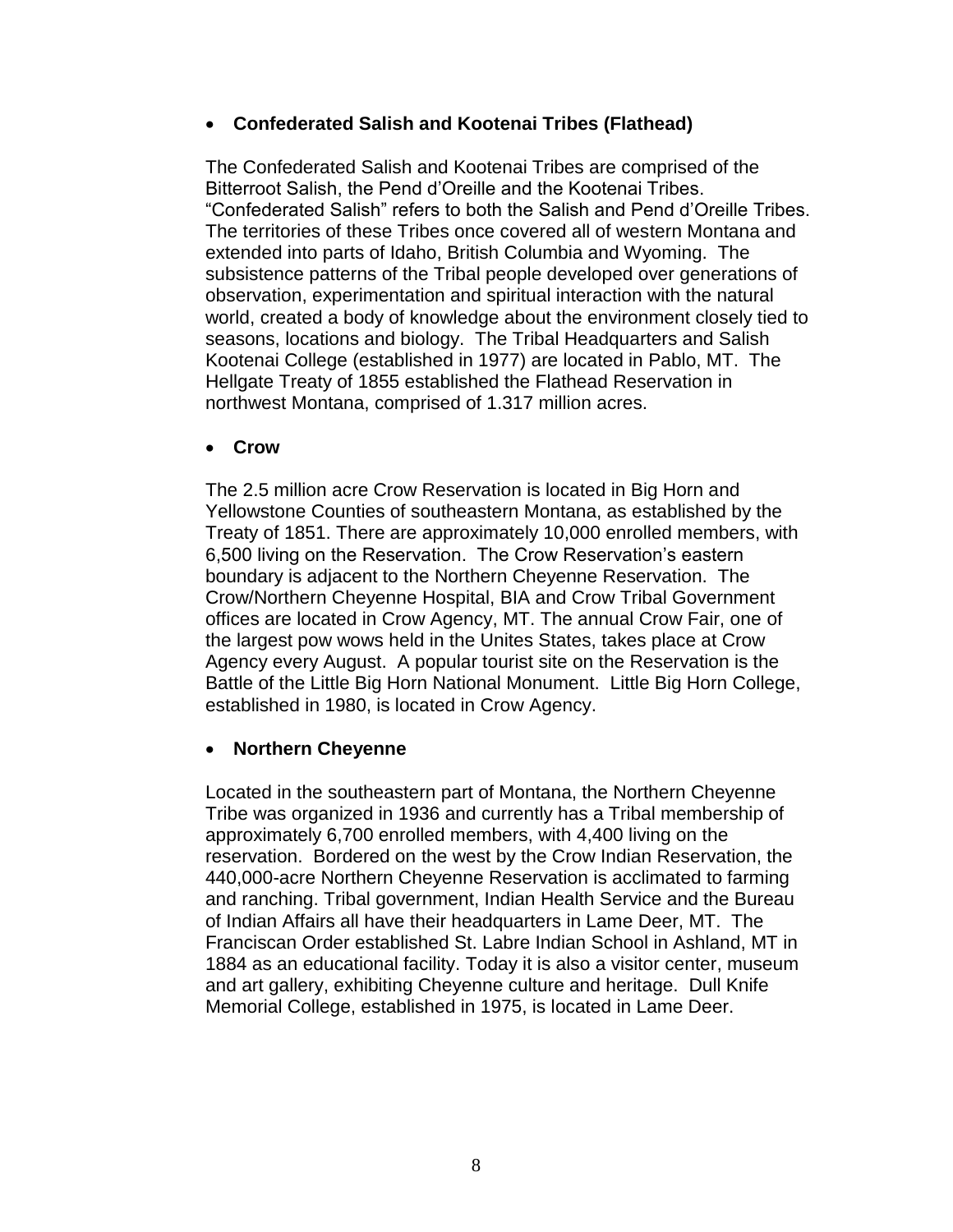## **Ft. Belknap**

The Fort Belknap Indian Reservation is located in north central Montana near the Canadian border on approximately 600,000 acres. The Reservation is the home of two Tribes, the Assiniboine and the Gros Ventre, which operate under one central government. There are approximately 2,800 members living on the Reservation. The Tribal headquarters, Ft. Belknap Community Council and Ft. Belknap College (established in 1984), are located in Harlem, MT.

## **Ft. Peck**

The Fort Peck Reservation is home to two separate Indian nations, each composed of numerous bands and divisions. The Sioux divisions of Sisseton/Wahpeton, the Yanktonais and the Teton Hunkpapa are represented, as well as the Assiniboine bands of Canoe Paddler and Red Bottom. The Reservation is located in the extreme northeast corner of Montana. There are an estimated 10,000 enrolled Tribal members living on or near the 110 mile long, 40-mile wide Reservation. The Fort Peck Tribes adopted their first written constitution in 1927, rejecting the I.R.A. Act of 1934. Their constitution remains one of the few modern Tribal constitutions that include provisions for general councils, the traditional Tribal type of government. The Ft. Peck Tribal Executive Board headquarters and Fort Peck Community College (established in 1978) are located in Poplar, MT.

## **Eastern Shoshone**

The Eastern Shoshone Tribe is located on the Wind River Reservation in central Wyoming. The Wind River Reservation, Wyoming's only Indian Reservation, is the home of two tribes, the Northern Arapaho and Eastern Shoshone. The Tribes operate as two separate Tribal governments. The Reservation covers 2.2 million acres and there are approximately 4,200 enrolled members of the Eastern Shoshone. The Eastern Shoshone Business Council Tribal headquarters are located in Fort Washakie, WY.

## **Northern Arapaho**

The Northern Arapaho Tribe is also located on the Wind River Reservation with 7,400 Northern Arapaho Tribal members. Towns on or near the reservation include Riverton, Lander, Ethete, Arapaho and Thermopolis. The Wind River flows through the Reservation, providing water for irrigation and recreation. Pride, respect, honor and tradition are the main values as shown on the Wind River Tribal College logo. The Arapaho Business Council is located in Fort Washakie, WY.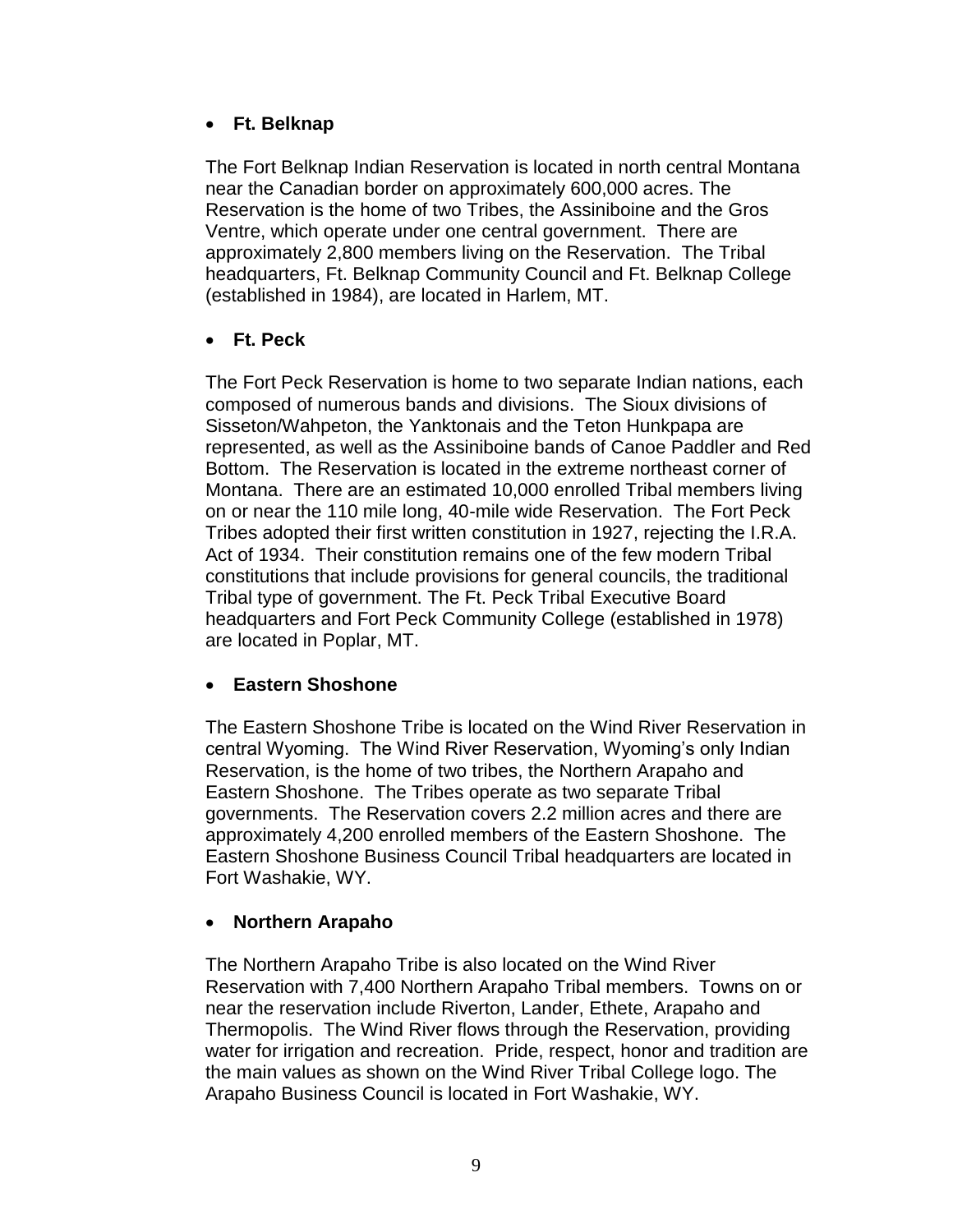## **Little Shell**

After 109 years, the Little Shell Ojibwa/Chippewa are officially a Tribe again. Headquartered in Great Falls, MT, this band of the Chippewa Tribe is a State-recognized Tribe without a designated Reservation in Montana. There are over 4,000 enrolled members within the State, many of whom live in Great Falls and the surrounding area. The Tribe is currently petitioning for federal recognition. Only a handful of the Tribe's members still speak their native language, with almost none of the native speakers born after 1934, according to Little Shell anthropologists.

## **Tribal Culture and History**

Cultural History, as provided by the Blackfeet, Crow, Fort Belknap, Little Shell Chippewa, Northern Arapaho and Northern Cheyenne Tribes, is included as Chapters 2 – 7. These Tribal documents are unique and will include individual Tribal histories, creation stories, tribal college histories, links and other visuals.

## **Cultural Approaches Relevant to Studies**

When a focus group approach is being considered, one must consider carefully what type of questions to ask the focus group to be studied. Cultural questions draw attention to influences from ethnic and racial cultures, (in this case the American Indian Tribes of Montana and Wyoming), but also to influences from cultures associated with other socially-constructed groups such as those based on gender, social class, peer groups, health institutions and schools. Language is an important part of all cultures; consequently, language should be included within the scope of cultural questions. Cultural questions also examine the influences of historical events and of larger socio-economic and political structuring.

Talking circles have proven to be an excellent method for sharing and collecting data among American Indian Tribes. A "talking circle" is formed when a community or group wants to discuss a topic/issue or a number of issues at a public gathering. The participants form a circle and each person in the circle shares their perspective on an issue, while others listen respectfully. Before the talking circle begins, the moderator may review the protocol for this particular talking circle. Each circle develops its own rules during the first meeting and everyone in the circle agrees to abide by them. Oftentimes, the moderator will smudge/purify each participant with sage, sweet grass or cedar to ask the Creator for help and to give thanks for the people who are willing to share their ideas in this process. They may offer an opening prayer or defer to a respected elder in the circle to begin the talking circle with a prayer.

Some general guidelines for conducting a talking circle: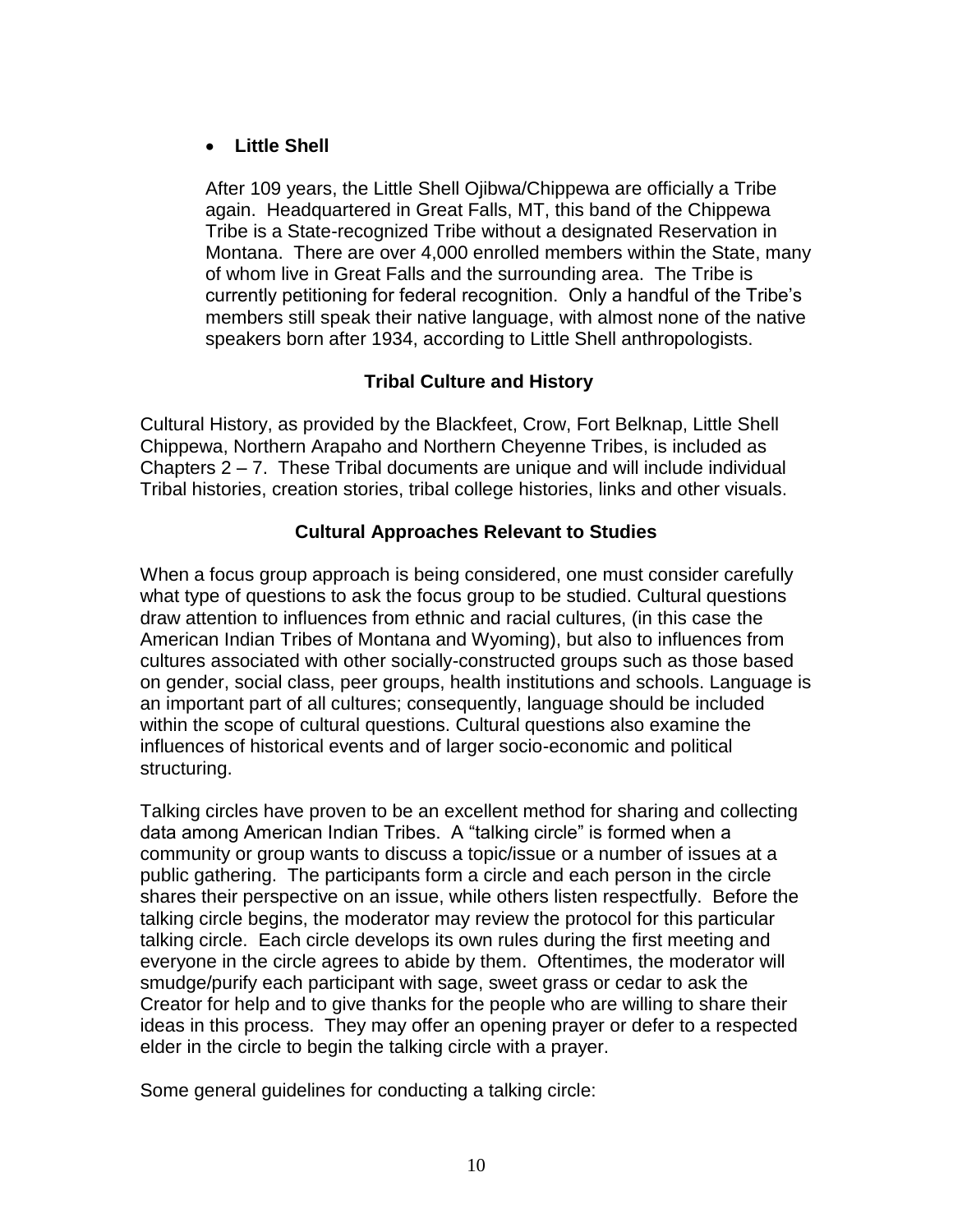- One speaker (many listeners) at a time, respecting one another's space
- Speak honestly, truthfully from the heart, weighing one's words before speaking
- Be a respectful listener; listen with patience, without interrupting
- A person talks until finished, being respectful of time
- Focus on the topic/issue/question at hand
- Be supportive and encourage each other; "hard on issues, soft on people"
- After each person shares, the talking piece (something of significance, such as a talking stick, stone, feather, staff, prayer stick, etc.) is passed clockwise to the next person
- Only the person holding the piece is allowed to talk; a person may also pass, hold the piece without speaking and/or reinforce what has already been said
- For the circle to be complete, no one should be left out of the circle

When the last person has shared, the moderator may close the discussion with a prayer and may smudge the participants again. While sharing, many times we consider our ancestors, future relatives and those unable to join the circle. There is no right or wrong way, but if done with respect and patience, there will be an increasingly rich accumulation of thought and a building of consensus and awareness through use of the talking circle. Individuals may find common ground upon which to stand together in a more cooperative spirit, reaching toward a mutual goal.

Following is a sample of some eliciting questions as related to health areas and issues to be studied in a quantitative research approach.

- What do you hope will be the outcome from the research conducted on your Reservation?
- How might your beliefs or values be contributing to the overall health disparity situation on your Reservation?
- List at least five health disparities on your Reservation.
- What cultural values are important to you? Define those important to you.
- Do you see the area in which you live as hopeful or hopeless? If you find it hopeful, what do you find hopeful about the future for your community?
- Can you provide solutions to the current health situation on your Reservation?
- What is your vision for yourself, your family and your community?

Because cultural perspectives are viewed as a starting point for any research that is conducted with tribes, any new study that may be initiated with a specific Tribal community should begin with a discussion of culture and traditions and their potential impact of the design of the research and the structure of researcher-Tribal interactions around the study implementation. Community involvement and cultural imperatives, now pre-requisites, were not a part of early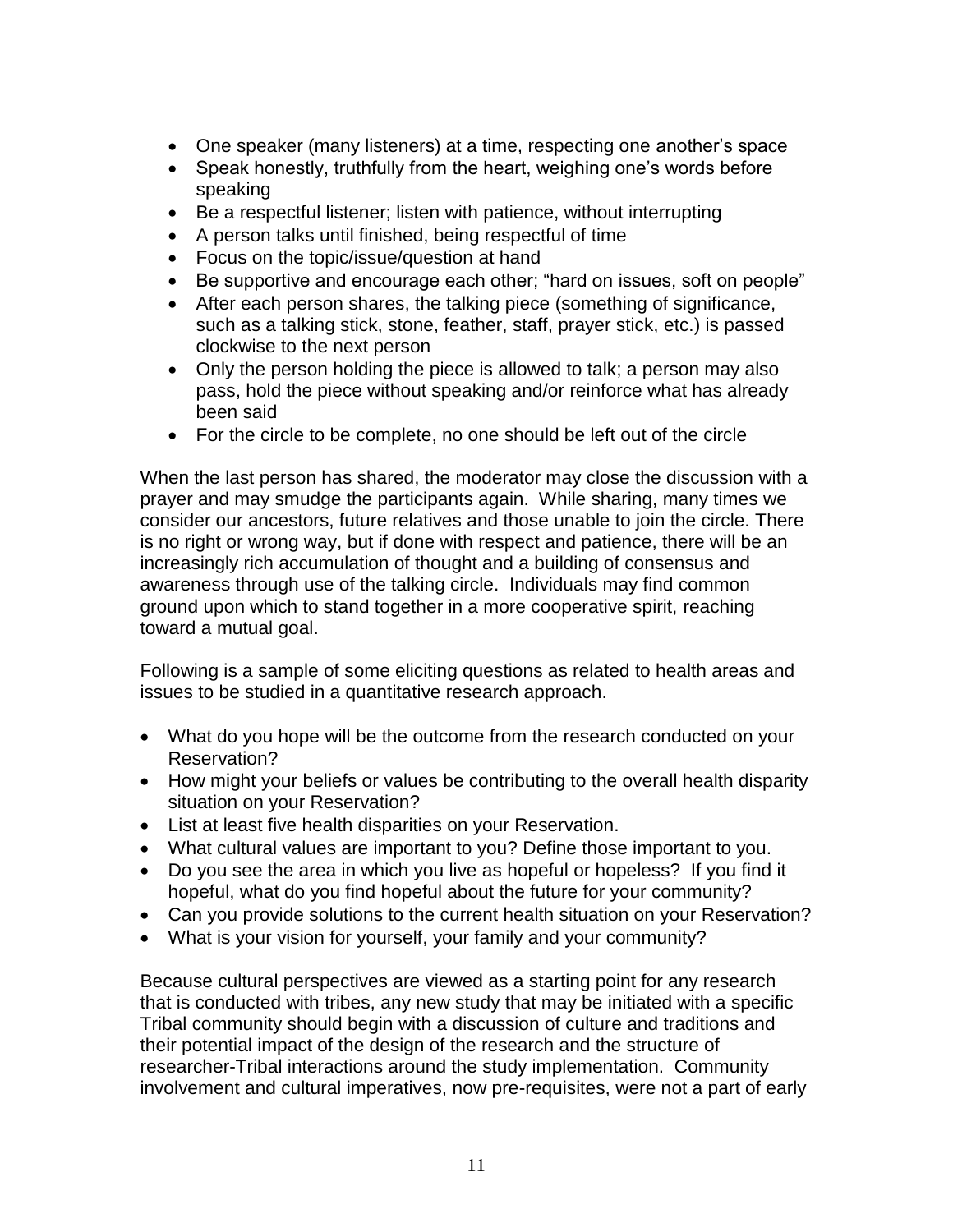research studies and protocol. Standard approaches for research in Indian Country have had limited success, however, those researchers who have engaged Indian community members as active participants in developing research models have experienced better results.

## **Community-Based Participatory Research: Objectives and Models**

Community-based participatory research (CBPR) has been proposed and implemented as a strategy to increase the effectiveness of health promotion and prevention programs through involving target communities in designing, implementing, and evaluating the programs to be implemented. The CBPR approach requires local community involvement that will eventually lead to local ownership and control. Native people can achieve long-term health improvements when they become involved in their community and work together to effect change.

Involvement of communities in research requires more than obtaining approval from community leaders and/or a few individuals. Community members must be involved in all phases of the research process, from design through implementation and evaluation. In addition, the involved community leaders and participants in the program must perceive the program as providing both direct (e.g. improved health outcomes) and indirect benefits (e.g. training and skillsbuilding for community members).

Some of the key principles of CBPR are summarized as follows:

- Researchers must be clear on the purposes or goals of the project.
- Researchers must become knowledgeable about the community, including history, population characteristics, political structure, economy, health and demographic trends, previous collaborative efforts, and past experiences with researchers.
- Researchers must establish relationships with community leadership – formal and informal – and build trust over time, as a foundation for obtaining commitment from organizations and leaders to engage in a CBPR project.
- The community has the power to develop and shape the interventions to reflect community priorities, culture and traditions, and that the researcher be responsive, recognize the community's perspectives, learn from the community, and be flexible and supportive of this process.
- Community involvement in all aspects and technical assistance to facilitate this involvement.
- The researchers must provide feedback on an on-going basis throughout the intervention program to permit adjustments of the CBPR approach to yield positive results.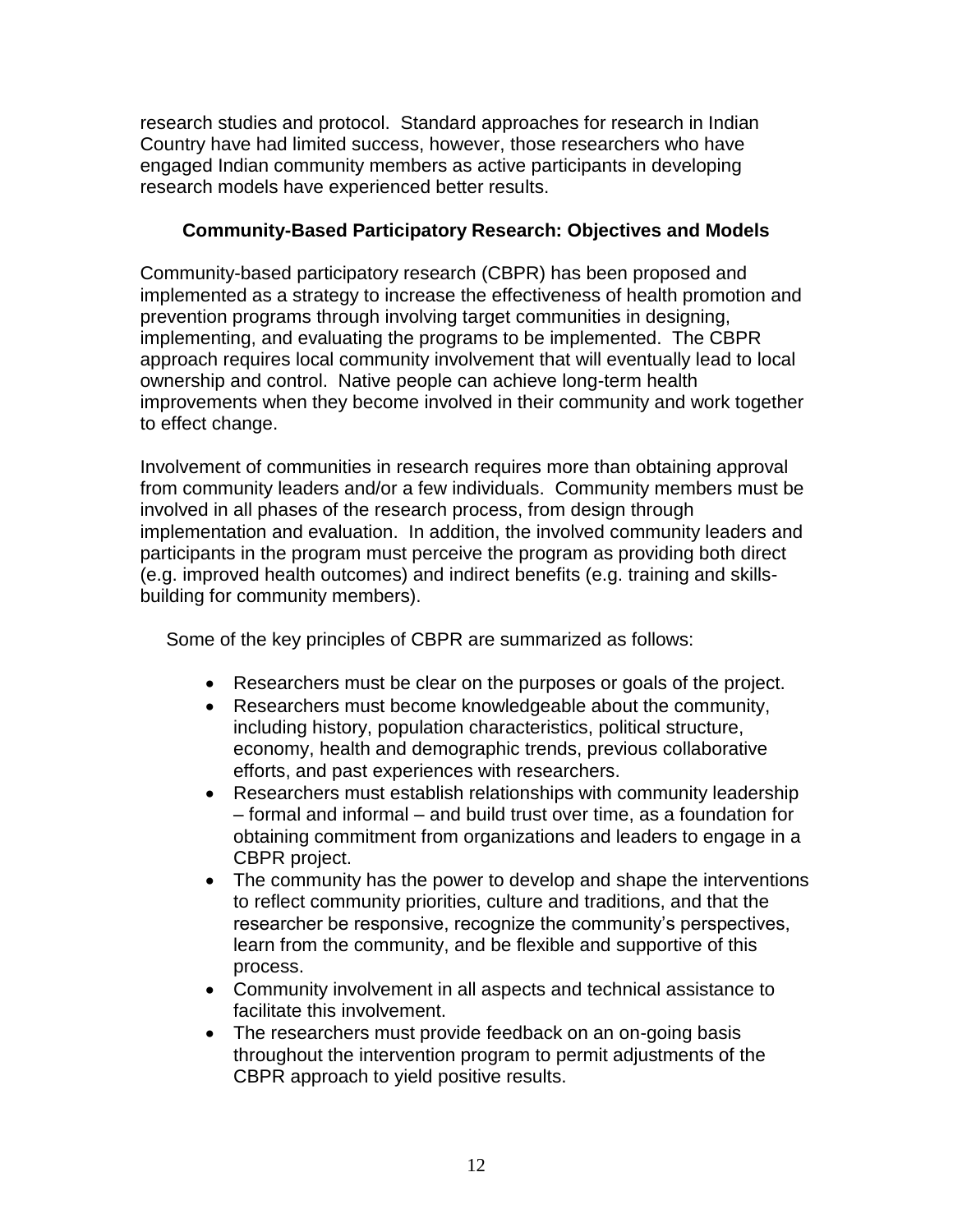• The community and the researchers will produce the most effective results through establishment of a long-term partnership to address health issues.

(CDC/ATSDR, 1997; Plumb et al., 2004; Holkup et al., 2004; Minkel, 1990; Minkel, 2003; Israel et al., 1998 and 2003)

In addition to the above principles, a number of researchers have addressed the unique issues associated with developing CBPR programs with Tribes. Fisher and Ball (2003) have detailed mechanisms for a collaborative model of Tribal Participatory Research that include:

- Obtaining formal Tribal Council approval prior to the initial planning stages of the program.
- Tribal Council appointment of oversight committees for the programs, that may include elected Tribal leaders, cultural and spiritual leaders, elders and individuals from Tribal programs that may be relevant to the planned TPR.
- Development and implementation, by the Tribal Council, of a research code that identifies ethical and political issues, reflects local culture, needs and interest, and maximizes close collaboration between the research and community partners (extract from Macaulay et al., 1999).
- Using a Tribal facilitator to participate in and facilitate meetings between Tribal oversight committees and researchers to encourage clear communication and to assist both committee members and researchers to understand and effectively communicate with each other.
- Training and employing community members as research staff, including providing training in research skills and methods.
- Ensuring that the research design and intervention methods are culturally appropriate for the specific community (e.g. the culture and traditions of many Tribes are inconsistent with randomized designs where some people are offered the intervention and others are not).
- Longer timelines may be required to permit building relations and trust between the community and researchers.
- Funds to support program activities and to compensate the Tribe may require a higher budget than other types of research projects.
- Researchers must relinquish "control" and be comfortable with a true partnership with the community, including the involvement of the Tribal Council and community members in interpreting research findings.

Manson et al. and Letiecq and Bailey also emphasize the importance of relationship building, particularly with Tribes, and stress that trust and relationships require extensive efforts by the researchers to travel to the community frequently, throughout the intervention project. In conducting research with Tribal communities, the most positive outcomes will be achieved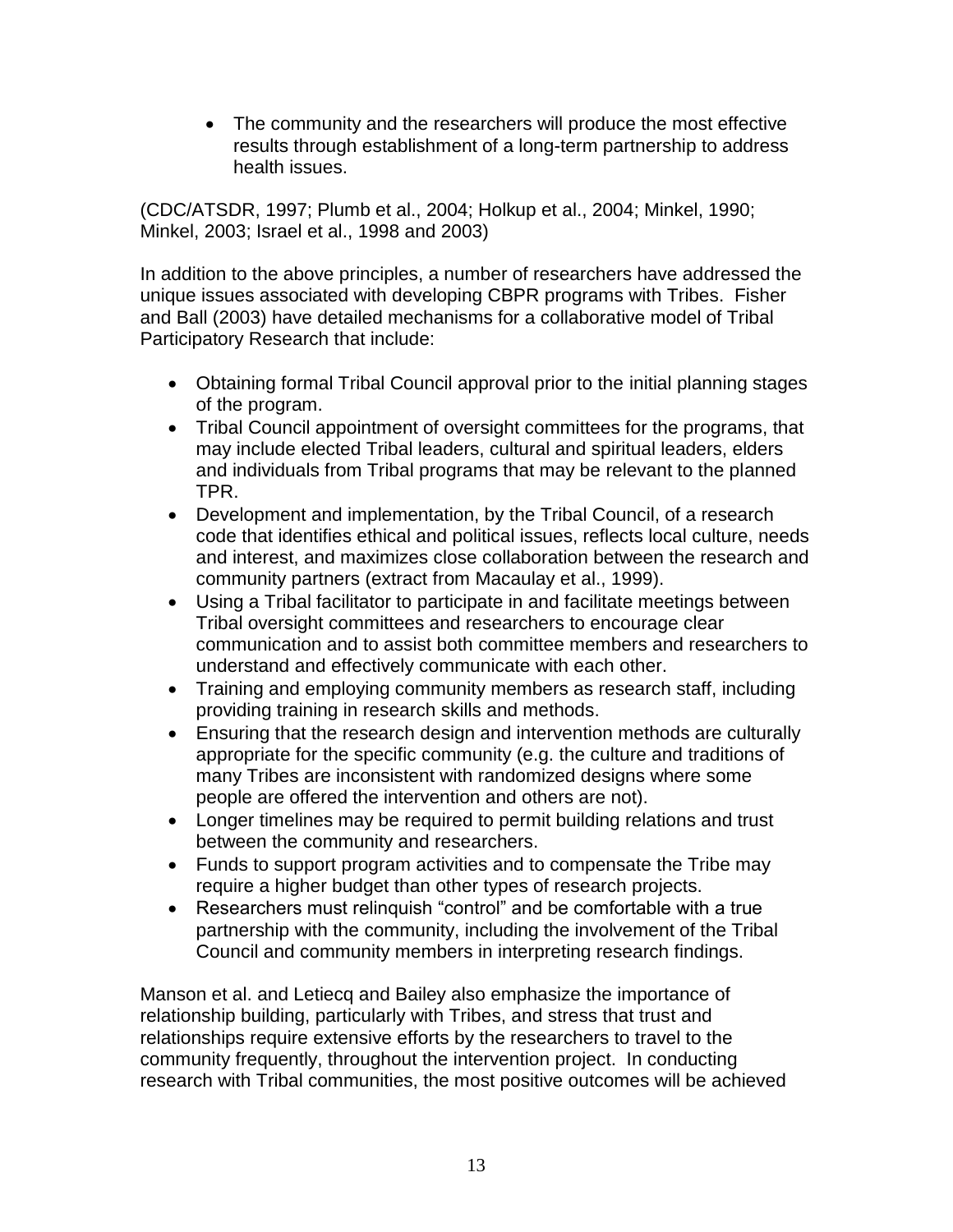through the development of long-term on-going relationships between the Tribal community and researchers – over time and across multiple research projects.

# **Cultural Techniques to Gather Data and Analyze Information**

Many Tribes and Tribal organizations are involved in all aspects of research in Indian Country, including planning, design, data collection, reporting of, and dissemination of research findings. This participatory action research includes guidelines for ethical research that encompass methods, techniques, values, ethics, attitudes, behavior, sharing and listening, to name several. Involvement in all phases of the research has led to Tribal empowerment and ownership. Tribes and Tribal organizations are requiring that researchers:

- Hire Tribal members to assist in data collection and other research activities.
- Demonstrate how the research findings will benefit the Tribe and Tribal members, including capacity building and increased knowledge of research (Hillabrant, 2002 and Fisher and Ball, 2003).
- Guarantee that the research protocol does no harm to the Tribe, Tribal members, and the environment.
- Guarantee confidentiality or anonymity of research participants, Tribal communities, and the Tribe.
- Publish results only after review and approval of the manuscript by Tribal representatives. (Hillabrant, AIRPEM, 2002)
- Attempt to give appropriate research information to local spiritual leaders (medicine and holy men/women and/or traditional medicine societies).

These requirements exercised by Tribes can benefit research in Indian Country.

# **General Research Protocol - Tips for Researchers—Dos and Don'ts**

- Allow sufficient time to visit and collect data/information.
- Choose words carefully and provide examples often throughout any interview process. Words can be very powerful.
- Clearly state the reason for the protocol using non-jargon, nonscientific (common) language. If a survey is used, use common language.
- □ If there appears to be a language barrier, be prepared to bring a translator along for the interview process.
- □ If the spoken word is powerful, the unspoken words, the non-verbal behavior, including gestures, facial expressions and tone of voice are sometimes equally as important. Watch one's body language. Research & use appropriate community norms for appropriate behavior.
- Explain the benefits of the research and how outcomes will benefit American Indian communities.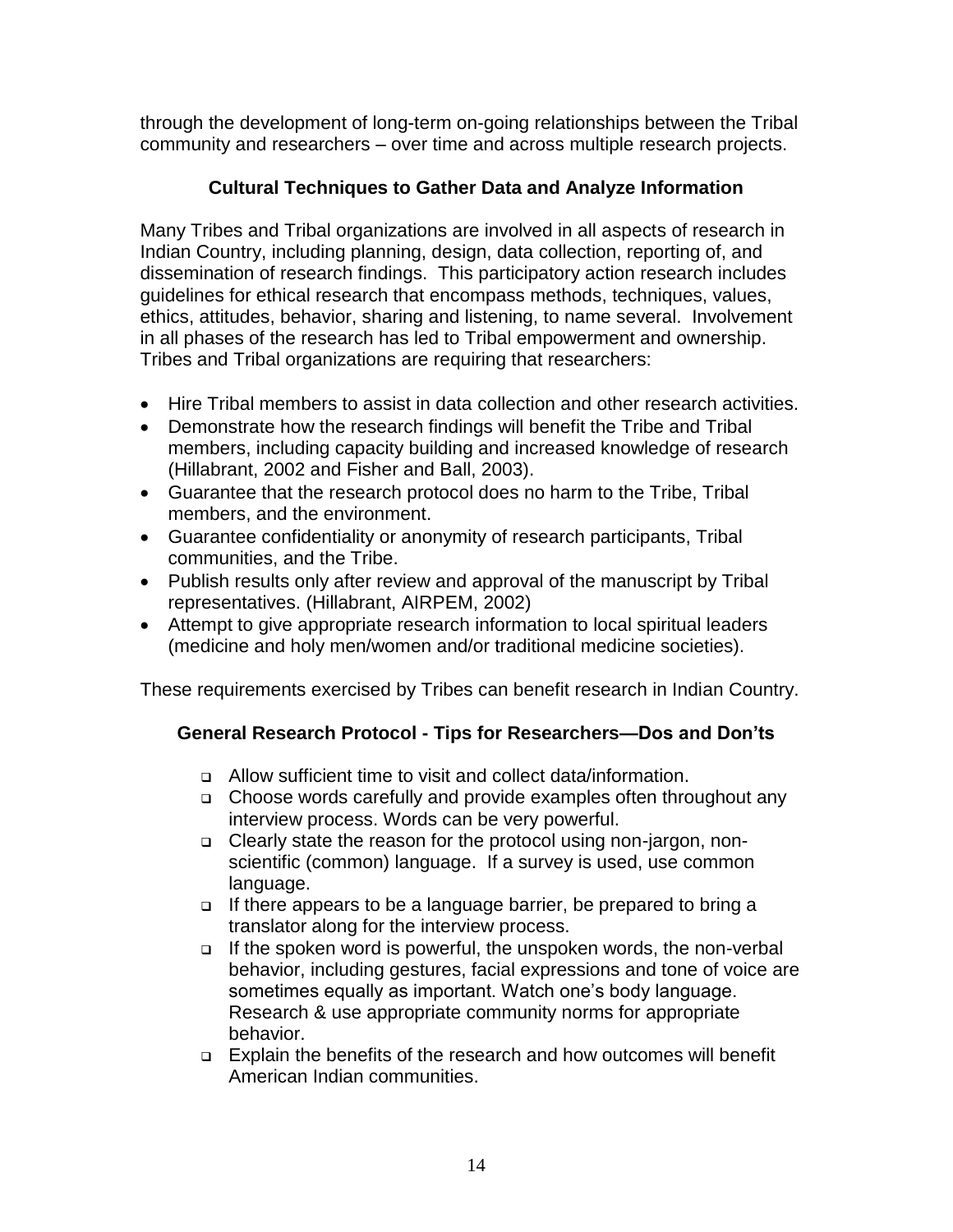- □ If appropriate to the research, bring hands-on or visual aides to facilitate understanding.
- Be flexible; communication is a circular process, instead of linear. If a respondent shares stories, jokes and personal humor, appreciate these words and behaviors as additional sharing of information. Listen carefully as to what is being shared, as this information may be the answers you seek.
- A respectful greeting using a "light" handshake versus a firm grip. The touching may be a sign of respect and "hand-pumping" is not appreciated.
- Bring a gift; staples such as coffee, tea, sugar and flour are acceptable.
- A gift/offering of loose-leaf tobacco (i.e., Bugler, Natural American Spirit) may be given to individuals for acknowledgement of the seriousness of the research or activity being conducted. A gift of sweet grass, sage or cedar may also be given depending on local/community tradition. This may be given before or after the interview/data collection. This is not payment for services/information, but given out of respect for knowledge obtained.
- □ In turn, traditional Tribal people are exceptionally generous and engage in the formal custom of a "give-away." When such gifts are given, this is a sign of respect for the invited recipients, who in turn show respect by acceptance.
- □ Wait to be seated.
- Dress conservatively; be neat and clean. Traditional people may expect women researchers to wear a dress or long skirt. No shorts or immodest attire for either gender.
- Make sure that any concerns or issues are dealt with prior to any survey.
- Do not feel uncomfortable if respondents do not make direct eye contact. Traditional Tribal people view direct eye contact as impolite; therefore, lack of eye contact may be a sign of respect.
- □ Do not expect to be fed, but if offered, never refuse a meal or beverage, as this is considered disrespectful.
- □ Do not pass judgment on the respondent's home (interior) or location (exterior); outward appearances may be deceiving. Clothes & belongings are considered less important.
- People are judged by personal character. The best way to develop a positive relationship is to be genuine, honest and humble. The best advice of those wanting to be accepted by Tribal people is to "be a good person."
- Images in Tribal culture are sacred. Please ask permission prior to taking photographs of the people.
- Understand that in American Indian culture, the wants and needs of the family/group come before those of the individual.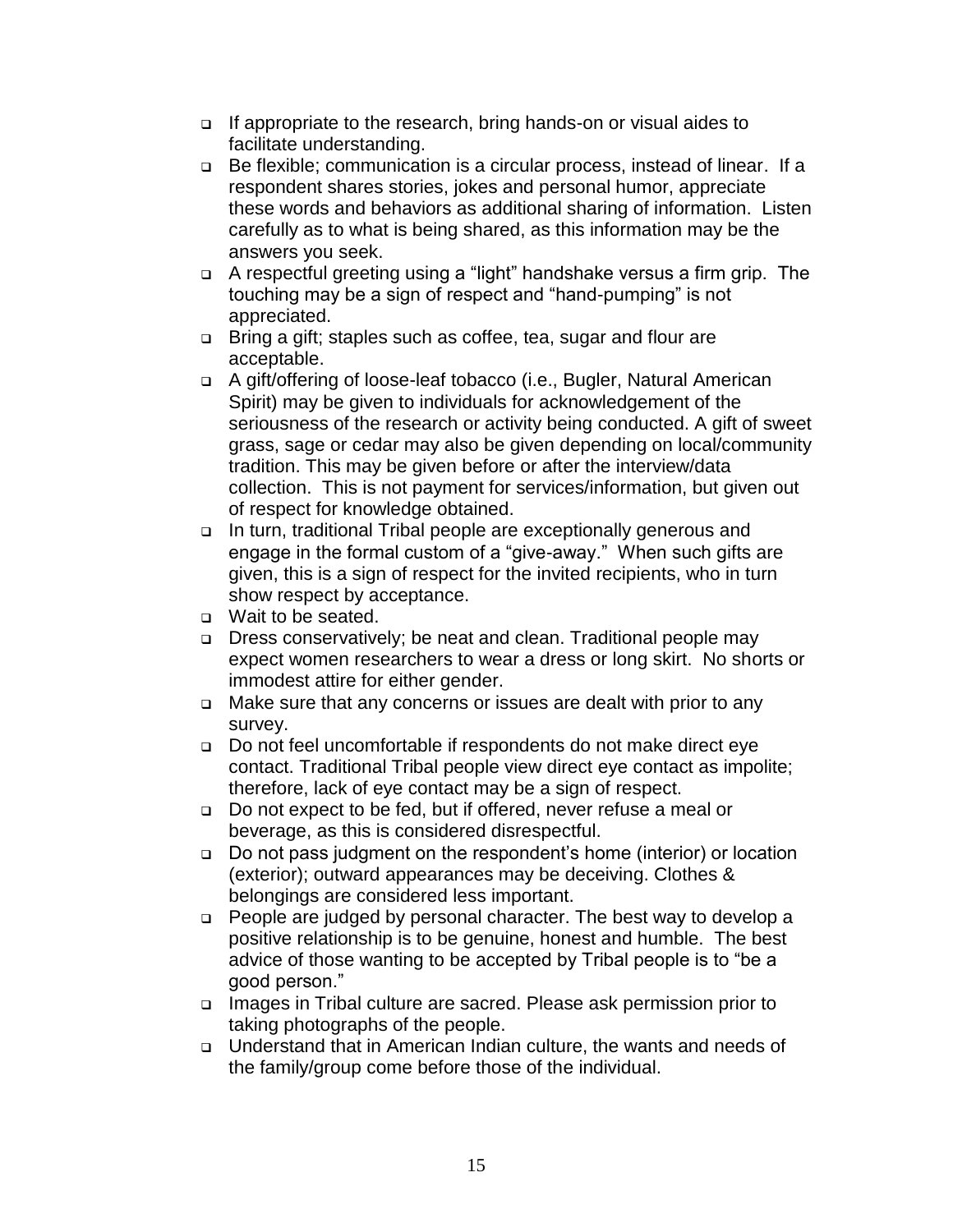- American Indians prefer to be referred to by the Nation (Tribe) they are from; refer to local Tribal name use. There is usually no preference for "American Indian" versus "Native American." The concern over which is correct is viewed as a non-Tribal issue.
- Acknowledge the wisdom of Tribal elders, as the keepers of traditions. Actively seek their input and show them the utmost respect.
- Tribal people are part of modern America. They live in houses, drive cars, and pay taxes. Tribal people also keep their culture alive and close to their hearts.
- Developing rapport and trust through respectful dialogue is imperative. Guard your personal integrity, as once it is lost, it is very difficult to regain.

#### **Implementing a Plan of Action: Focus on Cultural Beliefs, Values, Behavior, and Attitudes**

Interventions should be informed by analyses of the information gathered. If the evidence indicates that cultural influences are relevant to the topic being examined, then the intervention(s) should include aspects related to those cultural influences. Also see Henze and Hauser (1999) for techniques of implementing a plan of action.

The American Indian community has entered the research realm in fragmented ways. It is the hope that Tribal/cultural influences will be considered valid contributions to the field of research and medicine. Mainstream medical research has largely ignored or under-valued native traditional healing ways. It is important that American Indian traditional medicinal practices, including healing ceremonies and herbal medicines, are considered valid and useful in the overall philosophy of "wellness." Cross-cultural training sessions are emphasized to avoid cultural/Tribal shock for researchers and medical practitioners. The following are general suggestions in the development of cross-cultural training sessions:

- All tribes are not the same; there may be some similarities, but there are also differences that make each tribe unique.
- □ Use "cultural brokers" as resource guides to provide effective training; these may include Tribal Cultural Preservation Officer, traditional Tribal healers or Tribal Community College staff.
- □ Talking Circles may encourage interaction between group members. Gender or age specific groups should be taken into consideration as well.
- Establish contacts with American Indian spiritual leaders/practitioners in the region. Recognize that there are many types of traditional healers who may be sought out for specific problems. Acknowledge traditional healing ceremonies and practices. Encourage the participation of local spiritual leaders in training sessions, at their chosen level of commitment. It should be noted that traditional plant use and Tribal medicinal practices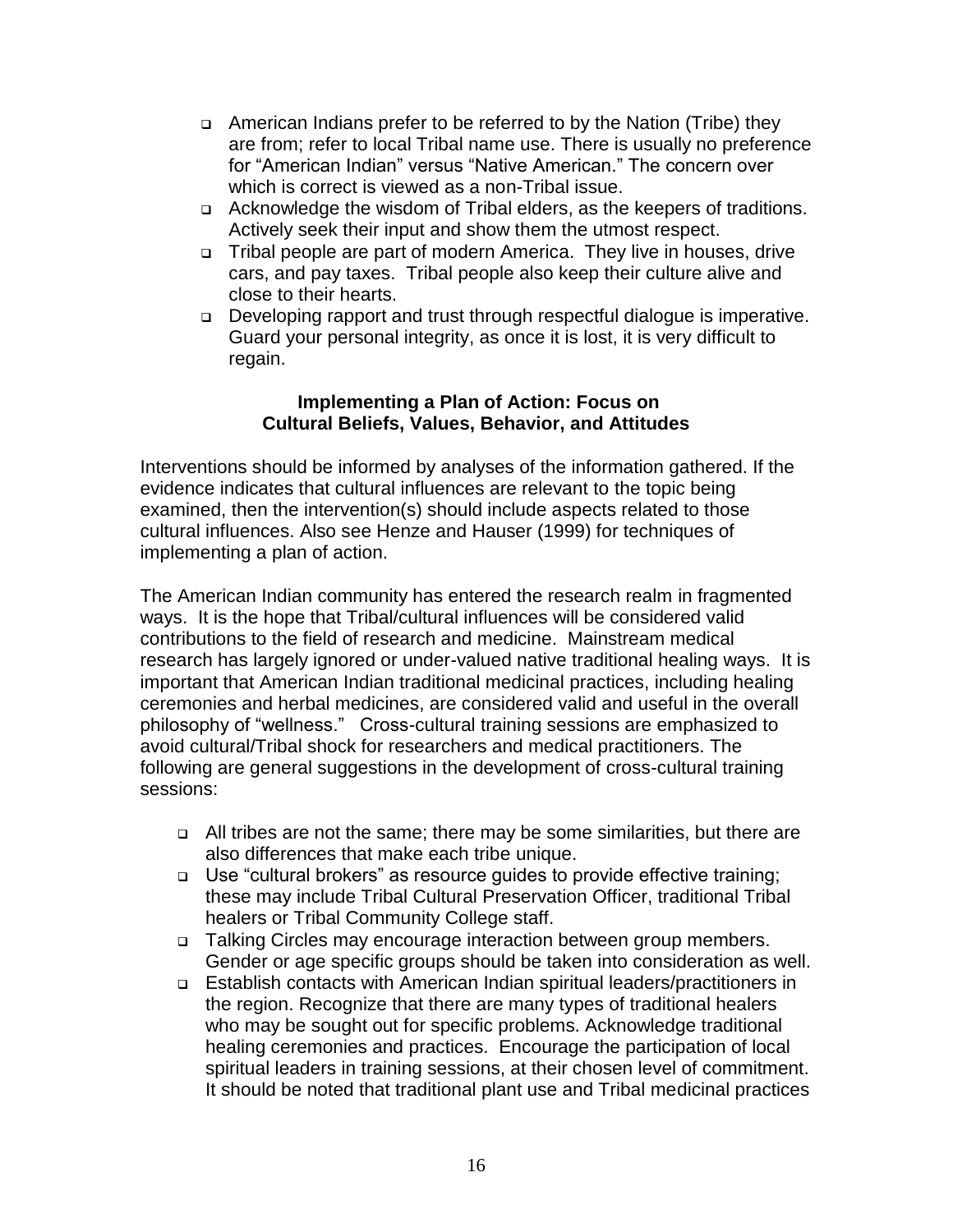vary among Tribal people and within Reservations. Among various Tribes these practices remain strong, in some they are returning and still others exhibit few traditional healing practices. Whatever the level of traditional usage, acknowledge and reaffirm specific Tribal norms.

- □ Oftentimes, a meeting or a group session will begin with a prayer and a song. Defer to traditional spiritual leaders in the geographic location for their active participation. If there is no spiritual leader present, it is appropriate to ask an elder to pray.
- Avoid disaster or real-life role play situations that encourage participants to "pretend" illness or accident (loss of sight, wheelchair bound, etc.). Some Northern Plains/Rocky Mountain Tribal members believe that if someone pretends to be ill or is incapacitated, this will happen. In other words, one has set the wish/want into motion and it will be only a matter of time when the intended thought/action occurs.
- There are no Native/Indigenous words for "handicapped" or "disabled." Teachers and medical practitioners must be very careful about using such phrases as "will not ever be able to," or "is not capable of," or "will not live," or "…has only 6 months to live." Instead, use of words that make the best of a person's potential should be used. Words are sacred…words are powerful.
- Develop good working relationships with local C.H.R.s (Community Health Representatives), for their medical knowledge, as well as their social, family and community insights.
- Recommend that the local medical facilities either allow purification rites, such as smudging with sage, sweet grass, or cedar in the rooms, or incorporate a cultural room/location where this practice is allowed and encouraged.
- Encourage input from the local community as to what they feel is culturally appropriate protocol. This may mean placing additional chairs in waiting, examination, or patient rooms to accommodate family members. Oftentimes Tribal family members expect to provide personal care for their relatives and they are a vital link to the patent's healing. Depending on the length of stay, family members may take turns assisting their loved ones and may even ask to stay overnight.
- Generally, one or two family members are designated as spokespersons for the extended family group. This might include relatives outside the immediate family, including adopted relatives. Sometimes this will mean dissemination of information to family members, other times it will mean active decision-making for the patient.
- □ The "medicine wheel," "sacred circle," or "sacred hoop" refers to a belief that the circle is unending and all-encompassing. The medicine wheel implies wholeness and unity, as in this belief, the four quadrants, four directions, or four winds are important and equal. This symbol encourages all to seek balance in one's life-- physically, mentally, emotionally and spiritually.
- □ Respect the local elders and the knowledge that they bring.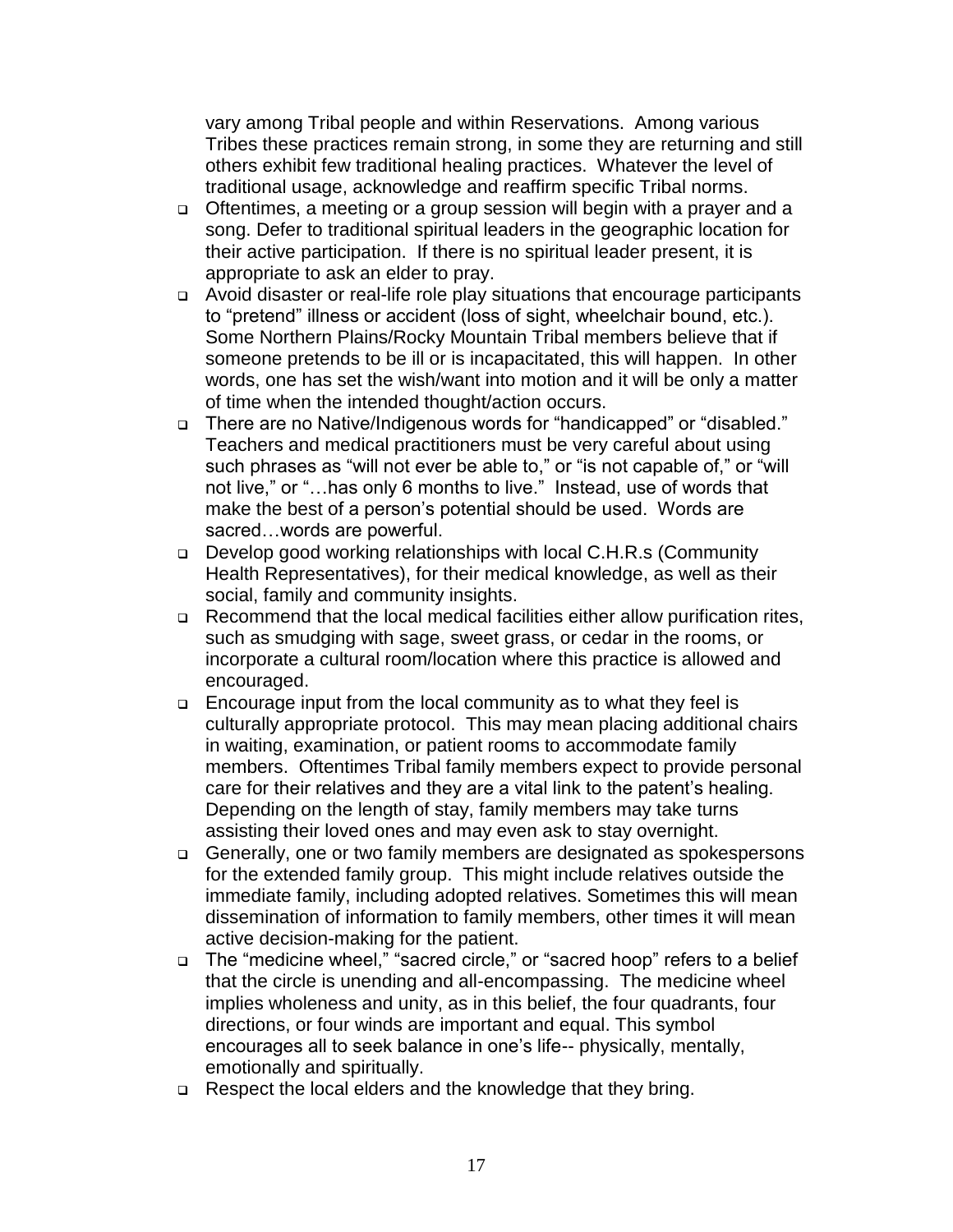- □ Respect Native communities, their strengths and hopes; oftentimes we focus on the weaknesses but we should also focus on how Native people are surviving.
- Promote resiliency; help activate the Tribal community; respect and promote Tribal sovereignty and Tribal empowerment.
- Tribal religious beliefs should be understood or taken into consideration, so that therapies of education can be appropriately tailored to each individual. Respect for traditional beliefs and practices will lead to mutually satisfying relationships among all who live and work together.

In accordance with these recommendations, Project Export encouraged the Tribes to submit their specific Tribal documentation. The following Tribal Chapters are presented as received with only formatting changes that have been made for continuity of this document.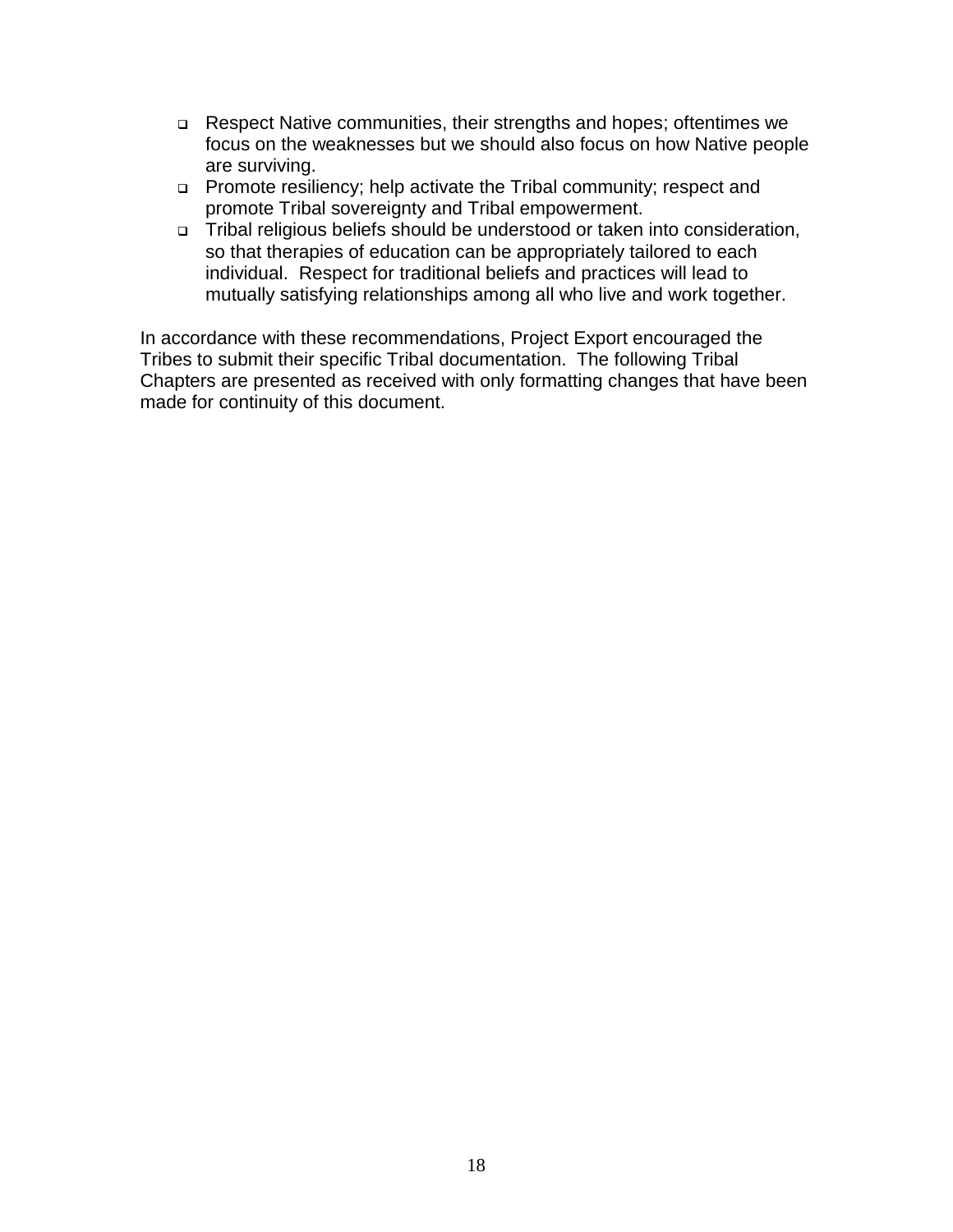## **Chapter 2:**

## **Cultural Guide Blackfeet Tribal Health Department Blackfeet Indian Reservation Browning, Montana 59417**

#### **Introduction**

This Cultural Guide includes the history and background of the Blackfeet and Reservation with a discussion of culture, beliefs, traditional medicine, social support systems, and health behaviors, particularly as it related to issues that affect medical care and effective communications with non-Indian medical providers. This guide is also a resource for providing Blackfeet information to health and social service workers.

#### **Blackfeet History**

The Blackfeet People are complex in description. This complexity comes with the transformation of a people through familiar and unfamiliar life settings. The Blackfeet People had a familiar tribal structure prior to contact with immigrants from other continents. The tribal groups surrounding Blackfoot territory also had a familiar relationship existence prior to immigration. Early explorers to the North American continent and the present-day surrounding tribal groups have influenced the unfamiliar tribal structure of contemporary Blackfoot tribal people.

The familiarity of tribal structure has been an evolving process since the creation of Blackfoot people by significant heroes. The hero's teachings are consistent through traditions of story telling, sign language, transfer of knowledge and ceremony and a fully developed relationship with the spiritual world existence. The heroes are both male and female. They are of a universal relationship consisting of the Above Beings, Earth Beings and Water Beings.

The original territory of the Blackfoot people was extremely large and included all necessities and luxuries for living. The territory ranged from the North Saskatchewan River, which flows through present-day Edmonton, Alberta, Canada, south, to the headwaters of the Yellowstone River in present-day Wyoming, west, across the Rocky Mountains and east to the Great Sand Hills which is currently the Province of Saskatchewan and the present-day states of North and South Dakota.

The 49<sup>th</sup> parallel or the U.S.-Canadian border was established in the mid-1800s. This border created a distinct division in Blackfoot country. The people were separated from each other by English rule, Spanish rule, French rule, Canadian rule and American rule. This separation was further established by the Treaty of 1851; Isaac I. Stevens Railroad exploration of 1853; 1855 Lamebull Treaty;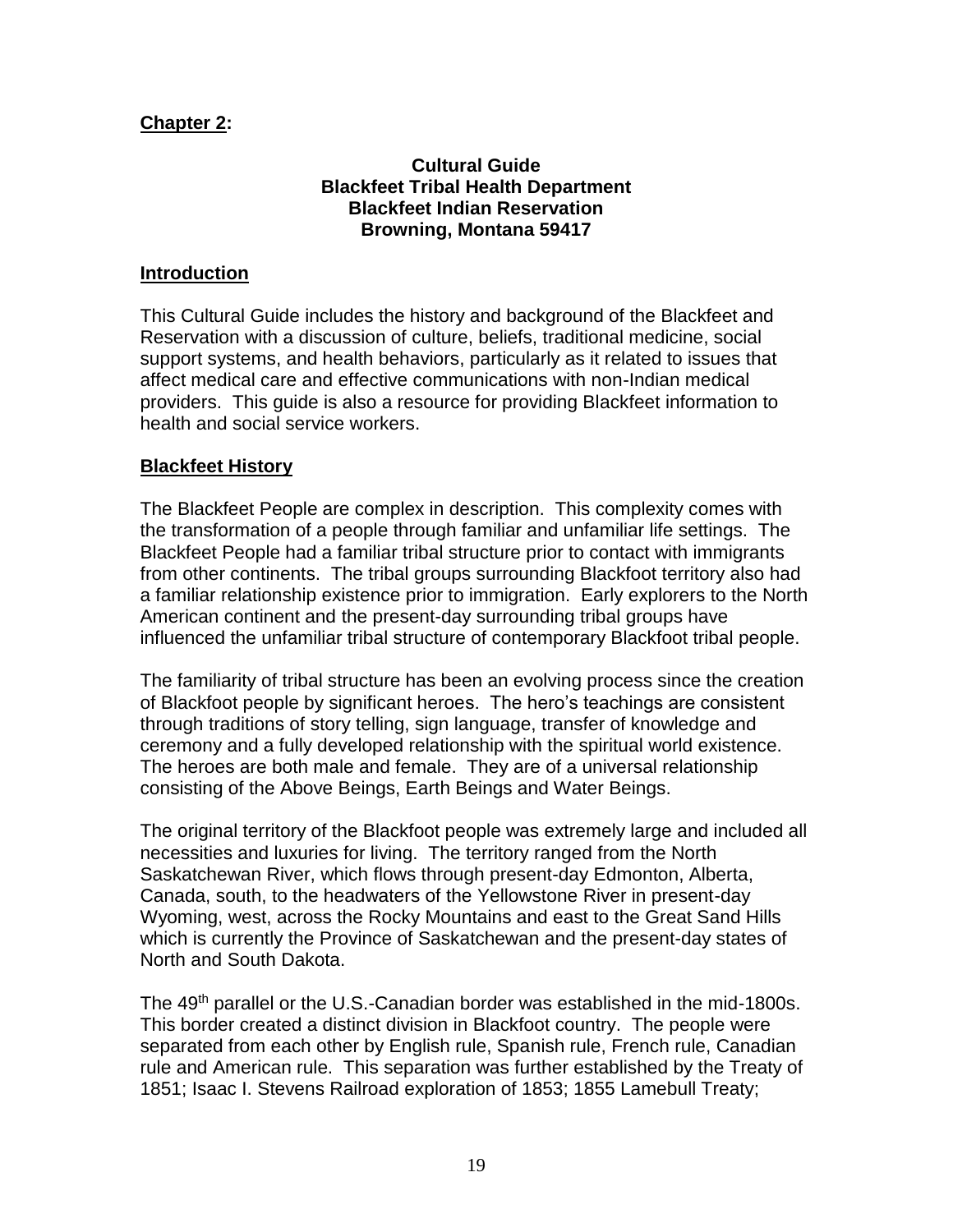unratified Treaty of 1865 and 1868; Executive Orders of July 5, 1873, August 19, 1874, April 1, 1875, and July 3, 1980, and the Agreements of May 1, 1888 and June 10, 1896.

The Blackfeet Tribal people's lifestyle changed significantly during this treaty era. Prior to the treaty era, they were self reliant, wealthy and independent people. They depended upon the buffalo for their existence and there were plenty of buffalo to perpetuate their lifestyle. However, when the fur traders moved into Blackfoot country and began to kill the herds of buffalo to ship down the Missouri River to St. Louis, MO the Blackfeet began to depend on the treaty provisions for their existence. The Blackfeet's dependence on government rations ended abruptly, and the Blackfeet were thrown on their own devices for subsistence.

The era of tribal agency establishment with a government agent to deal with the tribe still exists today. The Blackfeet agency headquarters have been in Fort Benton, MT, Four Persons in Chouteau, MT, Running Crane on the Big Badger River, Old Agency at Piegan, MT, Willow Creek agency and the current government agency in Browning, MT. The first two decades of the 20<sup>th</sup> century brought considerable change to the Blackfeet reservation.

In 1903, the last of the Piegan head chiefs, White Calf, died and prompted a new election of the Tribal Council. The traditional method of choosing tribal leaders by consensus and recognition of merit in battle was no longer available to the Blackfeet. After 1900, the Blackfeet were introduced to politics. Rival factions between mixed bloods, and between mixed bloods and full bloods, became evident. Rivalry and factionalism probably accounted for the aggressive nature of the Tribal Council after 1903. The Blackfeet were clearly moving in a direction where they demanded more control over their affairs.

In 1907, Congress passed the first allotment act for the Blackfeet Reservation, and the government continued the allotting process until 1919. The period began with great hope and optimism that the Blackfeet would reach a level of selfsufficiency within a few years, and ended with the Blackfeet in a state of psychological and economic depression.

In 1924, native people were given U.S. Citizen status. This voting privilege allowed participation in federal, state, and county government. Although previously the Blackfeet were not citizens of the U.S. government and agreed through treaty not to go to war, members of the Blackfeet Tribe served in the armed forces during World War I.

Since 1887, the basic law governing federal-Indian relations has been the Dawes, or General Severalty Act. The Dawes Act contemplated the eventual elimination of the jointly owned reservation, and the end of direct federal supervision of Indian people. The experience of the  $20<sup>th</sup>$  century, however, demonstrated that neither the reservation nor the Indian Office was going to go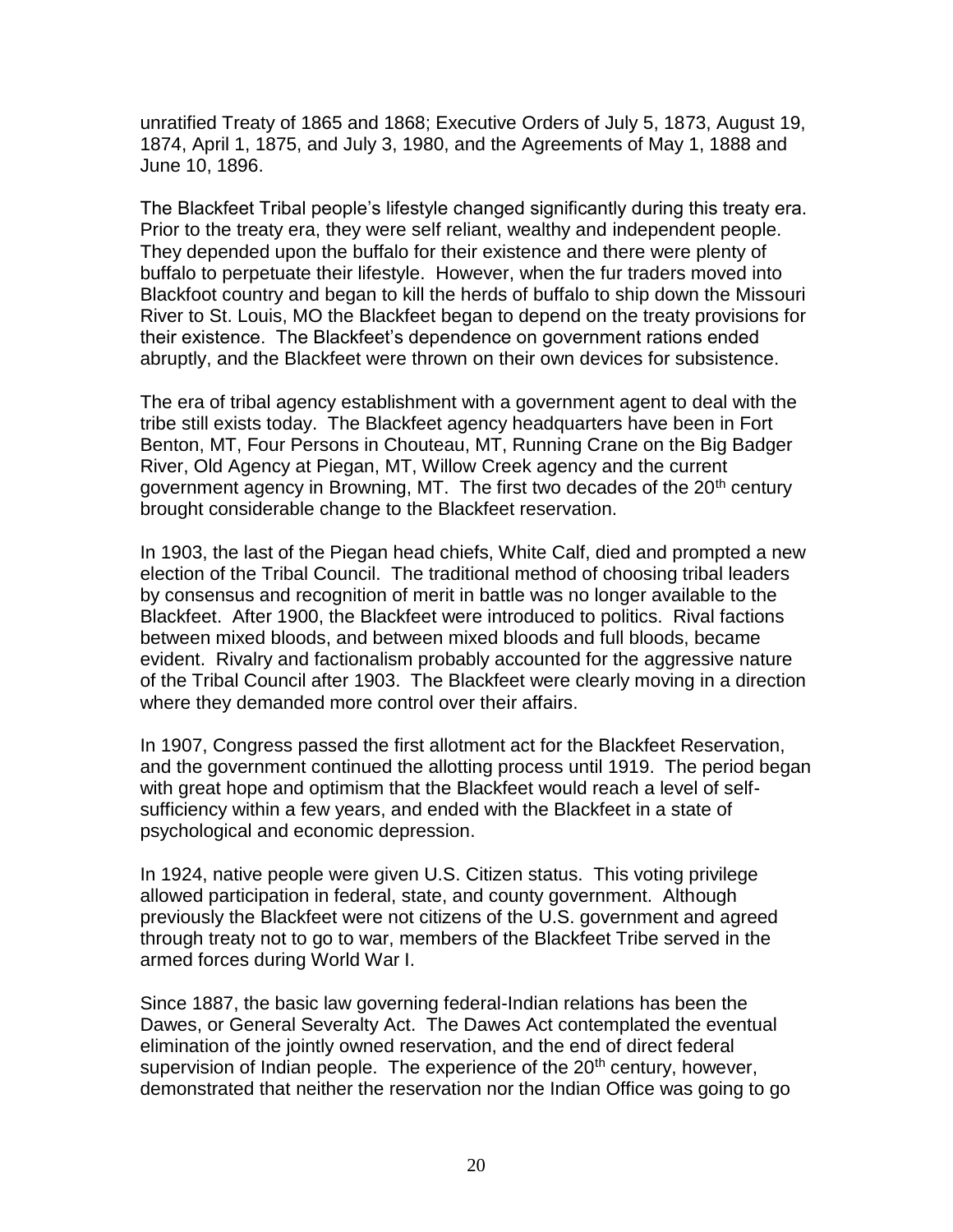away. The Blackfeet Tribe's current political structure was created in 1934 under the Indian Reorganization Act. By the end of 1936, the Tribal Business Council had secured its charter from the Secretary of the Interior. The incorporation under the federal charter would allow the tribe to contract with the government and other institutions for loans, and participate in a number of government programs enumerated under the Indian Reorganization Act.

The Blackfeet Tribal Business Council currently has nine positions, elected by the eligible voters from five districts across the reservation. The Executive Officers of the Blackfeet Tribal Business Council are Chairman, Vice-Chairman and Secretary whom are elected by the nine council members. The council members serve a four-year term.

Today, the Blackfeet Tribe is primarily described as the AmskapiPiikani or South Piegan Tribe and its members reside on a 1.5 million acre Indian reservation in northwestern MT. The Blood or Kainah Tribe live on a reserve land 20 miles north of the U.S.-Canadian border. The North Piegan Tribe or Piikani live on reserve land approximately 25 miles northwest of the Blood Reserve in Alberta. The fourth tribe is referred to as the Blackfoot (proper) or referred to today as the Siksika Nation, who live on reserve land east of the present city of Calgary, Alberta.

Most recently, the Blackfeet Confederacy (membership from all four tribes) has organized in an annual conference as a forum to present common tribal-wide discussions. This is an effort to create an organized structure for the four tribes of Blackfeet people to work together strategically to improve the future of the entire tribe as a whole.

Today, the Blackfeet people live both on and off reservation lands. This is a result of assimilation and termination policies that created off-reservation boarding schools, relocation for training and employment in major cities, adoption and foster care, federal and state imprisonment, lack of employment and training on reservations, and loss of tribal identity teachings in the educational systems.

#### **Blackfeet Culture**

The Blackfeet people's traditions and values were given by the Creator and other Spirit Beings. The Blackfeet people struggle to maintain their values, principles and beliefs in the face of relentless change. The language describes the relationship with the universe. Ni-tsi-to-pi-ksi means Real People and includes all of the indigenous peoples of North America. Sao-kitapiiksi is the name for the people who lived on the Plains. Nitsi-poi-yiksi are the speakers of the Real Language-the Blackfoot language.

Ihtsi-pai-tapi-yopa is the name Blackfeet call the Essence of All Life. This is Creator. Creator made all living things equal; humans were not given the right to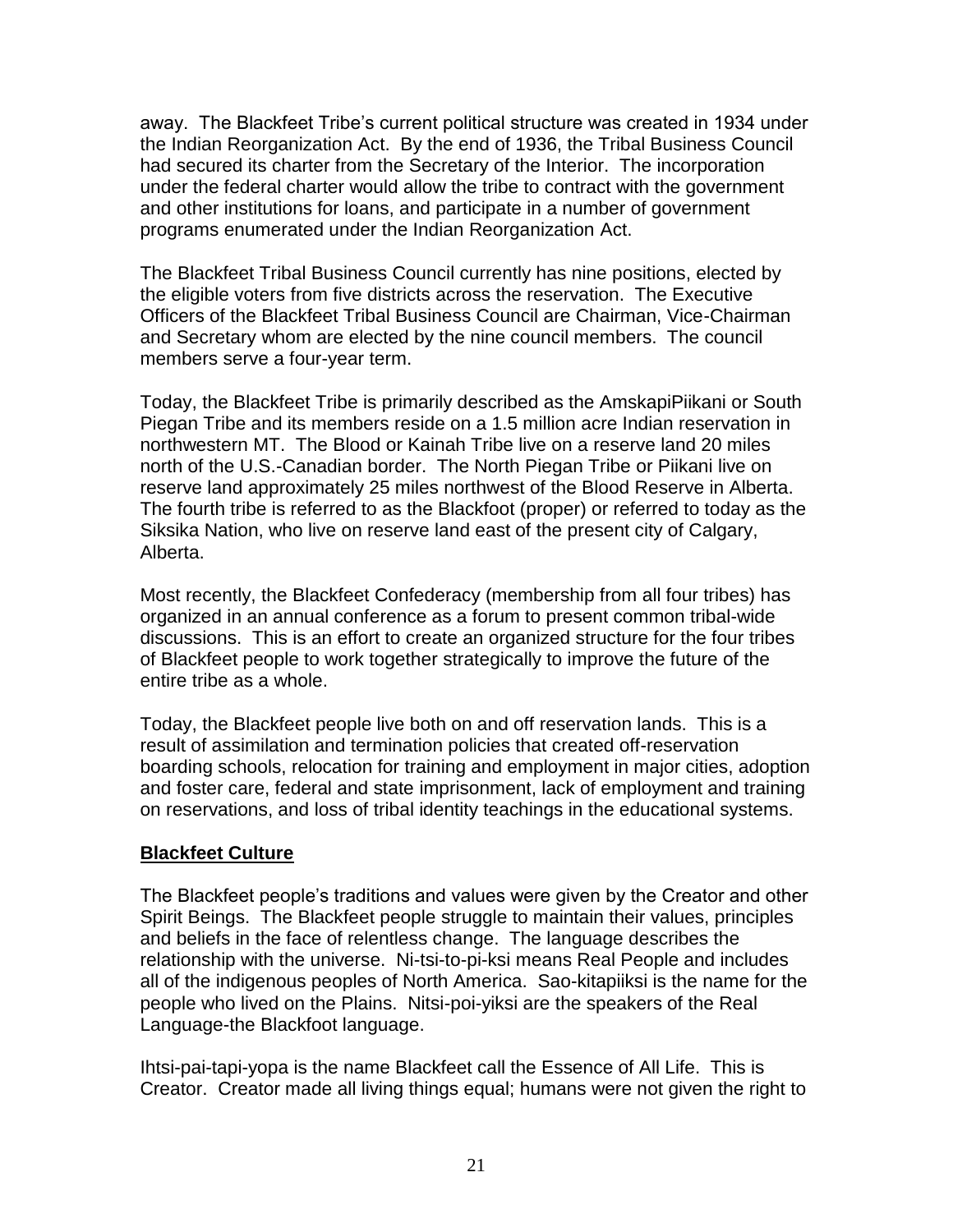rule over or exploit the rest of nature. Blackfeet recognize plants, animals, and rocks as other living beings, which are different from us but also our equals.

Blackfeet use the word Ni-tsi-ta-pi-ksi to refer to themselves and to all other First Nations people. This means "Real People" and distinguishes us as human beings from the rest of Creation. Blackfeet recognize other beings that inhabit different environments. These are called Earth Beings, such as the four-legged animals, plants, rocks and the earth itself. The Above Beings live in the sky. Among the above beings are the Sun, the Moon, and their son Morning Star. Other stars, thunder, the sky and many birds are also above beings. The Water Beings live in and near the water such as the water birds, beavers, otter and muskrat. The Earth, Above and Water beings have often helped the Blackfeet people by showing us how to use their powers.

The ancient stories tell how the traditions were given. They are the record of Blackfeet history since the beginning of time. Ancient stories are the root of Blackfoot practices.

Sacred bundles contain items that were given to the Blackfoot by the Spirit Beings. These are used in ceremonies to renew the connections with the Spirit Beings and Creator to ask for help. Today they are kept in quiet rooms in people's homes and are accorded the care one would give to a child. During the appropriate season or time of need the sacred bundles are opened in ceremony to assist with the needs of the people.

The Painted Tipis of the Blackfoot are more than pretty images. They connect with the Spirit Beings who gave these images to people in their dreams so prosperity, harmony and long lives would come to those inside the tipi. The door of the Blackfoot tipi always faced the east so the occupants would greet the sun with prayer each day.

Leadership was determined by personality, experience, judgment, speaking skills and generosity. The advice and wisdom of the old people was especially important, and much value was placed on life experiences.

The role of men and women were different yet complementary to the welfare of the camp. The Blackfoot men and women knew how much they needed each other to survive. The birth of a child is a wonderful event. In the days when the people camped together in clans, newborns were cared for by all the women. Also, grandparents would adopt and raise a grandchild.

The teaching of values through practice was essential to survival. It reinforced the moral of the story being told. Nighttime was an important time for storytelling. The grandparents constantly promoted good behavior and provided advice through storytelling.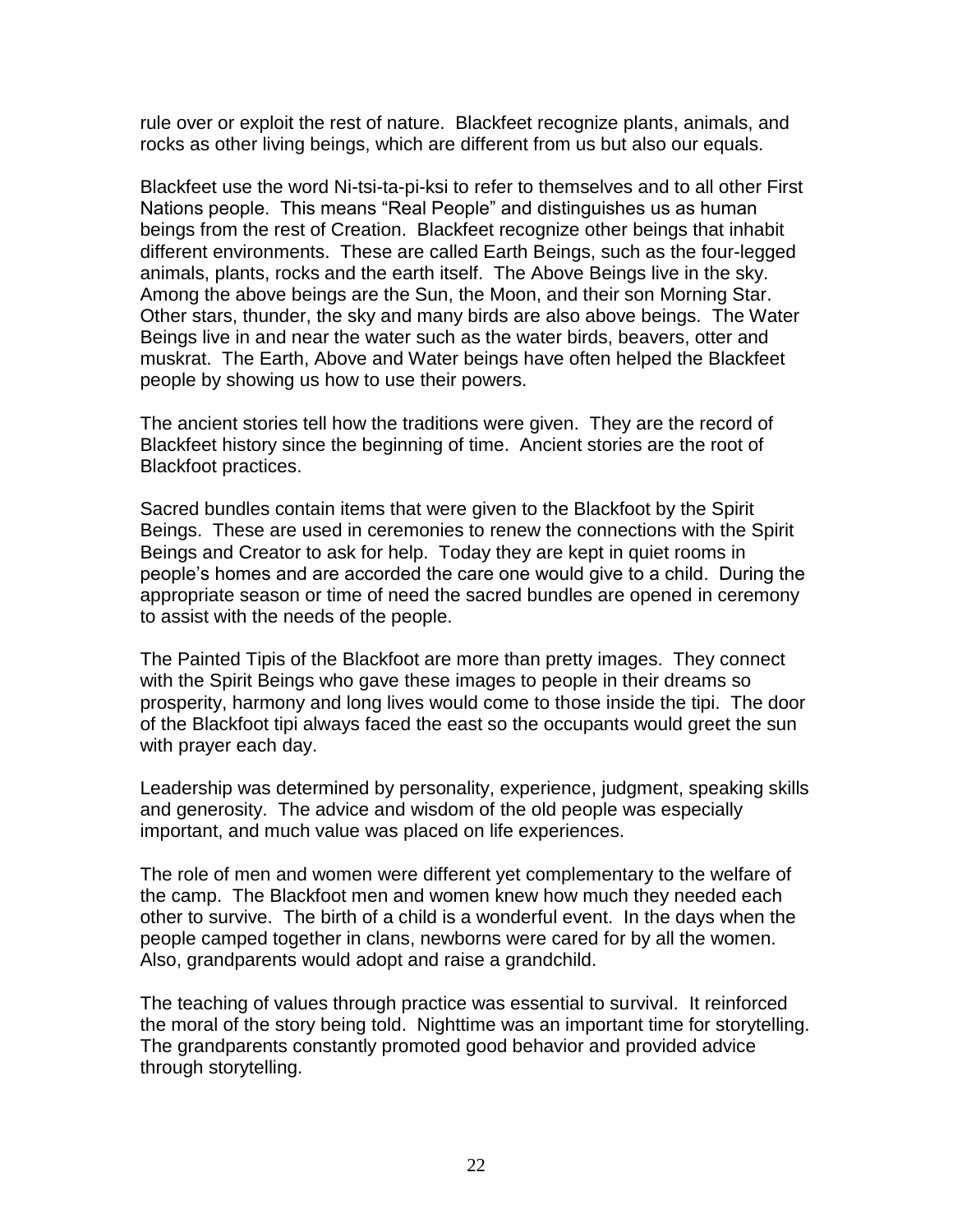The Blackfeet had social events which included dances, hand games and horse racing, which created a gathering for laughing and joking with one another. Hand games and horse races often involved gambling. They also taught the young men the skills of good hunting and being a warrior. Hand games train people to concentrate and observe, while horse racing requires the development of superb horse skills. Today, the annual North American Indian Days and Heart Butte Society Celebration powwows have become a social gathering and are open to everyone.

The seasons of the year required an in-depth knowledge of ecology to utilize the resources at hand. The environment was the classroom. The Blackfeet acquired the knowledge of buffalo hunting and skills to kill the buffalo using land resources. The Blackfeet knew all the plants that grew in their territory and had uses for almost every one of them. Some were used for tools, some for food, and others for medicine. The camp was often set near a spot where an important plant had ripened and was ready to be collected.

The Blackfeet do not use as many native plants today. The environment has changed greatly; many plants are now more rare or have completely disappeared. The knowledge of medicine has been disappearing as the old people depart without teaching the younger people. The Tribal state of health is suffering as a result.

## **Methodology**

The Cultural Guide has two main components: (1) Blackfeet History and (2) Blackfeet Culture. The historical overview provides the reader with a description of creation in a broad and vast natural territory. In comparison to the 1.5 million acre territory of the present day Blackfeet Indian Reservation in MT. The cultural overview gives the reader a broad view of the past and present relationship, which has created the modern day Blackfeet person.

In 1978 the Native American Religious Freedom Act was passed and made it legal for native people to openly practice their ancient ways of survival. Many of these ways were lost with the elderly departing. The knowledge, which survived, is being practiced through ceremony of spiritual, social, physical and mental well being.

The Blackfeet Tribe currently has the Indian Health Service Hospital located in Browning, Montana and the Heart Butte Clinic located in Heart Butte, MT. The people have emergency access to the hospitals in the nearest major cities of Great Falls and Kalispell, MT. The Blackfeet people's health care is managed by the Billings Area Indian Health Service Office, in Billings, MT. The Blackfeet Tribal Health Department coordinates and communicates the health needs to the Blackfeet Tribal Business Council, Service Unit Director and the Billings Area Office.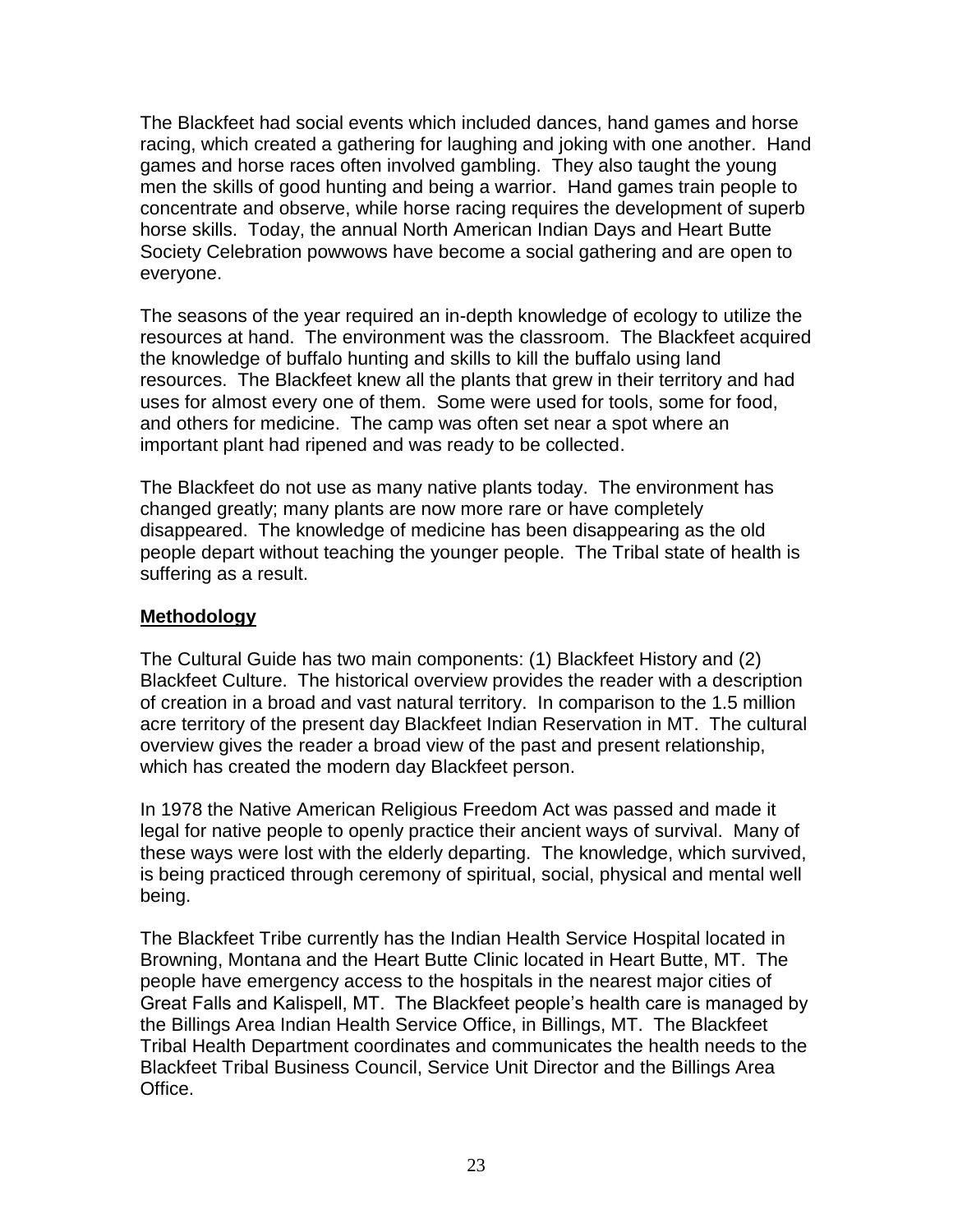The wide range of services available to the Blackfeet people includes inpatient, ambulatory, emergency, dental, pharmacy, nutritional, environmental health, community health, and preventive health services. The Blackfoot cultural health services are continuously being developed which will contribute to the services available through Indian Health Service to make a healthier Blackfoot person in the future.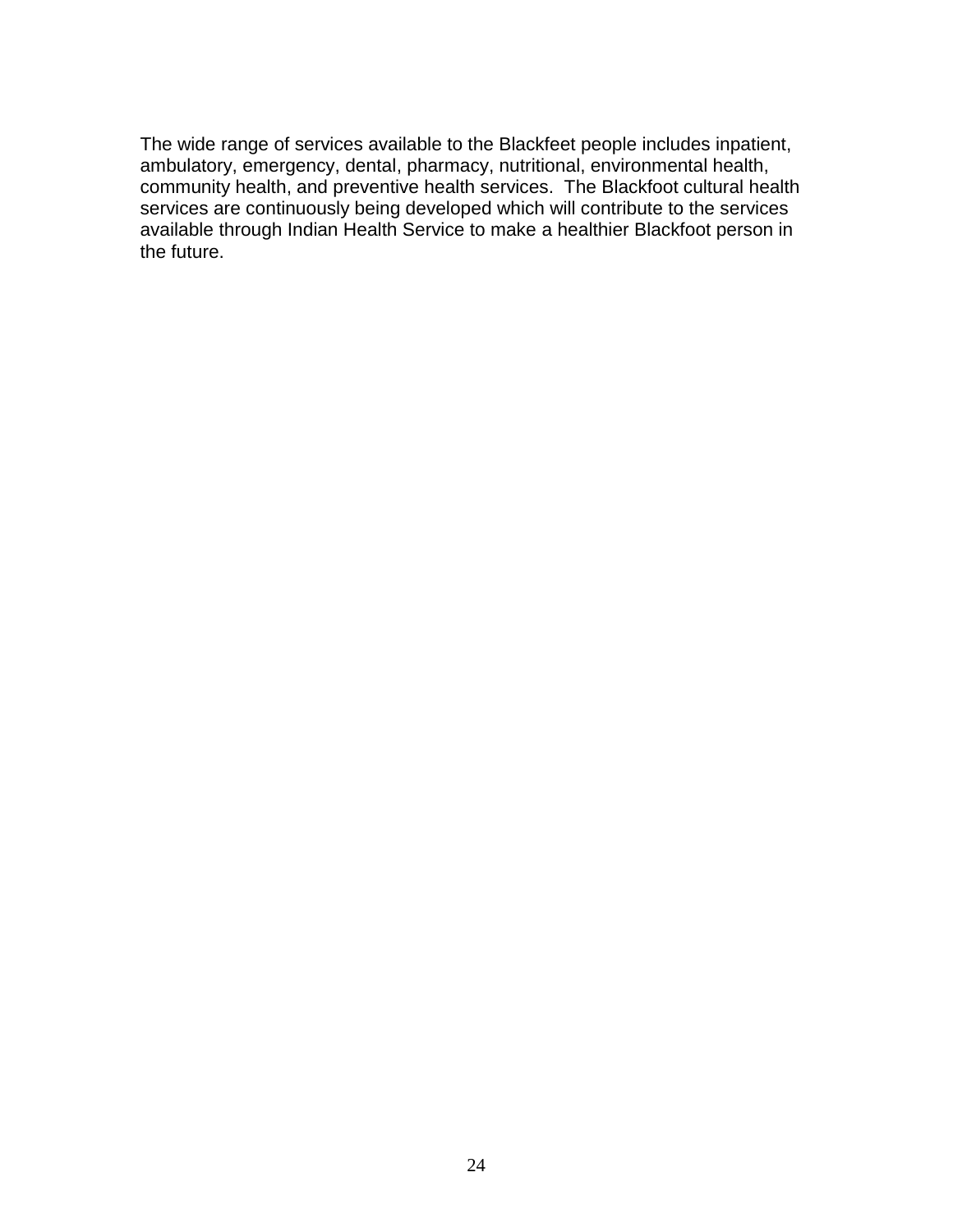## **Chapter 3:**

#### **Cultural Guide Crow Nation Crow Tribal Health Department The Montana-Wyoming Tribal Leaders Council And Black Hills State University**

#### **NARRATIVE**

## **Geography**

The Crow (Apsaalooke) Tribe is located in south-central MT on the Crow Indian Reservation, which is approximately the same geographic size as the state of Connecticut and encompasses 2.2 million acres or 3,500 square miles. The Crow Service Unit is comprised of Big Horn, Carbon, Treasure, and Yellowstone counties in MT and Big Horn and Sheridan counties in WY. The FY 1996 "User Population" for the Indian Health Service was 10,532 Indian people. The majority (96%) of the Indian people reside in Big Horn and Yellowstone counties in MT.

Mountains, residual uplands, and alluvial bottoms make up the topography of the Crow Reservation. The three principal mountain areas are the Wolf Mountains to the east and the Big Horn and Pryor Mountains to the south. "The Crow Country is exactly in the right place. Everything good is to be found there. There is no country like the Crow Country." So spoke Chief Arapooish in the 1830s to a fur trader.

#### **Population & Demographics**

Today, more than 11,261 enrolled tribal members call the Crow land home. Twothirds of them live on, or are adjacent to, the present day reservation. During the nomadic era the tribe was divided in three subgroups…Mountain Crow, River Crow, and Kicked in The Bellies. As time passed the reservation was divided into six districts…Lodge Grass (called Valley of the Chiefs), Wyola (Mighty Few), Crow Agency (Reno or Center Lodge), St. Xavier (Big Horn), Pryor and Black Lodge.

#### **Occupied Territory**

Crow oral tradition links the origin of the tribe to a separation from a parent core. Tradition relates that this group traveled extensively across the upper Midwest of the U.S., and possibly into southern Canada. Eventually this alliance came under the leadership of two brothers known as No Intestines (No Vitals) and Red Scout. These leaders had their respective followers and, even though they camped as one, the two divisions were clearly defined within a single village. The people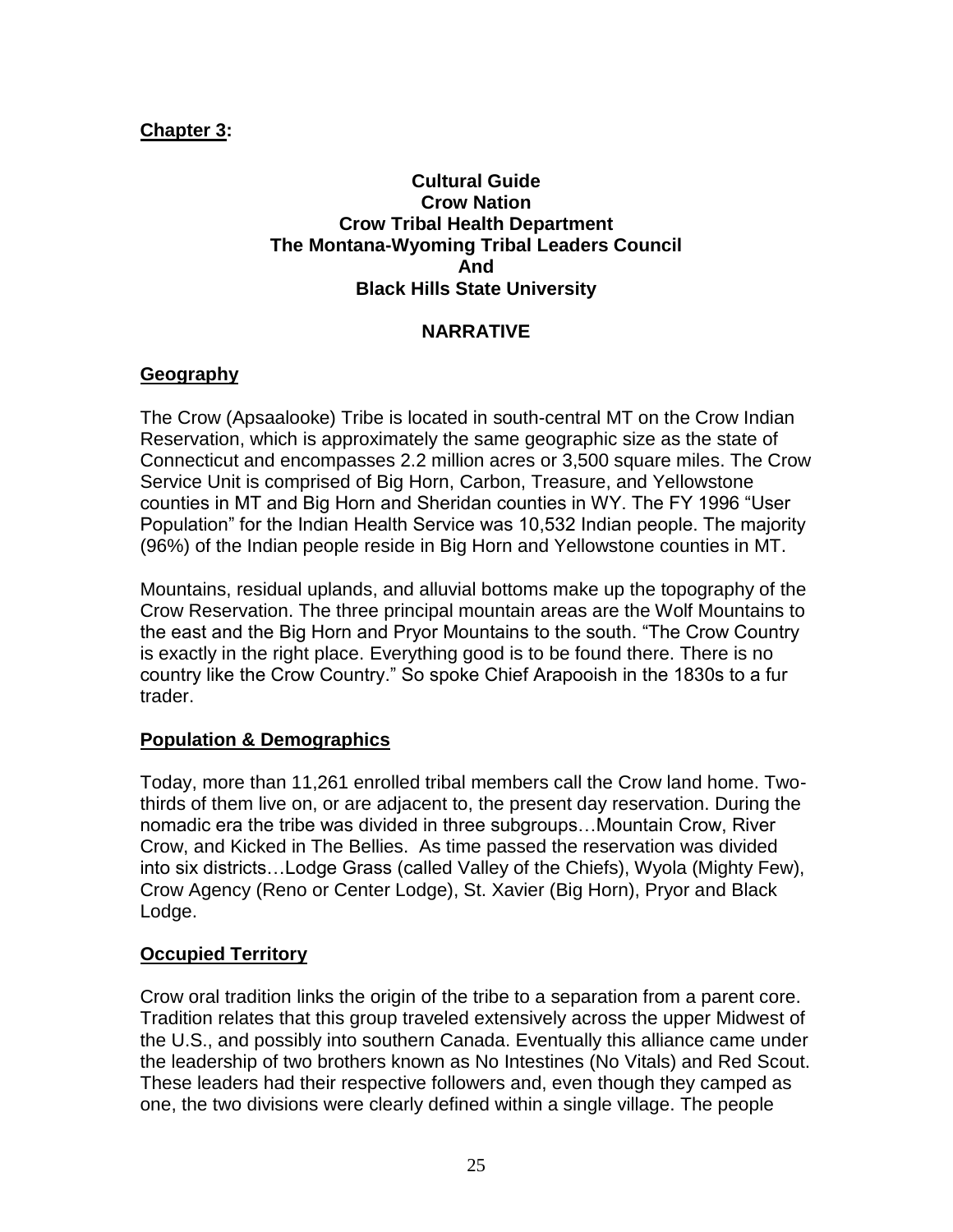following No Intestines called themselves Bi'iluuke, "Out Side," and they would become the notable Crow who eventually settled in Montana and Wyoming. Those under Red Scout would move to the Heart River area of North Dakota. Learning horticultural ways from the Mandan, they would become the historic Hidatsa tribe.

In addition, Crow oral tradition lends religious validity to this separation of the Crow and Hidatsa. Narratives relate that the two leaders fasted at Devil's Lake and each received a vision. No Intestine's vision told him to seek the seeds of Sacred Tobacco, Ihchichtaee. After locating this tobacco, he and his followers would be in the center of the world… the best place for his people. Red Scout, on the other hand, was instructed to settle with his people on the bluffs above the rivers, and to plant corn on the floodplains below.

After the initial vision, No Intestines and his followers embarked on a long pilgrimage. Headed west, they eventually stopped near the Chief Mountains, in present-day Glacier National Park; here No Intestines fasted once again. On the fourth day he received a vision telling him he was not yet at his destination, the area was too cold. The Bi'iluuke moved south, passing by Salt Lake, Utah. After awhile, No Intestines and his group reached the Canadian River in OK. Once again he fasted and was told to move north. So the Bi'iluuke followed the Missouri to the Platte River, then trekked to the Powder River which they followed until they reached the Bighorn Mountains in northern WY. To the Crow the highest peak on the crest of the Bighorn Mountains is called Awaxaawaku'ssawishe, "Extended Mountains," (Cloud Peak) and it is considered the center of their world. On this peak No Intestines fasted for the fourth time and received a vision telling him that he was in the right place; that the tobacco seed could be found at the bottom of Clouds Peak. As he looked to the base of the mountain, he saw the seeds as "twinkling stars". The Crow then made their home in MT and WY, with the Bighorn Mountains as their heartland.

This initial locating and the subsequent planting of the tobacco seeds became the genesis of the Crow's Tobacco Society. Historically, the Tobacco Society was the central set of ceremonies and rituals of the Crow people. It is important to note that No Intestines saw the seeds of the Crow's Sacred Tobacco as stars and that those seeds were also perceived not only as a gift from the stars, but as stars themselves.

## **History**

Oral records indicate the first meeting of white men (Canadian) and Crow took place somewhere near the present-day Hardin, MT in about 1743. In 1795 the Crow met a trapper named Menard. Francis Antoine Larocque made contact in June 1805 on the confluence of the Missouri. On July 25, 1806 the Crow met William Clark of the Corps of Discovery at Pompey's Pillar, near Billings, MT.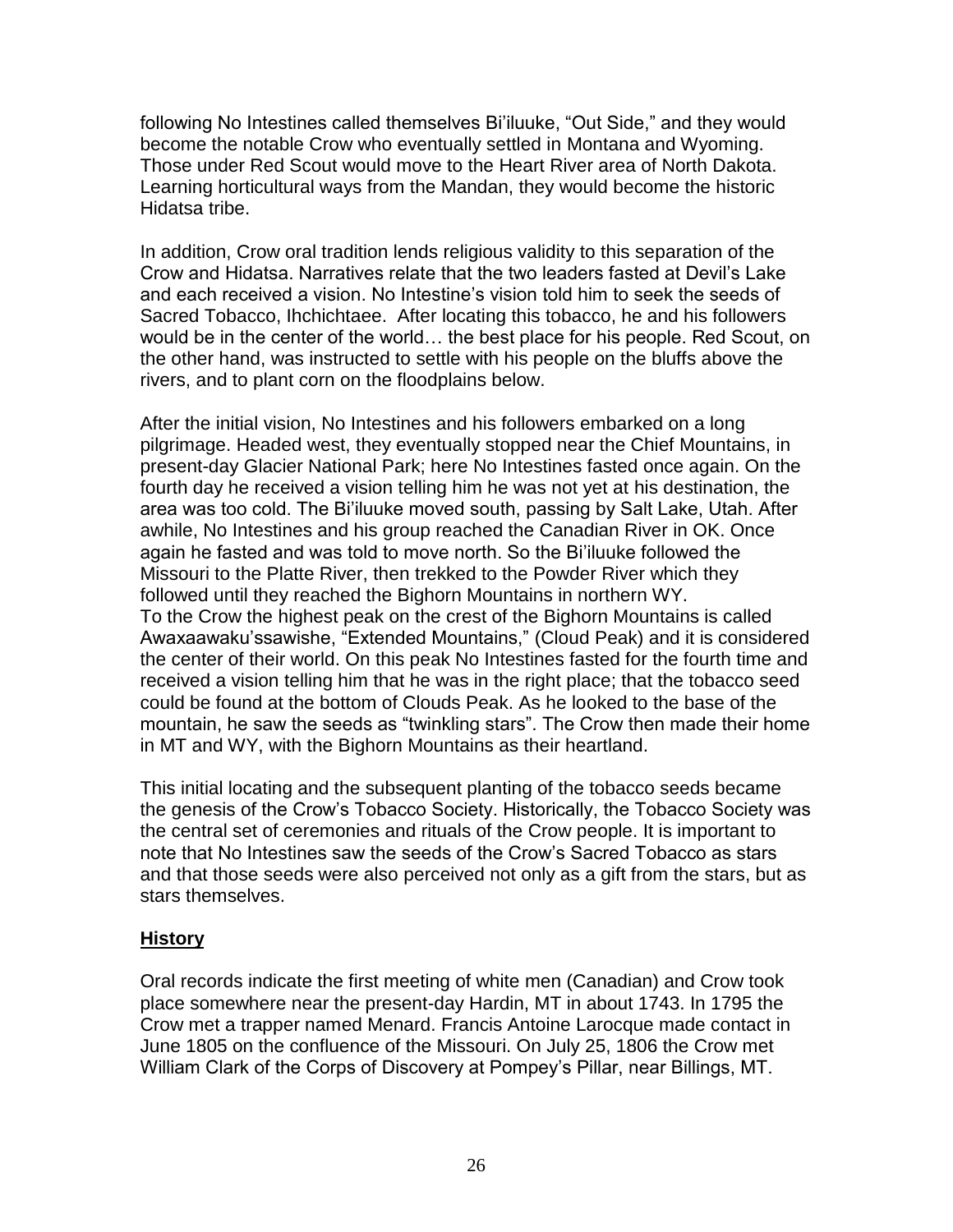## *1825 Agreement*

A Treaty of peace and unity was made with the Crow tribe who were recognized as friendly.

## *Fort Laramie Treaty of 1851*

This treaty marked out the tribal land on the basis of their nomadic occupation of these lands at the time. Encompassed 3.8 million acres, part of Northern Wyoming and Southeastern Montana territory. Later, the Crows were told that their treaty provisions had run out and that it was necessary to negotiate another one.

## *Fort Laramie Treaty of 1868*

This treaty was the result of the tremendously rapid increase in migration and settlement in the West, which came at the close of the Civil War. The U.S. War Department had no protection for the new white settlements in the West. The Crow country was in a strategic geographical location. The Crow were among the first of the plains Indians to sense of what the coming of the white man was to mean. They aligned themselves with the whites for security reasons and with an understanding that the white man's ways were so powerful that cooperation was a more intelligent approach than that of steady forceful opposition. This treaty reduced the land base to its present size.

## *Smallpox Epidemic*

The steamship Saint Peter, coming up the Missouri River in June of 1837, brought the smallpox virus with it. When it stopped to unload at Fort Union, in an area that would become the Montana/North Dakota border, the disease spread to those Indians who were camped in and around the trading post. Infecting many tribes, some, such as the Mandan, were almost completely eliminated. Numbers vary according to the records, but by the mid-1840s, the Crow population is estimated to have been between 6,000 to 8,000 strong; however, various ailments soon dropped that count to less than 1,000 survivors. Other outbreaks, including scarlet fever, influenza, and another smallpox epidemic decimated the Crow.

# **Culture**

## **Clan system**

Proud of their history, traditions, and language, the Crow are striving to keep them a part of everyday life. One of the best examples is the strong, time honored clan system, a complex, matriarchal based, extended family. There are seven different clans on the reservation, each one is supportive of the other, shares family responsibilities and provides for the needs of their less fortunate members.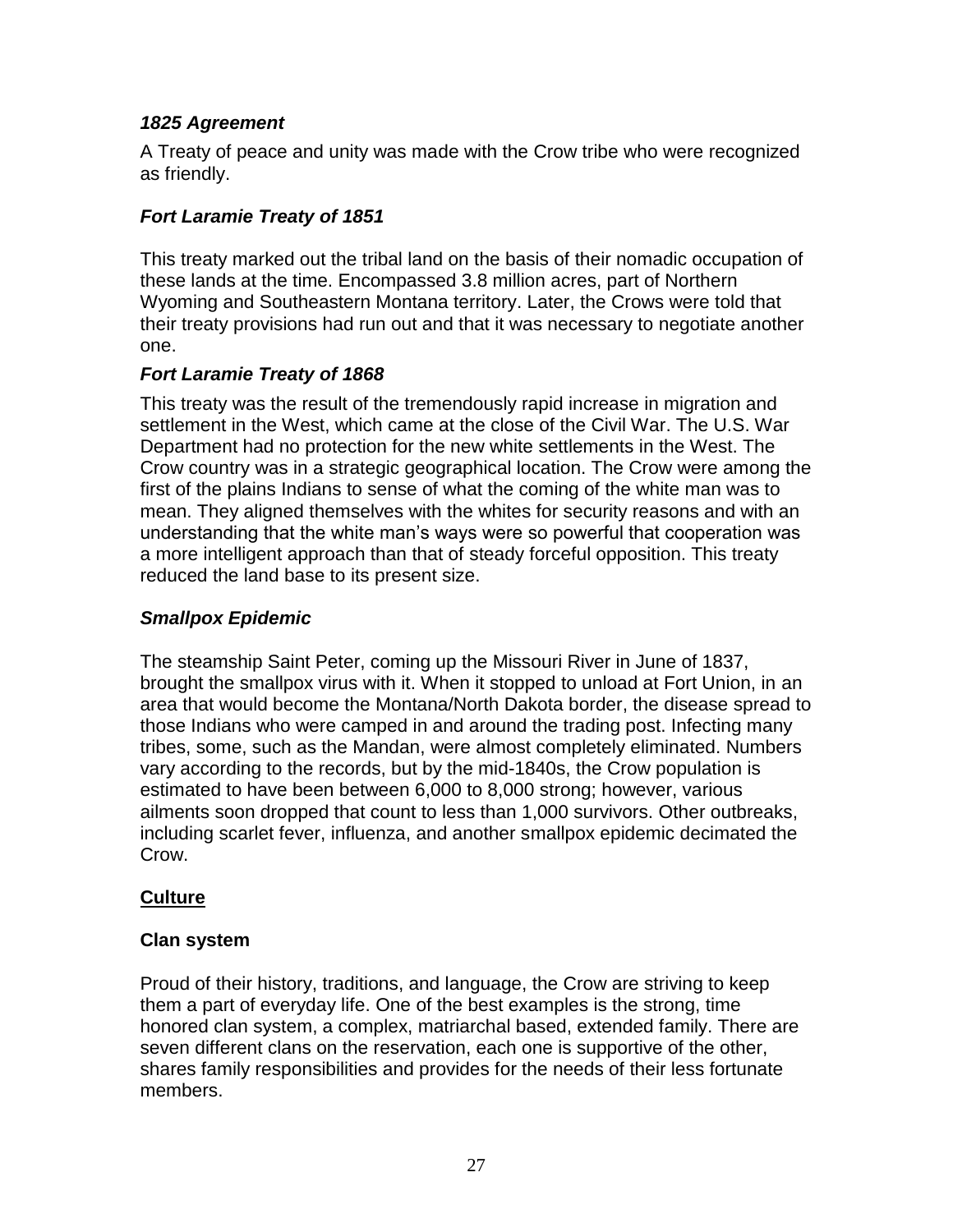At birth, a child becomes a member of and takes the name of the mother's clan. Here they are never without a mother or a father; there are no cousins, only brothers and sisters. The father's clan members become the newborn's uncles and aunties. Also some unrelated members are considered kin. It takes a bit of time and practice to understand this system.

The beginnings of the clans can be traced back to the time when a person known to the Crows as "He Who First Did Everything" resided on earth. At that time, he told of how driftwood clings together in a particular spot on a river, on the same basis that kinfolk lodge together. From this idea, he is said to have given the general name of all clans, "Lodge Where There Is Driftwood." "He Who First Did Everything" explained to the other residents why each lodge should be named as it was. The following explains in detail how each clan obtained its name.

## *CROW CLAN NAMES:*

WHISTLING WATER- This clan was once known as the "Good Prairie Dog Clan." Some members of the clan intermarried. Although not related by blood, they were ridiculed for this marriage, as it was not the normal practice of the tribe to marry a clan brother or sister. The one marrying his clan sister was said to have stood by the river and whistled. Gradually, the name of "Good Prairie Dog Clan" was changed to "Whistling Water."

SORE LIP- This name was given to people living in one lodge who had burned lips. From that point on they were known as the "Sore Lip Clan."

GREASY MOUTH- One lodge had members who ate the fatty parts of the meat, and thus had greasy mouths. For this reason, they were called the Greasy Mouth.

PIEGAN-This clan group was known for their acts of turning against the Crows in time of war. They were at first known as the "Treacherous Clan" as a result of their misdeeds. It is thought that they were Piegans of the Blackfeet Tribe at one time.

BAD WAR DEEDS- In time of war one group brought back fake war trophies. They are the ones now know as the "Bad War Deed Clan."

WITHOUT SHOOTING THEY BRING GAME- During the time of buffalo hunts, one group was known to have herded the animals over cliffs. This made it unnecessary to do any shooting. Because of this practice, the name of the clan was adopted.

FILTH EATING- Although no one is certain as to how this name was obtained, Robert H. Lowie in "The Crow Indians" (1956) explains how the name was derived from one of the members whose wife eloped but was recaptured and made to eat dung.

TIED TOGETHER IN A BUNDLE- The Crows were a nomadic tribe and very often had to move to more desirable hunting grounds. One group was known to carry their possessions in a slovenly wrapped bundle. These people were given the name Tied Together in a Bundle Clan.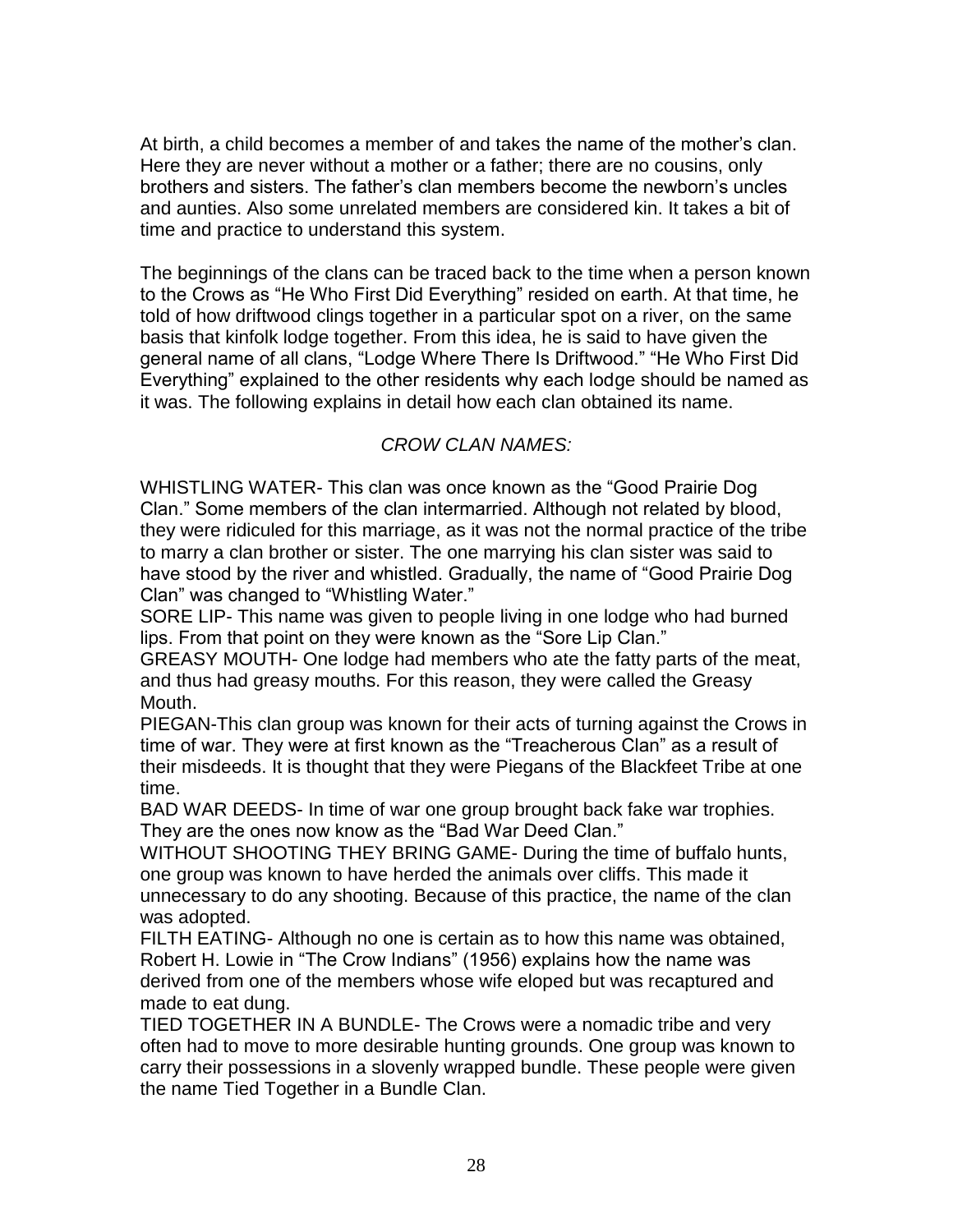THICK LODGE- The members of one lodge were all husky and broad. From this description they came to be known as thick men, which is where the name Thick Lodge originated.

NEWLY MADE- Sometime after "He Who First Did Everything" gave names to all the lodges, one was discovered that was without a name. They were then named the Newly Made Clan.

# **Beliefs**

The Crow had no system of divination, never worshipped their ancestors, and made no bloody sacrifices. When hard put to it, the Indian tried to meet divinity face-to-face. A direct revelation without priestly go-between was the obvious panacea for human ills, the one secure basis of earthly goods. It might come as an unsought blessing, but only by a lucky fluke; hence a Crow strove for it by courting the pity of the supernaturals in the traditional way. To any major catastrophe, to any overwhelming urge, there was automatic response: you sought a revelation. Every Crow, battered by fortune, writhing under humiliation, or consumed with ambition set forth on the quest of a vision. In most cases he would set out for a lonely mountain peak, fast, thirst, and wail there.

The Crow word for the enterprise is biliciísam, which means "not drinking water." Almost naked, the vision-seeker covered himself with a buffalo robe at night as he lay on his back facing the east, his resting place being framed by rocks. Also, dreams that were intrinsically stirring or proved harbingers of good fortune stood as more or less equivalent to visions. The Crow did not confuse an everyday dream with a revelation. Visions, then, were the basic means of controlling life, and virtually every man tried to secure one.

## **Sundance**

Essentially, the Crow Sundance was a prayer for vengeance. A man overcome with sorrow at the killing of a kinsman resorted to this as the most effective, if most arduous, means of getting a vision by which he might revenge himself upon the offending tribe. The Sundance of the Crow involved cutting of the flesh especially placing skewers beneath the chest and sometimes under the muscle. Left for four days until the dancer tears himself away or a supernatural releases him, if this is the case, then the pledger's vow is fulfilled. This type of Sundance the Crow practiced was outlawed in the 1900s, the government considered it too extreme. Today, the Crow adopted a different type of Sundance from a neighboring tribe, the Shoshone. This type of Sundance is less extreme but requires three days of fasting and dancing and is performed in the summer months. Prayer for vengeance has turned to prayer of survival in this modern world of today.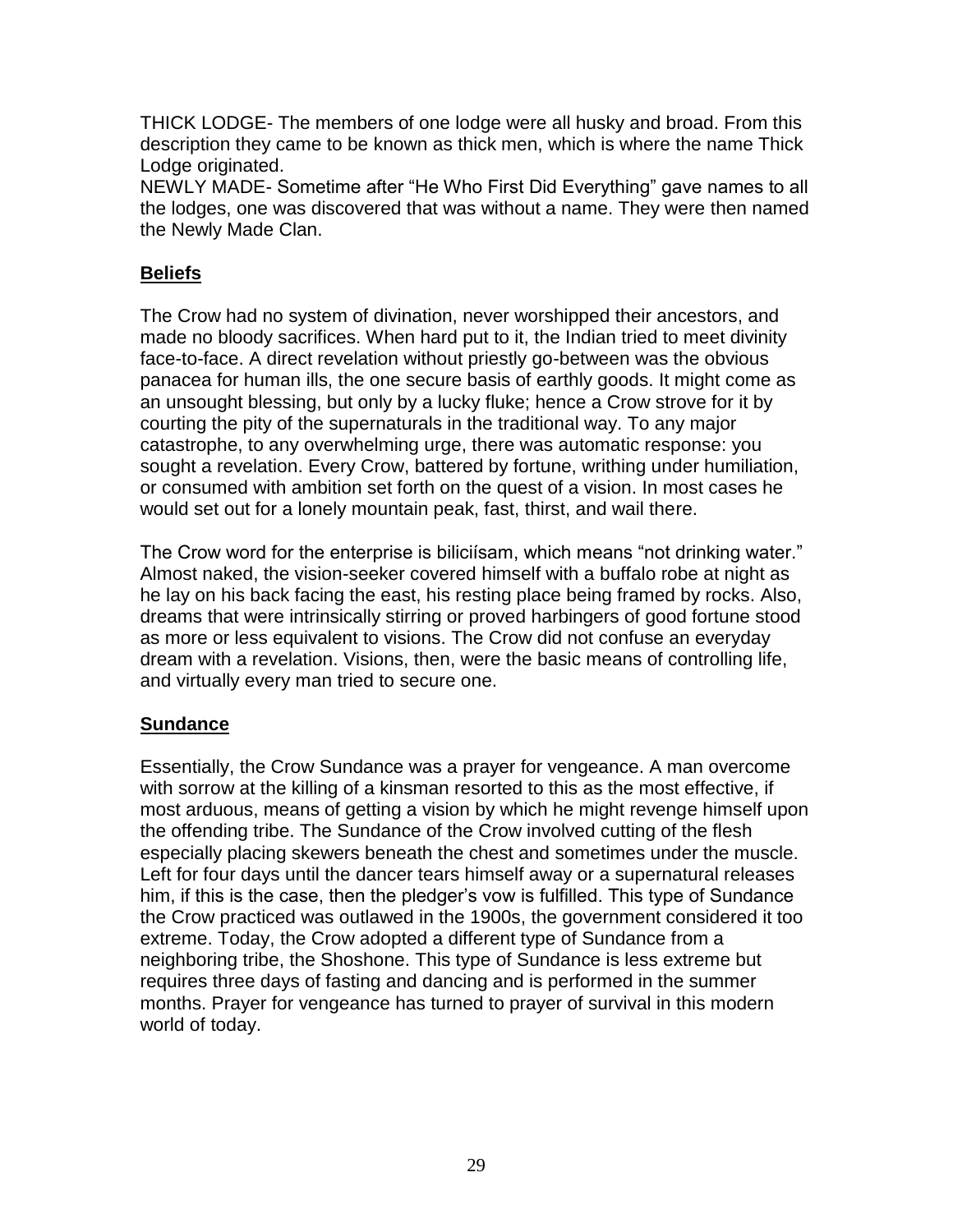## **Sweat Bath Ceremony**

In the center of the dome-shaped structure there was a pit for the rocks, which were heated outside for hours and then put in with a fork. Their very presence was enough to produce a terrific heat. The celebrants stripped to their g-strings; then an attendant covered the willow frame with robes or blankets so that it was pitch-black inside. From a vessel with water the headman sprinkled four cupfuls on the rocks. Steam at once began to rise so that the atmosphere became almost unbearable. To take another example of ritualization, the Crow do not treat a vapor bath as a form of ablution, but as an offering to their Creator.

## **Sickness**

Native theory often ascribes physical ailments to supernatural causes, such as the breach of a taboo or the malevolence of a ghost. Because a woman, contrary to a rule imposed by the chief, killed a bird that annoyed her, harm was bound to befall her brother in the impending battle. Another example is: In 1931, Yellow Mule was taken to a restaurant. Before eating the cake he inquired whether it contained any eggs, for the eagle medicine he had once obtained from Yellow Crane prohibited his ever partaking of them. Sorcery was sometimes used to afflict a personal enemy, but did not play the overshadowing part as in some cultures.

## **Death**

A corpse was never taken out of the regular entrance, possibly the back door or beneath the back of a tipi as the back was folded up. Painted and arrayed in the dead man's best clothes, it was wrapped up in the yellow part of the tipi cover know as "acde'cire." Those who wrapped up the body spoke to the spirit as follows: "You are gone, do not turn back, we wish you farewell". The name of deceased person was never spoken again, unless referred to "the one who passed on". When friends wanted to cry, they got together and distributed pointed arrows. Then they acted as their hearts prompted them. Some pierced their knees; others in the same way pierced their arms. Some jabbed their foreheads. Later, this way of mourning was outlawed.

## **Traditional Medicine**

Growing up with a firm belief in the all-sufficiency of personal revelation, youths sought them without any prompting by their elders. From the stories of renowned contemporaries and of mythical heroes they had learned that this was the way to make their mark. In later life it was usually some special reason, say, the desire for vengeance, or worry over a sick child, that drove a man to look for supernatural aid. But whether the visitant transmitted supernatural power or not, he commonly employs a transparent symbolism to indicate the nature of his gift. Bull-All-The-Time gained a doctor's powers while asleep in his tipi. He saw a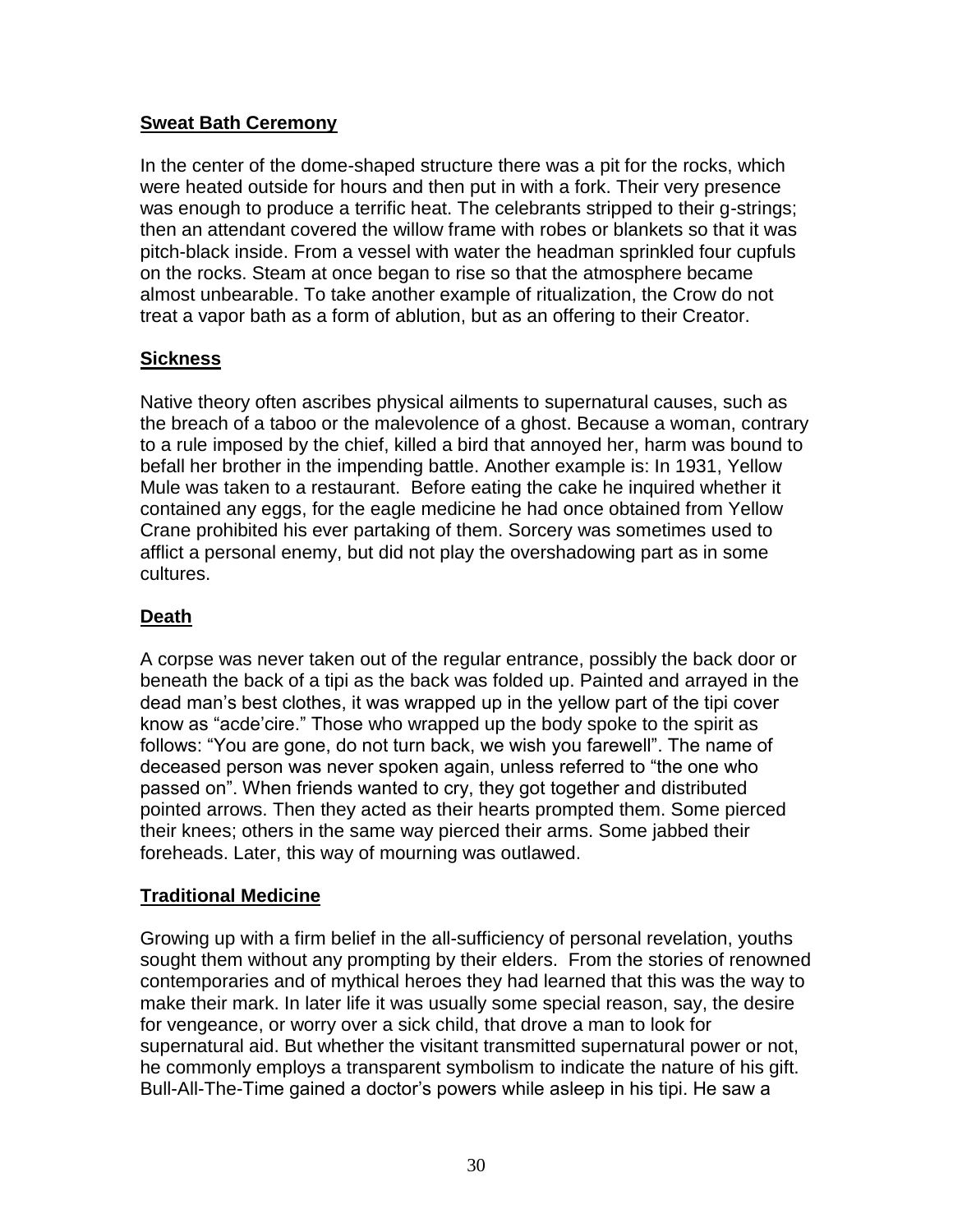horse fastened to a rope, which was lengthened up to him, and simultaneously heard a person sing. He was told to treat the sick; an old man with a Pipestem was standing over a recumbent patient and blew over him through the Pipe; the sick man rose and saw the sickness come out of the patient's blood. The horse represented the horses he was to receive as payment for his services. Greybull's wife learned how to treat women in labor from a visionary, to whom she paid a horse, and she regarded this information as a secret. She used a combination of a root and a horned toad, which she would rub down the patient's back, in order to hasten delivery. A Crow lady named Muskrat claimed knowledge of two roots easing delivery, both having been revealed to her while mourning her husband and a brother. On the first occasion, a supernatural came up to her in her sleep and said, "Chew that weed (batse'kice; literally, manimitation), and you will give birth without suffering." She boiled the leaves and drank the infusion, but she was not supposed to pull up the plant except for doctoring. The second time she was granted a plant called bice'-waru'ci-se (literally, buffalo-do-not-eat) and was told that it was even more effective than the first. There were physicians or medicine men that worked without higher sanctions; there were household remedies and techniques; and sometimes it is not easy to draw the line between the two kinds of doctoring, for an herbal or mechanical process may be ultimately traced to a vision. Again, a medicine man may combat a natural cause of illness by his revealed power of sucking out of an intrusive object.

Massage was practiced with the aid of a "stomach-kneader" a stick about 18 inches long and widening at the bottom into the shape of a hemisphere. Graybull, a medicine man, was seen pushing it up a young man's abdomen. He explained that the Indians were careful not to press too hard against the navel. The origin of this device is ascribed to the Seven Stars, who before ascending to the sky taught it to the woman. Subsequently she treated people troubled with a stomachache and acquired wealth from the fees paid her. A doctor may lance swollen parts of the body. In some cases, sores are washed and a poultice is applied with a special mixture.

The root of a plant belonging to the Carrot family is used extensively both for ceremonial incense and as a cure-all. Its native name is isé, and Indians speak of it as "bear-root" because in the summer bears are supposed to fatten on it. For a cold, isé is chewed and swallowed; for sores it is chewed and rubbed on as a liniment; it is placed on an aching tooth and kept in the mouth for headaches. Other ingredients may be added: a mixture with buffalo chips is rubbed over a swelling; and boiled with tallow, the root furnishes cough medicine. Pine needles served as medicine, when boiled tea-fashion. Certain riverweeds called cú cua were similarly prepared. The Crow also pull out another unidentified plant, -----a'txixu'xe, in order to chew the juice, which is good for teeth and for one's general health.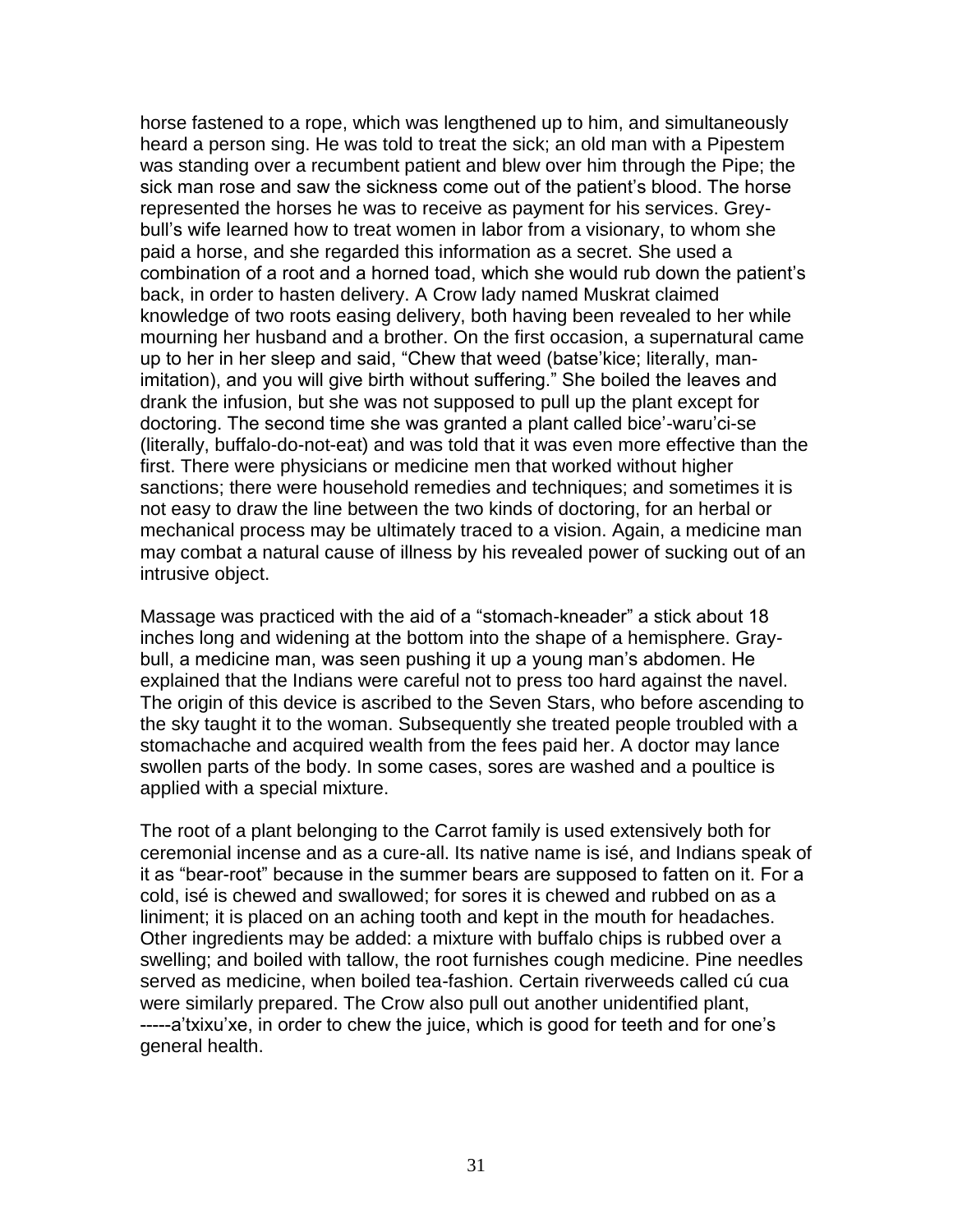## **Social Support Systems**

#### **Health Behaviors**

#### Buffalo culture: Pre-1900

A typical day would begin with a bath in the river to cleanse oneself whether it was summer or minus-twenty below zero; an ice hole would be dug and bathers would jump in and out into the frigid water. Infants would also be dipped in, to acclimate the child and to condition them for the hardships of the extreme. Water was credited with medicinal virtues. Early in the morning, winter or summer, the herald called out to the people to get out of bed, bathe, and drink all the water they could. "Make water come into contact with your body," the phrase ran, "water is your body." Or: "get up, drink your fill, make your blood thin." This "thinning of one's blood" was simply a prescription to drink plenty of water. "This will keep your blood thin and you will not get sick. You will be active, your blood will not clog; it will flow through your veins. Water is your body. Whatever else there be, water is above all; without water you cannot live and enjoy life." On the warpath young men were also advised to drink all they could so they would be in a condition to fight the enemy more effectively. Also if they were wounded their blood would flow freely and there would be no danger of blood poisoning.

A Crow Woman would most likely occupy herself with domestic chores. If not making a dress, mending moccasins, or cooking meat, she was possibly spreading a handful of chokecherries on a flat stone slab outdoors, pounding them with a stone, pits and all, and drawing out this mass into elongated confections to be dried in the sun. Anything connected with skins was the women's sphere, such as pegging and dressing the hides for clothing and shelter, which was very laborious. She also moved camp, which involved bringing down the tipi and packing belonging fashioning into a travois. Gathering wood was a never-ending job especially during winter months.

Crow Men were not without tasks of their own; above all, they manufactured their own implements of the chase and warfare. They made arrowhead of stone or bone, though details as their technique are not available. The shafts and bows were made with much precision and required certain woods that grew in different areas of the land. The bow was made of horn or bone back with sinew. Protection of the camp from enemies was the utmost importance. Also supplying the camp with meat and the hunt for game was a continual process. One must be in top physical shape for both of these pursuits; unless one loses his life, the Crow man would continually condition his body to run afoot for miles in case he was pursued by his enemies if his horse gave out. Horse breaking, feeding, watering and tending to consume his days, for a family of five they would own approximately 25-50 horses. Engaging an enemy in combat and meeting four criterions to distinguish one as a chief required fleetness of movement, agility and a sound mind to defeat the enemy. These four criterions for chieftainship all involved risking one's life: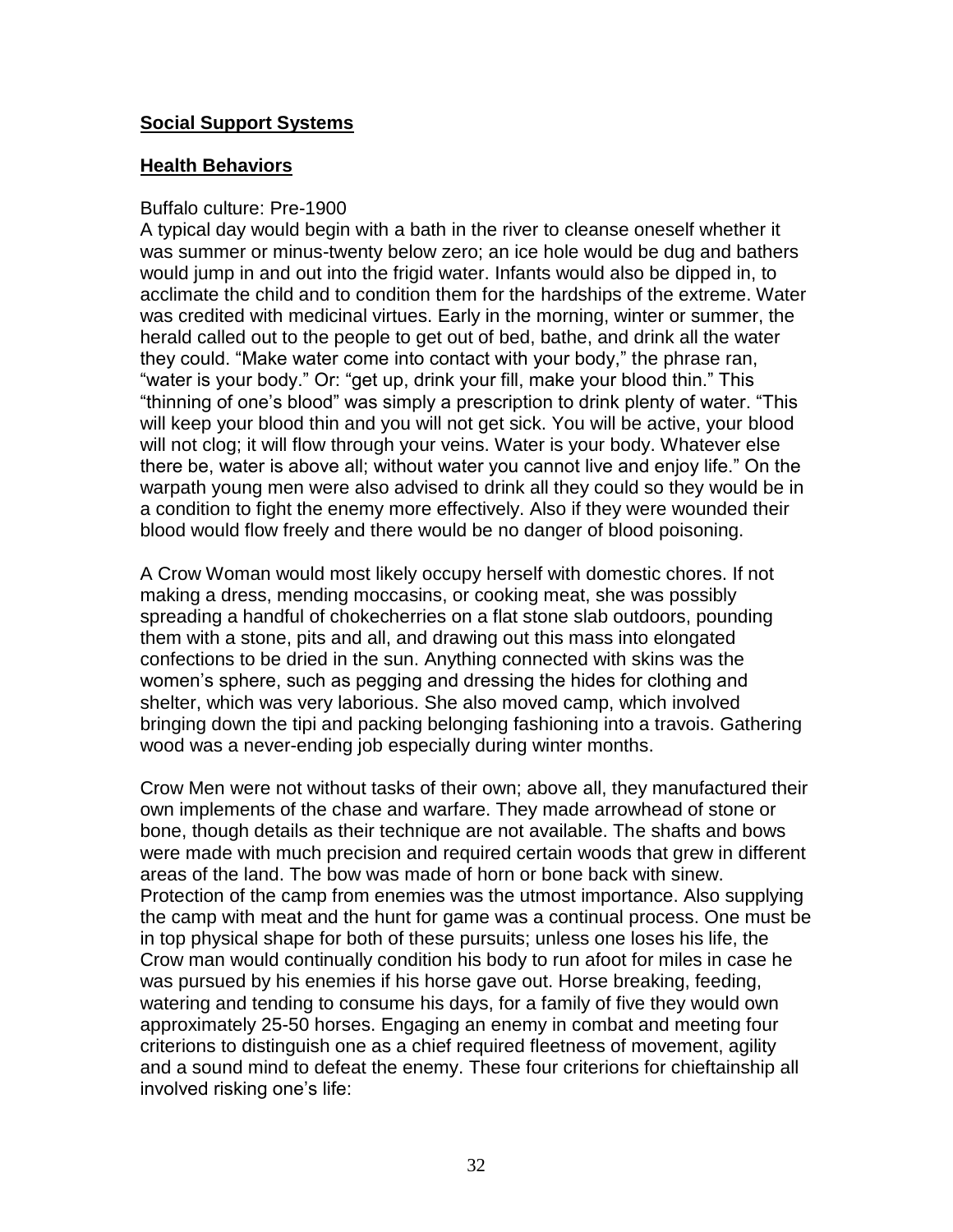1) To touch or strike or strike the first enemy fallen, whether alive or dead.

2) To wrestle a weapon away from an enemy warrior.

3) To enter an enemy camp at night and steal a horse that is picketed to the lodge.

4) To command a war party successfully.

The Crow are not in the habit of punishing children by beating them. In general children had a free and easy life. Children first learned survival and sharing by hunting rabbits. Archery was the typical boys game, also arrow throwing unlike today's javelin but consisted of shooting at a target arrow at so many yards. In order to score you had to hit the arrow or come nearest to it. Shinny is associated with the female sex; unlike soccer it uses the same principles. Female children would mimic the older female in regards to putting up a play tipi and moving camp, they would also ride older horses to move their miniature camp. There were other strenuous amusements for girls called "ball kicking" which is like today's hacky sack in which the player kicked the ball about two feet from the ground and then kicked it up, continuing so long as she did not miss it. For the boys there are several winter sports. "Aw-o'xarua", which consisted of eight or ten buffalo ribs, usually those of a cow, fastened together and covered with rawhide, and on this toboggan a boy would coast downhill. A young boy was constantly shaped and molded for combat or to defend the tribe at any given moment, which required the Crow boy to be in top physical shape. An older man or mentor was assigned to the young men to train them and to condition their bodies through foot races, horse races, swimming and wrestling.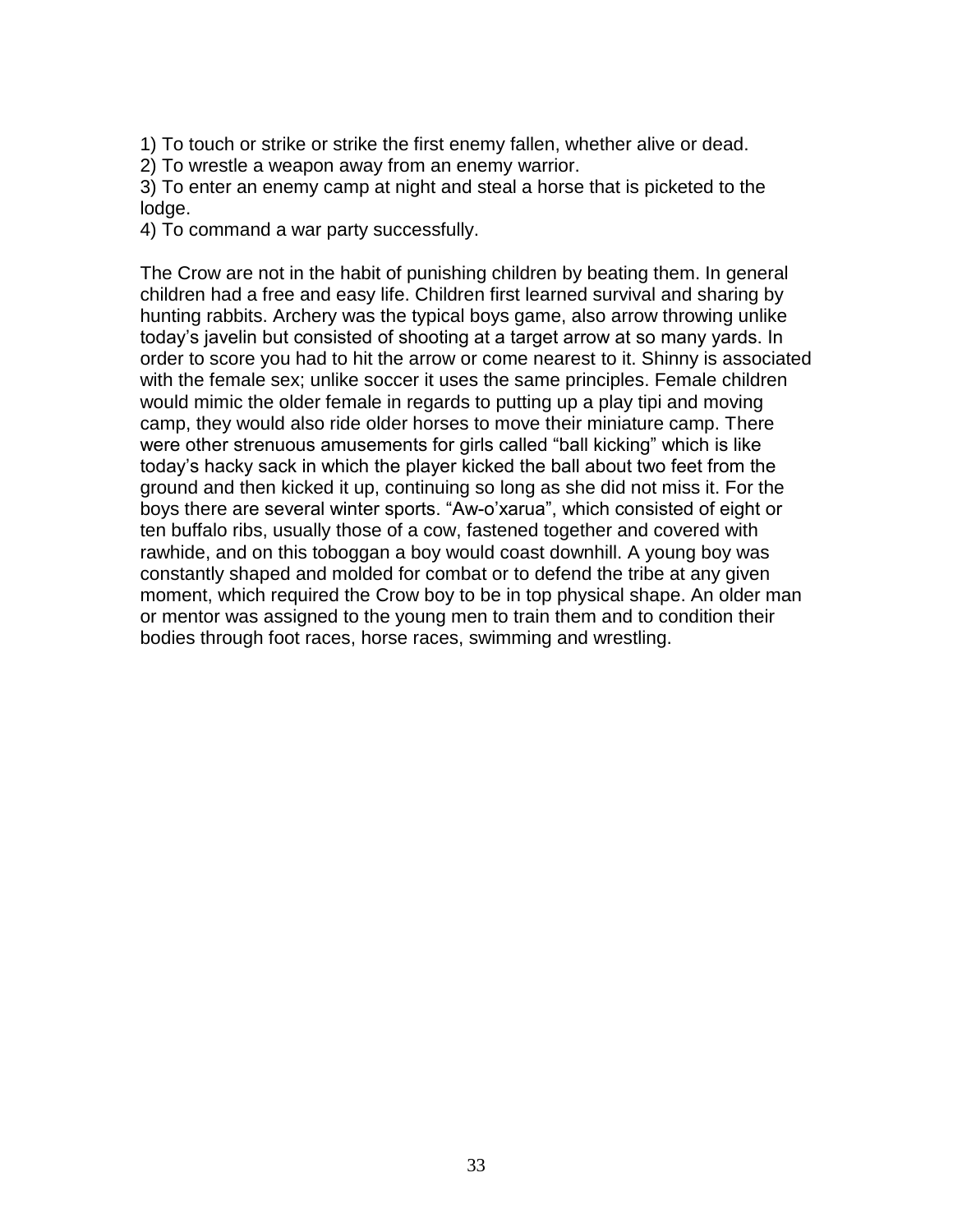#### **Chapter 4: Tribal Health Cultural Guide Fort Belknap Tribal Health Department Fort Belknap Reservation Created by Lodge Pole Senior Citizens Advisory Board Harlem, MT – Summer 2006**

#### **Location**

The Fort Belknap Indian Reservation is homeland to the Gros Ventre and the Assiniboine Tribes. The Fort Belknap Indian Reservation is located in north central Montana, forty miles south of the Milk River on the Canadian border and twenty miles north of the Missouri River. Fort Belknap Indian Reservation, within Phillips and Blaine Counties, is the fourth largest reservation in Montana. Nearly 92 percent of the reservation is found in Blaine County with the remainder located along the western edge of Phillips County. The reservation has approximately 675,336 acres and there are 29,731 acres of tribal land outside the reservation boundary. The north to south boundary extends 40 miles in length and the width is approximately 26 miles.

Most of the northern portion of the reservation consists of glacial plains and alluvial bottomlands. The southern portion of the reservation drains into the Missouri River and consists of rolling grasslands, river breaks, and two principal mountain ranges, the Bearpaws and the Little Rocky Mountains. These mountains reach an elevation of approximately 6,000 feet.

#### **Population**

| Enrolled members living on or near the Fort Belknap Reservation | 5.771        |
|-----------------------------------------------------------------|--------------|
| Enrolled members living off the Fort Belknap Reservation        | <u>1,532</u> |
| Total number of enrolled tribal members                         | 7.303        |

There are also Indians from other tribes, mostly Chippewa and Cree, living on the reservation, although they have no interest in tribal assets. Over the years, the reservation's resident Indian population has been decreasing. Some of the decline is due to the rural-urban shift, but a large proportion is the result of young people seeking off-reservation employment and educational pursuits.

#### **Land Status**

| Total acres within the reservation's boundaries | 675,336 acres |
|-------------------------------------------------|---------------|
| Individually allotted lands                     | 406,533 acres |
| <b>Tribally owned lands</b>                     | 210,954 acres |
| Fee title of state lands                        | 19,000 acres  |
| Government lands                                | 592 acres     |
| Non-Indian owned                                | 9,000 acres   |
| Sub marginal lands                              | 29,731 acres  |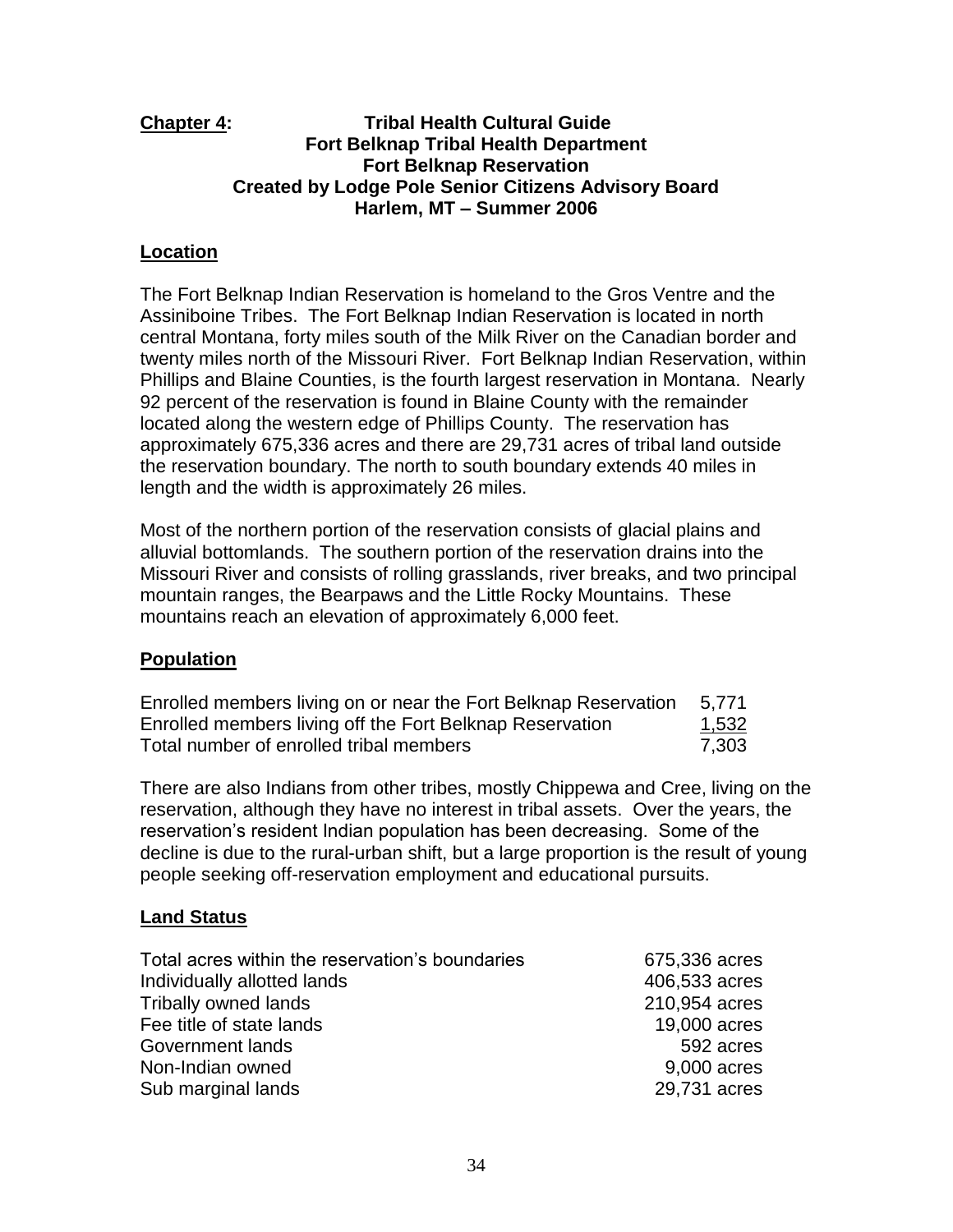#### **Historical Background**

Today, the descendants of two distinct tribes, the Assiniboine and Gros Ventre Indians, make their home on the Fort Belknap Indian Reservation. Both the Gros Ventre and Assiniboine were originally plains tribes; the Gros Ventre is of Algonquian stock, closely related to the Arapaho, whereas the Assiniboine were part of the Sioux Nation.

The Gros Ventre call themselves "AH-AH-NE-NIN" meaning the White Clay People. They believed that they were made from the white clay that is found along the river bottoms in Gros Ventre country. Early French fur trappers and traders named this tribe "Gros Ventre" because other tribes in the area referred to them as "The Water Falls People." The sign for waterfall is the passing of the hands over the stomach and the French misinterpreted this as big belly, thus naming them "Gros Ventre" or "big belly" in French. There are two separate tribes, the Atsina (Gros Ventre of the Prairie) and the Hidatsa (Gros Ventre of the Missouri). It seemed necessary, when taking the 1930 census, to separate the two Gros Ventre groups geographically; those living in Montana were designated Atsina and those living in the Dakotas were called the Hidatsa.

The Assiniboine refer to themselves as "Nakota" (allies or generous ones). This tribe split with the Yanktonais Sioux in the early  $17<sup>th</sup>$  century and migrated westward onto the northern plains with their allies, the Plains Cree. "Assiniboine" is a Chippewa word meaning "one who cooks with stones." The Assiniboine traveled with the Cree northward from the headwaters of the Mississippi between Lake Superior and Hudson Bay. It is believed they settled first in the vicinity of the Lake of the Woods, and then moved northwest to the region around Lake Winnipeg. They lived in Canada along the Milk River. Until 1838, they were estimated to be a large tribe, from 1,000 to 1,200 lodges. Subsequently, smallpox reduced them to less than 400 lodges. The Assiniboine are located on both the Ft. Belknap and Ft. Peck Indian Reservations in Montana and on several reserves in Saskatchewan and Alberta.

Both the Gros Ventre and the Assiniboine Indians shared the Blackfeet hunting territory, according to the Fort Laramie Treaty of 1855. This treaty granted hunting grounds, with defined boundaries, for the Blackfeet, Blood, Crow, and Piegan tribes. The boundaries roughly extended from the Yellowstone River north to the United States-Canadian border and from the Rocky Mountains of western Montana to the junction of the Yellowstone and Missouri Rivers. This area was to be used in common by Indians receiving rations from Fort Browning, Milk River, and Fort Belknap for a period of 99 years. These lands were reduced in size in 1873. Eventually, an Act of Congress established three separate reservations of the Blackfeet, Fort Belknap, and Fort Peck on May 1, 1888.

One of the first trading posts was established near the present town of Dodson in 1868. A year later the new post, Fort Belknap, was established on the south side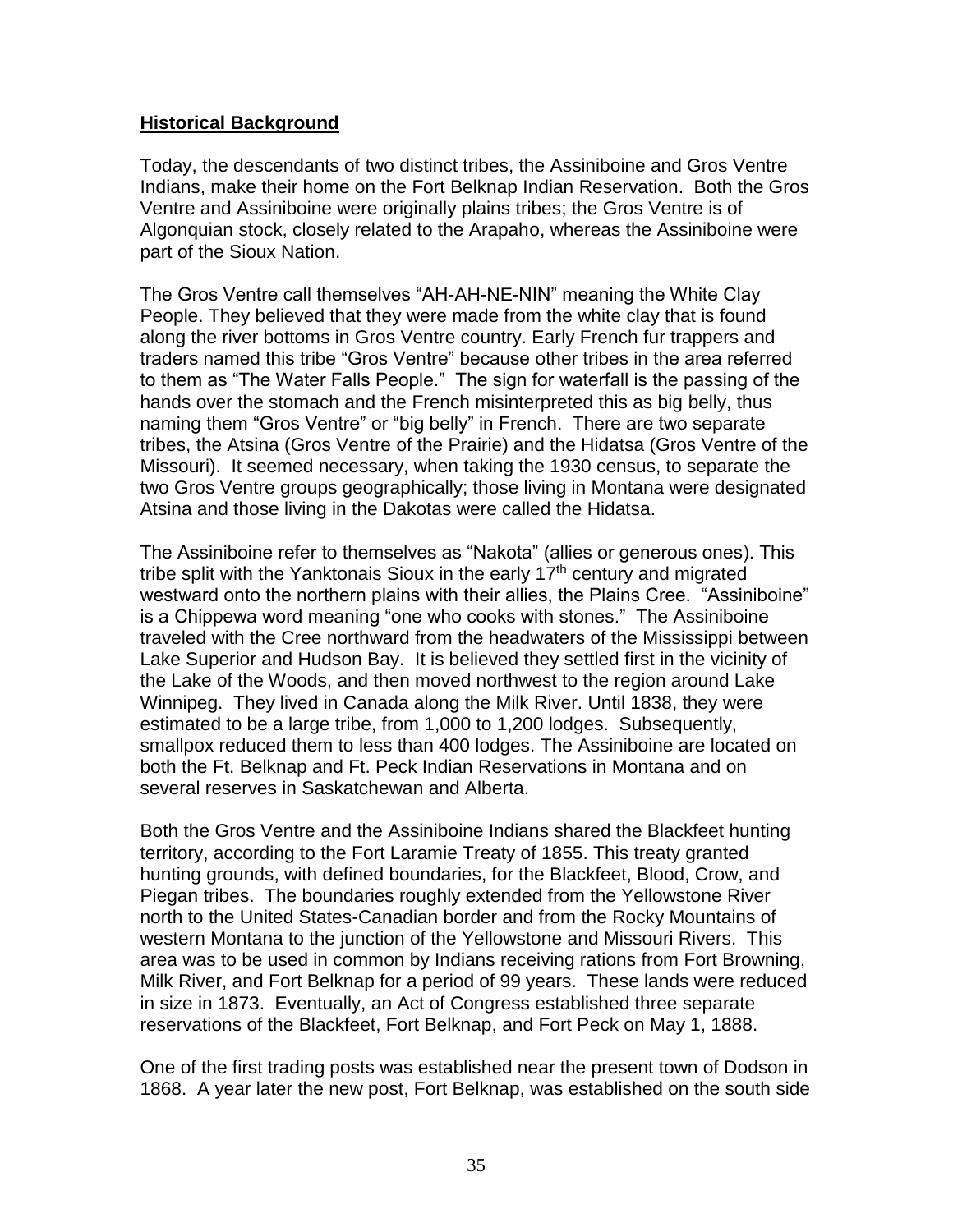of the Milk River, about one mile southwest from the present town site of Chinook, Montana. The fort, named for William W. Belknap, who was the Secretary of War at the time, was a substantial fort, combined with a trading post. It became the government agency for the Gros Ventre and Assiniboine Indians living in the area.

In the early 1880s, the Fort Belknap Agency was moved from Chinook to the present site, five miles east of Harlem, on the northwest corner of the reservation. In 1921, the United States government allotted 539,065 acres to 1,171 Indians, who were then enrolled on the Fort Belknap Reservation. Thereafter, settlement of non-Indians took place much more rapidly and did so partly in response to the availability of land for cattle and sheep ranching.

In 1888, completion of the Great Northern Railroad helped the expansion of the livestock industry. Malta became a major shipping yard for cattle and sheep. It was about the same time that gold was discovered in the Little Rocky Mountains, bringing people to Montana. Because of the variety of people attracted to the area by gold discovery, the towns of Landusky and Zortman became famous as the two toughest towns in the territory.

The discovery of gold brought with it another problem for the Fort Belknap Indians. Mining claims appeared throughout the area of the Little Rocky Mountains, apparently in disregard of the fact it was Indian reservation land. After the United States government appointed a commission to negotiate with the Fort Belknap Indians for a surrender of the Little Rockies, an agreement was signed in 1896 that ceded a portion of the Fort Belknap Reservation back to the United States.

In 1969, the Fort Belknap Community Council began proceedings to recover that portion of the Little Rocky Mountains ceded by the Act of June 10, 1896, and thus restore the reservation boundaries described in the Act of May 1, 1888. As of the year 2004, this proceeding is still not settled and the land is in the process of being recovered.

## **Organizational Structure**

Today, the two tribes are united as one government called the Fort Belknap Indian Community, organized in 1935 under the Indian Reorganization Act of 1934. Their constitution and bylaws were approved on December 13 of that year. A corporate charter was ratified August 25, 1937. In 1974, the Fort Belknap Community Council modified the constitution to elect a membership of six councilmen to the tribal council on a staggered basis every two years. The constitution states the Fort Belknap Indian Community Council shall elect two Assiniboine and two Gros Ventre members every two years. The people elect the Tribal Council Officers at large for a term of four years. A Secretarial election conducted in l994 set the number of council members to ten.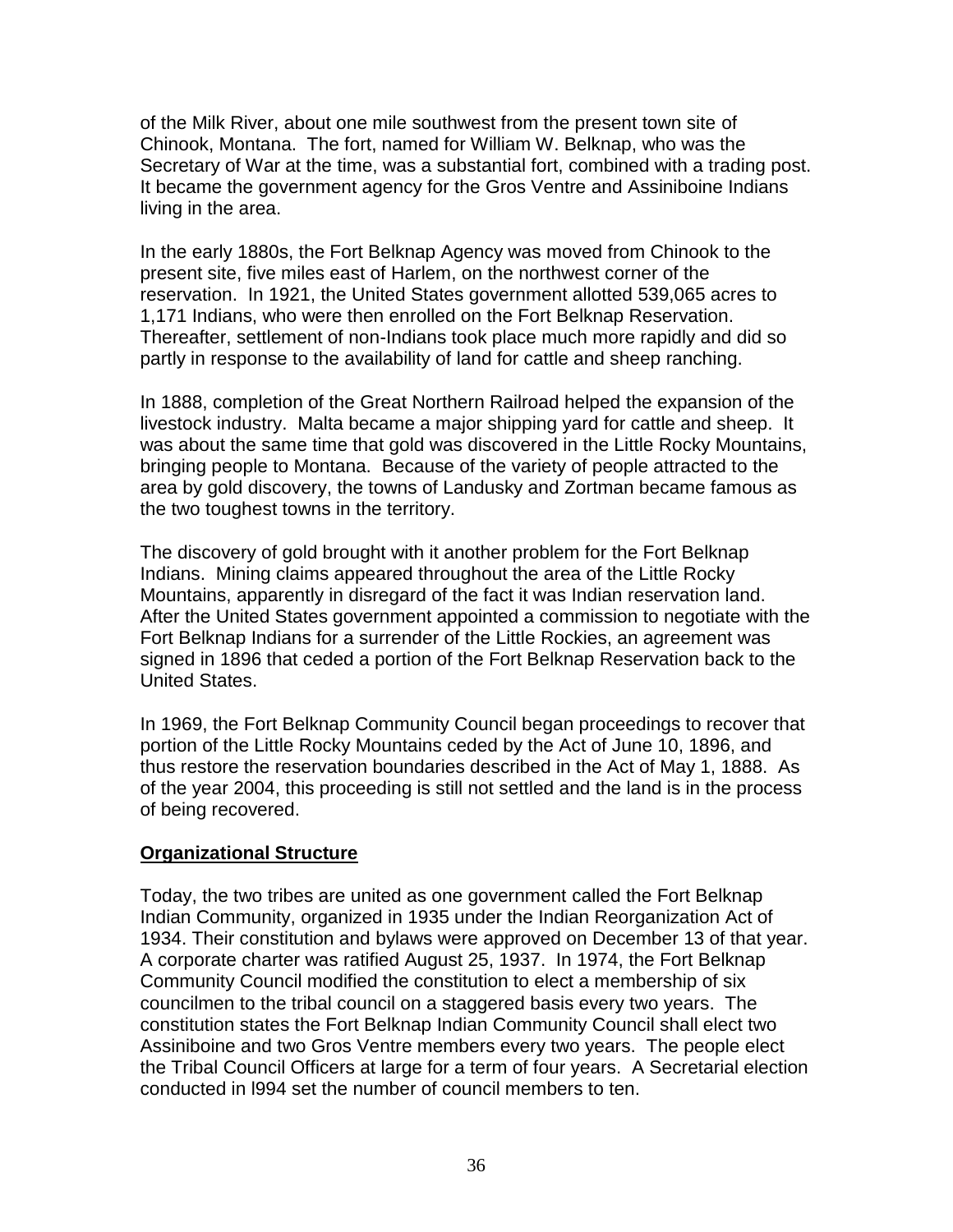#### **New Constitution**

The new constitution and bylaws of the Fort Belknap Community was ratified in 1994 by popular referendum. The duties and structure, objectives, territory, membership, powers of the community council, initiative referendum, land and adoption remain as organized in 1935.

**Section 1 Composition:** The Community Council shall be composed of eight -members of all whom shall be chosen every second year by popular vote and a secretary-treasurer who shall be appointed in accordance with Section 4 of this Article. Every candidate for elected office shall pay a filing fee of \$250.00.

**Section 2 Creation of District Apportionment:** Members of the Community Council include two Gros Ventre and two Assiniboine, one Gros Ventre At Large and one Assiniboine At Large. The president and vice-president shall be a team of one Gros Ventre and one Assiniboine.

**Section 3 Tenure:** The Gros Ventre and Assiniboine candidates for each district shall be elected for a two-year term; they succeed themselves at will. The president and vice-president shall be elected for a four-year term and may succeed themselves at will.

**Section 4 Officers:** The officers of the Community Council shall consist of a president, vice-president and secretary-treasurer. The secretary – treasurer is appointed by the president. All officers shall be enrolled members of Gros Ventre and Assiniboine Tribes. The secretary-treasurer of the Community Council, as a non-elected officer, shall not be entitled to vote on matters before the Community Council.

#### **Article VII Elections**

**Section 1 Right to Vote:** All tribally enrolled members of the Fort Belknap Community, of either sex, 18 years of age or over, shall be entitled to one vote.

**Section 2 Time of Elections:** A primary election shall be held in each district. The two candidates for each office in each district receiving the most votes shall progress to a general election in which the candidates receiving the majority of the votes shall be elected and seated. Primary election for membership on the Community Council shall be held on the first Tuesday in December of the same year. Duly elected Council Members shall take office immediately upon certification of election results.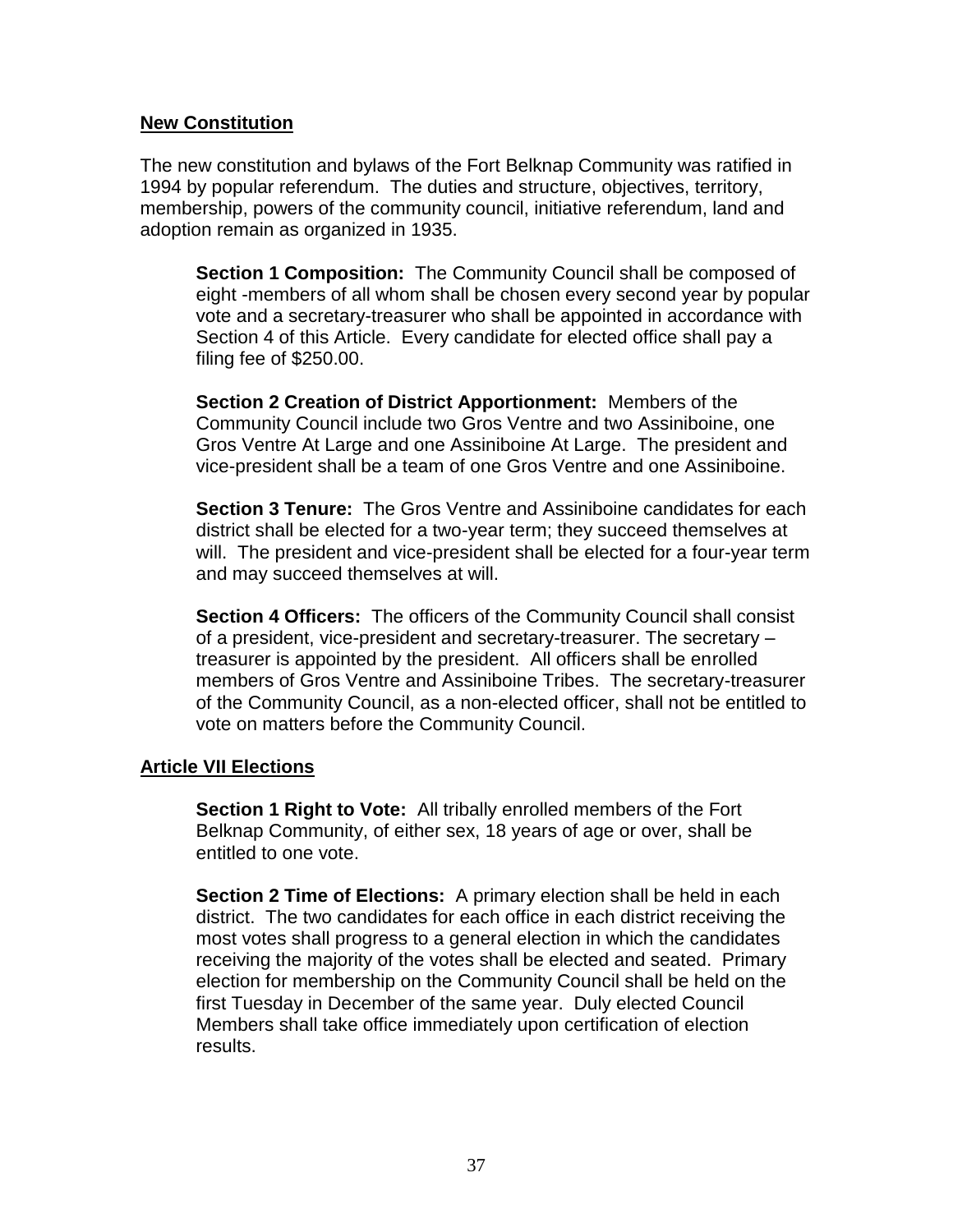**Section 3 Manner and Place of Elections:** Elections by ballot and polling places in each district. Absentee ballots, including those of nonresidents, shall be counted in their district. The council appointed three (3) election judges to serve at each polling place.

**Section 4 Nomination:** Candidates for election to membership on the Community Council shall give public notice of such intention at least 30 days prior to the primary election date, and file the secretary-treasurer of the Council, their statement of residence in the district, endorsed by five duly qualified electors from the same district, other than immediate relatives. President and vice-president shall give public notice of such intention, same as the other candidates. Each must submit verification of their tribal affiliation, as one member must be Gros Ventre and the other member must be Assiniboine**.** 

**Medical Facilities:** The Fort Belknap Community Council created a Tribal Health Department in 1976 in response to P.L. 93-638, Self Determination. The Tribal Health Department is responsible for the administration of the following programs:

- Chemical Dependency Treatment Program
- Community Health Representatives Program CHRs
- Family Planning Program
- FAS/FAE Program
- Health Education Program
- Public Health Nursing Program PHN
- Women, Infant and Children Nutrition Program WIC
- Tribal Health Diabetes Program
- Sanitation/Environmental Program

All the programs presently under the Tribal Health Department control are contracted via P.L. 93-638. By gaining more experience and expertise, the Fort Belknap Tribal Government is furthering self-sufficiency and self-determination by maximum participation in the contract process.

The majority of health care is provided by the Fort Belknap Health Center, under the direction of the Indian Health Service. There is a six-bed clinic located at Fort Belknap and a satellite health station located in Hays, an approximate distance of 35 miles from Ft. Belknap**.** A new clinic facility, Eagle Child Health Center, located at Hays, can adequately serve 1,300 people. The new Health Center that was built in Fort Belknap replaced the old hospital and provides the bulk of health care for all people in the surrounding areas. Services include:

- Contract Health Services
- Dental
- Dermatology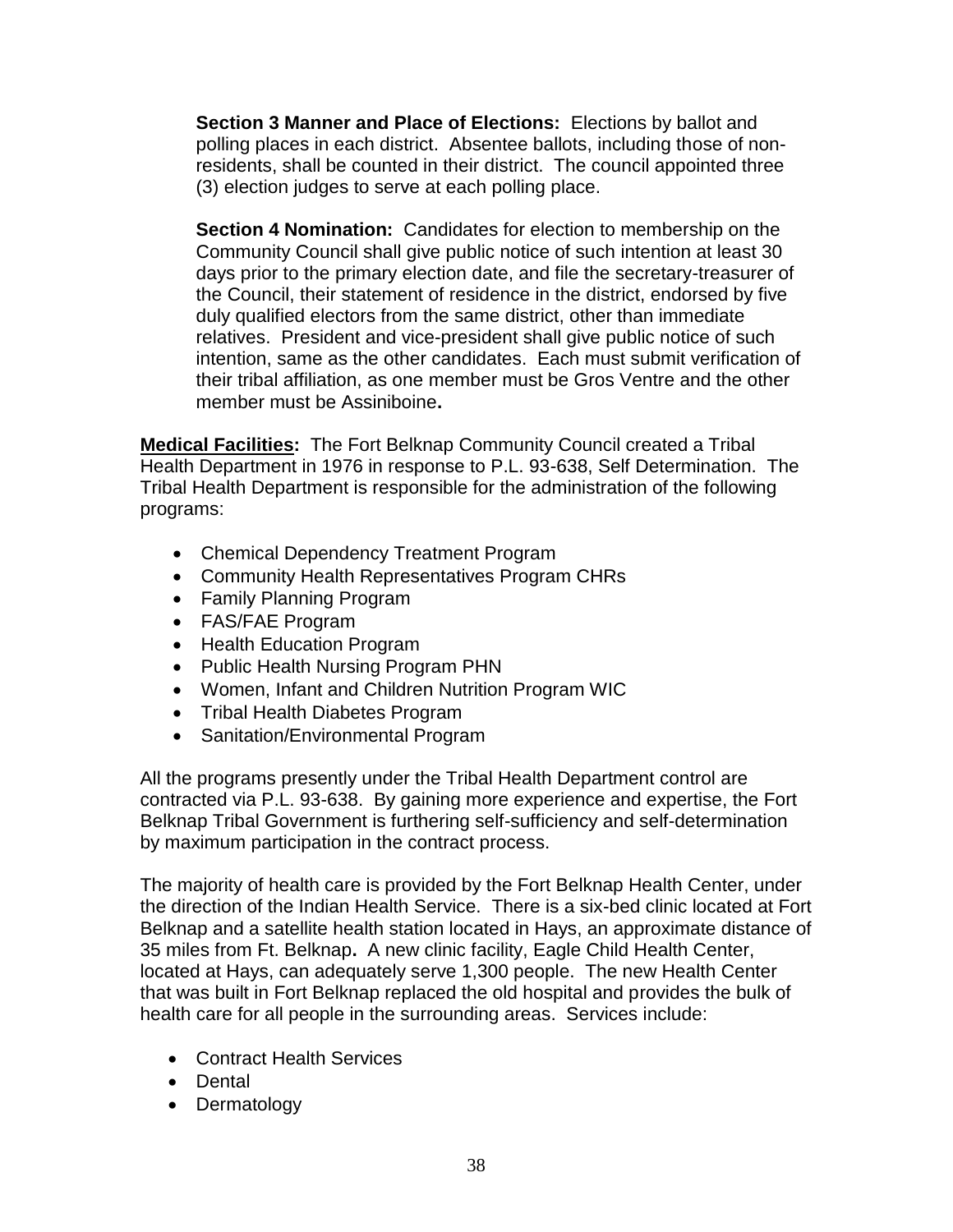- ENT
- **Emergency Medical Services**
- Hospice Team
- Lab/X-rav
- Men's Health
- Mental Health Services
- OB/GYN
- Optometry
- Orthopedics
- Outreach/Referrals
- Pharmacy
- Physical Therapy
- Podiatry
- Transportation Services
- Urology
- Well Child
- Women's Health

The basic eligibility requirements are:

- 1. Indian descent
- 2. Resident within the area
- 3. Meet all requirements
- 4. Contract Health
	- a. Prior approval for non-emergent
	- b. 72-hour notification after initiation of emergency services

## **Education**

Fort Belknap Indian children on the reservation attend elementary public schools at Harlem, Lodge Pole, Hays and Dodson. There is a public junior high/high school and elementary and Mission school at Hays. Those students living near the reservation's southern border mainly attend these schools. There are also public high schools at Harlem and Dodson (grades K-12). Some of the high school students elect to attend off-reservation federal boarding schools.

The Fort Belknap Head Start Program, in operation since 1965, serves approximately 1900 children, ages three to five, at Fort Belknap, Hays and Lodge Pole. As of 2000, a Child/Family Bilingual Program provides the teaching of the Assiniboine and Gros Ventre language for two hours a day. A Foster Grandparents Program hires elders to work with children in Head Start and has been in operation since 1975. This was the first Foster Grandparent Program in the State of Montana.

The Fort Belknap Community College offers a two-year Associate degree in arts and science, one-year certificate programs and other specialized program areas.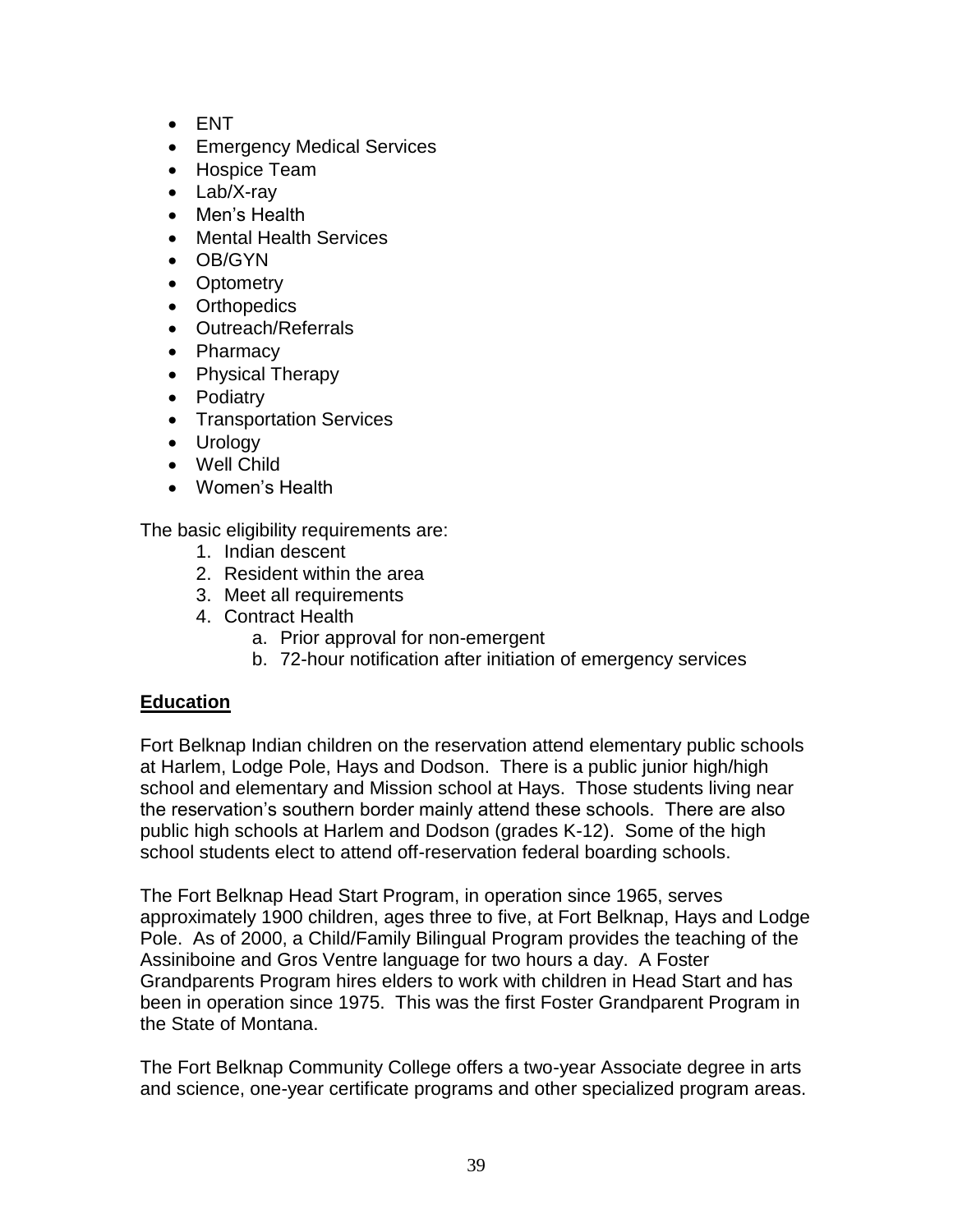The College, with a student built library, tribal archives and public radio station (KGVA), has an enrollment of 254 students on campus. The College Board of Directors consists of five members. The College established a water laboratory in 2003, as funded though a CUP grant from the EPA.

Academic Programs: Degree and certifications

Degree: Associate of Arts General Studies Emphasis Areas:

- Business
- Business Entrepreneurship
- Criminal Justice
- Elementary Education
- Human Services
- Human Services Chemical
- Dependency Counseling
- Liberal Arts
- Liberal Arts Native American Studies
- Microcomputer Operation
- Pre-professional Biological Science
- Pre-professional medical
- Pre-professional Nursing

For information: Fort Belknap College, P.O. Box 159, Harlem, MT 59526 (406) 353-2607 Fax: (406) 353-2898 or visit website at [http://www.fbcc.edu.](http://www.fbcc.edu/)

The Fort Belknap Small Business Development Center is operated within the Fort Belknap Community College. It offers individual consultation with business advisors and business workshops and courses appropriate for small business owners. Services are available for individuals interested in starting a new business or expanding an existing business. Fort Belknap Community College offers a two-year degree in Business Entrepreneurship.

#### **Employment and Income**

Today, as in the past, employment for the reservation's residents is scarce. This scarcity forces many people to move away from the reservation to take up temporary or permanent employment elsewhere.

The Bureau of Indian Affairs, Indian Health Service, and the Tribe itself are the major employers on the reservation. Some residents are successful in obtaining jobs in the nearby communities of Harlem, Havre, Chinook and Malta. Some of the Indian people support themselves by farming, ranching and other jobs in agriculture.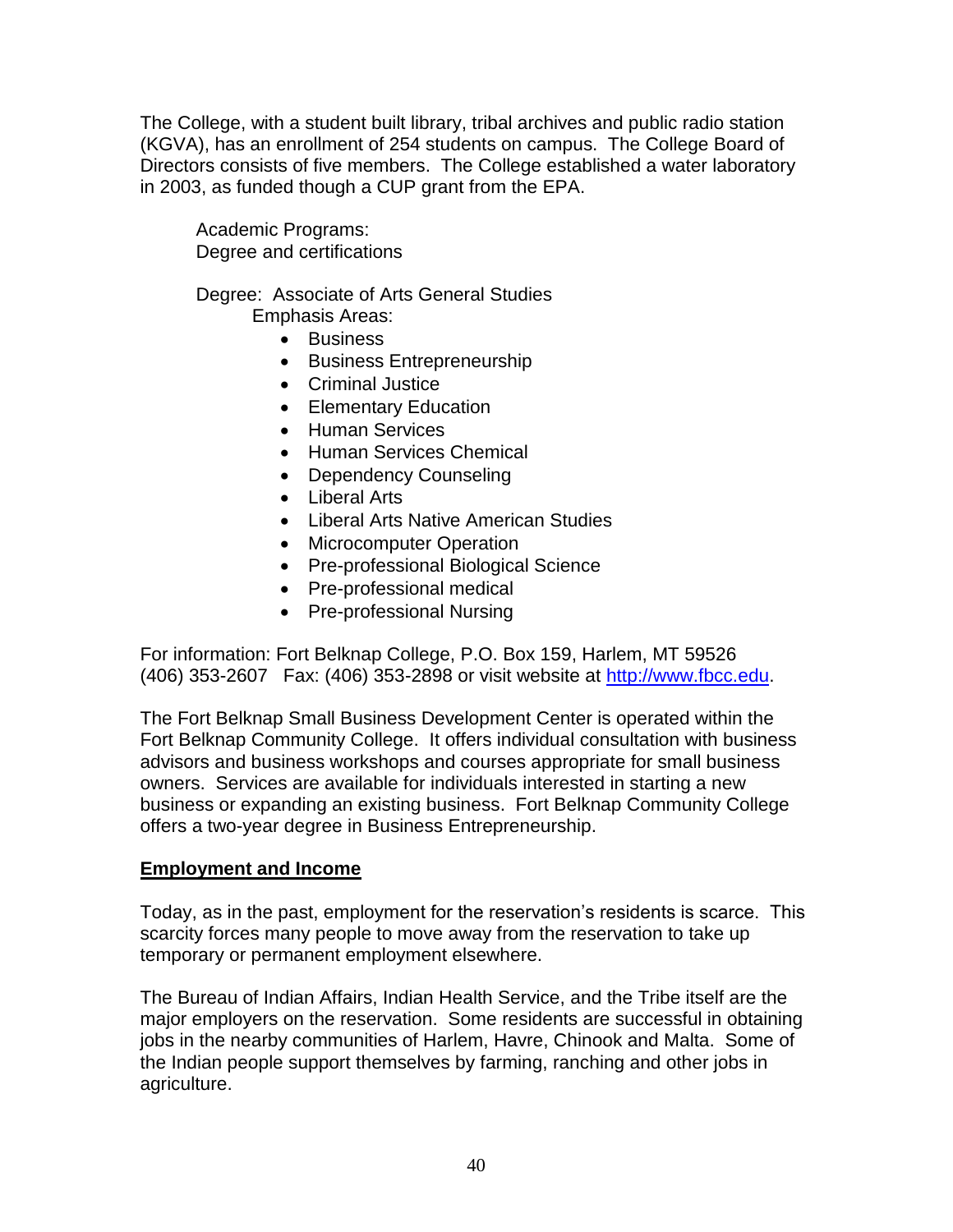The Fort Belknap Indian Reservation has the highest rate of unemployment among the seven reservations in the State of Montana and is virtually undeveloped in every aspect. Fort Belknap is heavily dependent on federally subsidized programs to alleviate this problem. Seasonal monies are received for fighting forest fires. Unemployment fluctuates between a low of 40 percent and a high of 75 percent, depending upon the season of the year. As of January 1, 1999, the unemployment level is over 70 percent (Employment Assistance Statistics, January 1, 1999, Fort Belknap Agency).

## **Public Assistance Programs**

The Fort Belknap Tribes on the reservation operate some of the public assistance programs that serve its low-income families. The tribal government of the Assiniboine and Gros Ventre Indians has opened an assistance office to needy families (TANF), located in the former IHS Hospital building. The TANF offices are open with four case managers employed by the Tribes. The program administers federal cash assistance to more than 200 families on the reservation.

The Montana Department of Public Health and Human Services at Fort Belknap still carries out food stamps and Medicaid functions.

#### **Contemporary Issues**

#### **Tribal Sovereignty**

Sovereignty has been a critical issue with Indian Nations. Since the independence of the United States, policies affecting Tribal Sovereignty have been a great concern. From the Indian Removal Act of 1830, Federal policy has impacted the tribal right of self-governance. As Indian people repeatedly ceded lands in exchange for the United States guarantee of their sovereignty over the lands they reserved, they continue to find themselves in a struggle to retain that guarantee.

The United States continued to assume authority over and to involve itself in tribal affairs. Federal policies have continued to chip away at tribal sovereignty. The Assiniboine and Gros Ventre of the Fort Belknap Reservation hope that in the future the concept of Indian sovereignty will remain a determining issue in future policies. This can only be possible if Indian people protect and promote tribal sovereignty, from those who would seek to undermine it.

#### **Water Rights Claims and the Winters Doctrine**

The Winters Doctrine gave Tribes a special type of reserved water rights. In a court case dealing with Indian Rights, Winters v. U.S., the Supreme Court, in effect, held that rights to use water for irrigation of Fort Belknap Indian Reservation lands have been reserved. Moreover, the water rights reserved are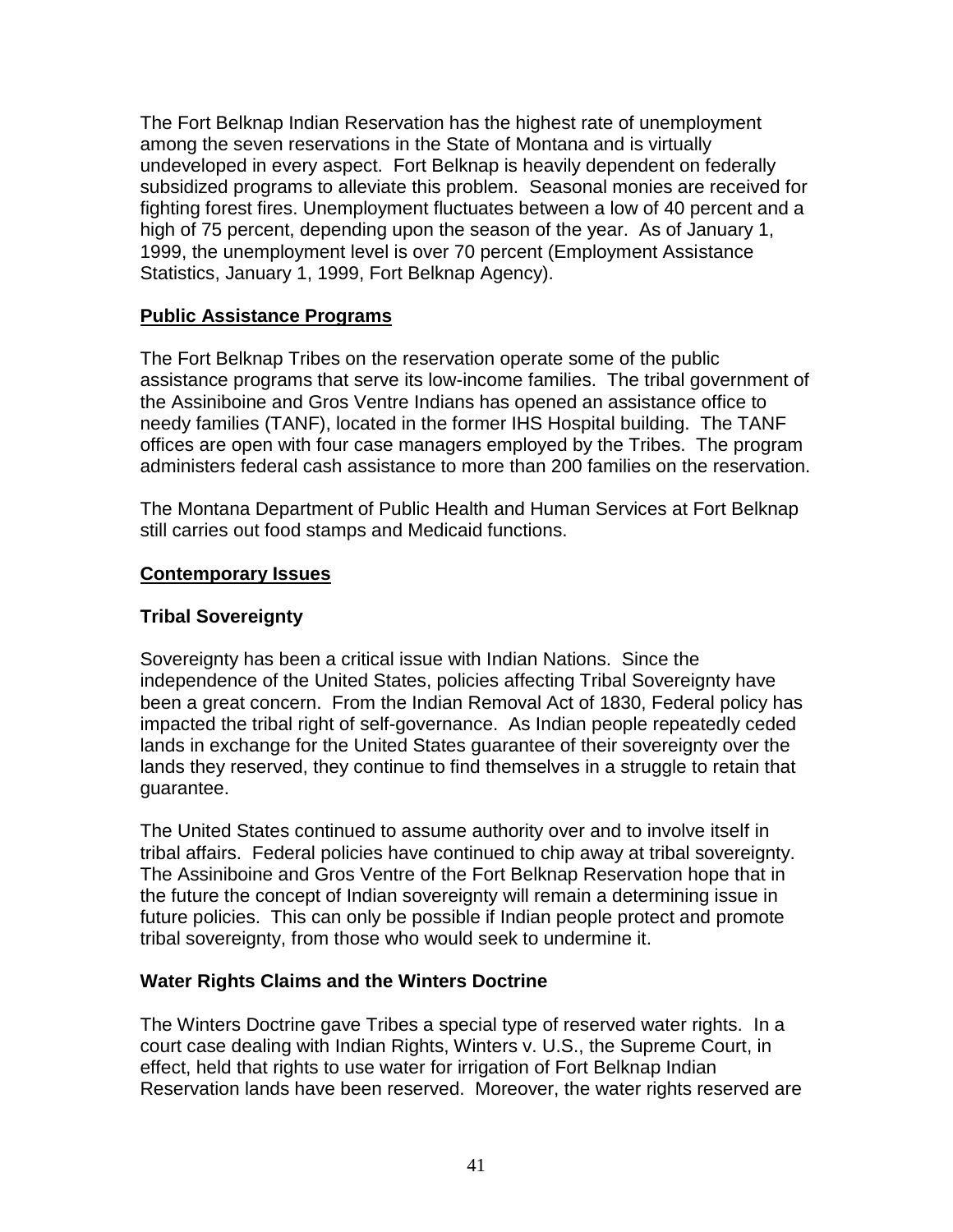not limited to that necessary for irrigation at the time the reservation was established. The International Boundary Treaty and agreement between the United States and Canada is an agreement to share the water supply of the Milk River.

The Madison limestone aquifer is considered the greatest economic potential on the reservation**.** In the past ten years, the Gros Ventre and Assiniboine Tribes of the Fort Belknap Reservation and the United States of America have entered into negotiations for the purpose of settling all existing water rights claims. These negotiations will be ongoing until settled or the Tribe will revert back to the Winters Doctrine. The Fort Belknap Montana Compact (85-20-1001), entered with the state of Montana, is filed with the Secretary of State of Montana under provision 85-2-702 and duly ratified on April 5, 2002.

## **Zortman/Landusky Mining Issues**

In the early 1980s the Bureau of Land Management (BLM) and the Department of State Lands (DSL) allowed Pegasus Gold to start a leach gold mine in the Little Rocky Mountains on BLM management and private lands. Two mines were developed, one at Landusky and the other at Zortman. Pegasus requested BLM/DSL to allow construction of Sullivan leach pad at the top of the watershed. The Environmental Protection Agency and Red Thunder, Island Mountain Protectors, opposed the request. They told BLM/DSL that the mined oxide ore and heavy metals would allow acid mine drainage to flow from the mine into the ground and surface waters. In August 1991, contaminated water and sediments were collected in Alder Gulch and cyanide contamination of ground water was verified. The Island Mountain Protectors shut down the mines. The mines were designed and permitted only for mining oxide ore and waste rock. The more dangerous sulfide ores and waste rock generated acid mine drainage. Heavy metals, when exposed to water and weather, contaminated the Peoples Creek in Mission Canyon. Acid rock drainage continues to appear at numerous locations in the mined area. The Canadian subsidiary went bankrupt and returned to Canada with controversy. Clean up is now being done, so that the groundwater will not be contaminated.

## **Recreation**

Along the Little Rockies, the reservation offers some scenic locations. One of the best-known sites is Mission Canyon, south of Hays. Visitors will find tribal campground sites throughout the reservation. Non-tribal members must purchase a permit for overnight or extended camping. The Buffalo Chasers Society and White Clay Society work with the religious aspects. They also help to protect these sacred sites to forbid the digging and destruction of these native grounds.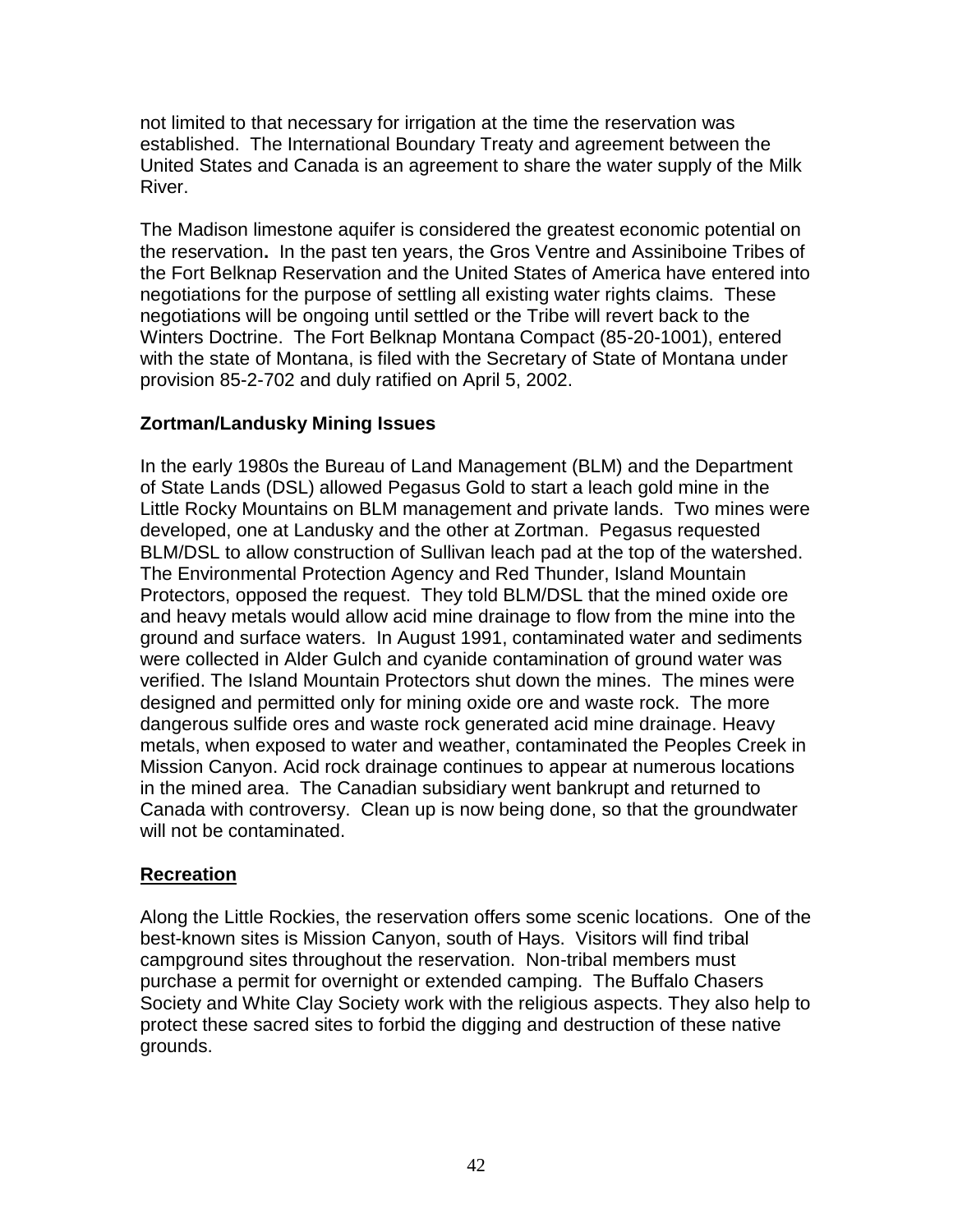## **Annual Festivities**

During the 1920s, caravans of Indians from surrounding areas traveled to the Fort Belknap Indian Reservation to participate in the Indian Fair. Today, the Fair and Pow Wow is held every year in late July. This celebration, called the Fort Belknap Indian Days, features Indian dancing, singing, feasts, and give-aways. The New Year's Pow Wow/Celebration is December 31 and has been held for 110+ years in Lodge Pole. During the summer, there are two Sundances: the second week in June the Gros Ventre have their Sundance in the Mission Canyon, and on the 4th of July, the Assiniboine have their Sundance (Big Lodge) at Mouse Canyon Flats, near Lodge Pole.

#### **Points of Interest and For Further Information**

Fort Belknap Community College Fort Belknap Agency, Montana (406) 353-2607 [http://fbcc.edu](http://fbcc.edu/)

Indian Health Service Fort Belknap and Hays Health Centers Fort Belknap, Montana (406) 353-3100, Fort Belknap (406) 673-3777, Hays

Fort Belknap Tourism Office and Information Center Harlem, Montana (406) 353-2205

The Fort Belknap Gift Shop, featuring handcrafted Native American arts and crafts, is located in the information center. Staff members provide tours of the Mission, Snake Butte, ancient tipi rings, and the tribal buffalo pasture. A public rest area and campground is also located at Fort Belknap Agency. The Catholic Pink Church on Highway 2 is a Montana Historical Landmark and the log building, the old round hall at Lodge Pole, is also a Montana Historical Landmark site.

For further information on the Fort Belknap Indian Community Council, refer to the Fort Belknap Indian Community Official Web Site: [www.fortbelknapnations-nsn.gov](http://www.fortbelknapnations-nsn.gov/)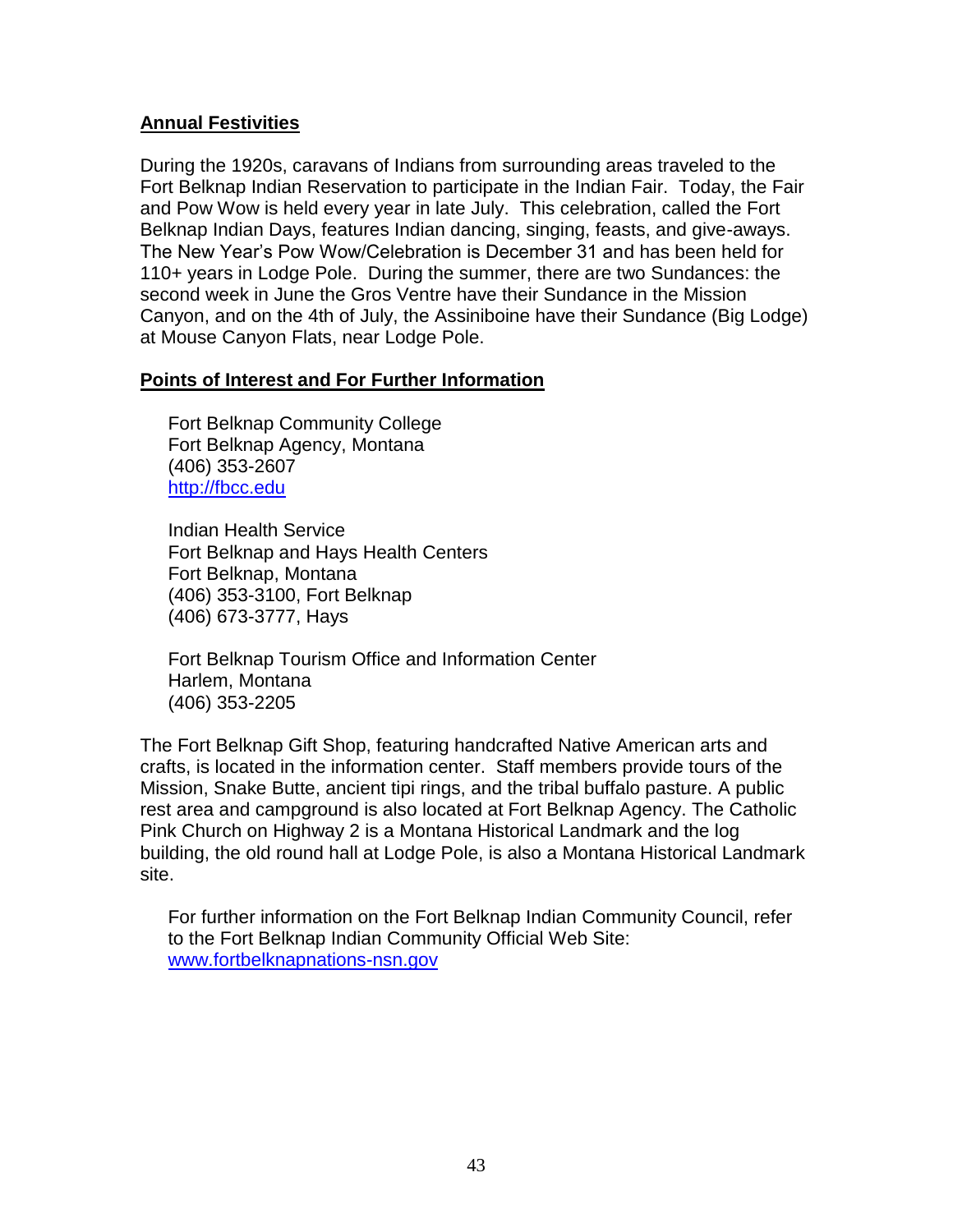#### **Summary**

The Gros Ventre and Assiniboine were nomadic hunters and warriors. They followed the buffalo that provided them with all the necessities of life. Their food, tipi and clothing all came from the buffalo. The buffalo was the Indian staff of life and the Assiniboine and GrosVentre and other plains tribes lived a good life with the buffalo. One of the last herds of buffalo in the continental United States in the 19<sup>th</sup> century existed between the Bear Paw Mountains and the Little Rocky Mountains in the lush Milk River valley. The Assiniboine and GrosVentres have maintained these Tribal traditions by establishing a Tribal buffalo herd. The buffalo continues to be a strong symbol of life for the Tribal people of today and for generations to come.

Today, two Tribes, the Assiniboine and Gros Ventres, are united as one government, the Fort Belknap Indian Community. Together, these Tribes maintain a community that has deep respect for it's land, it's culture and it's heritage.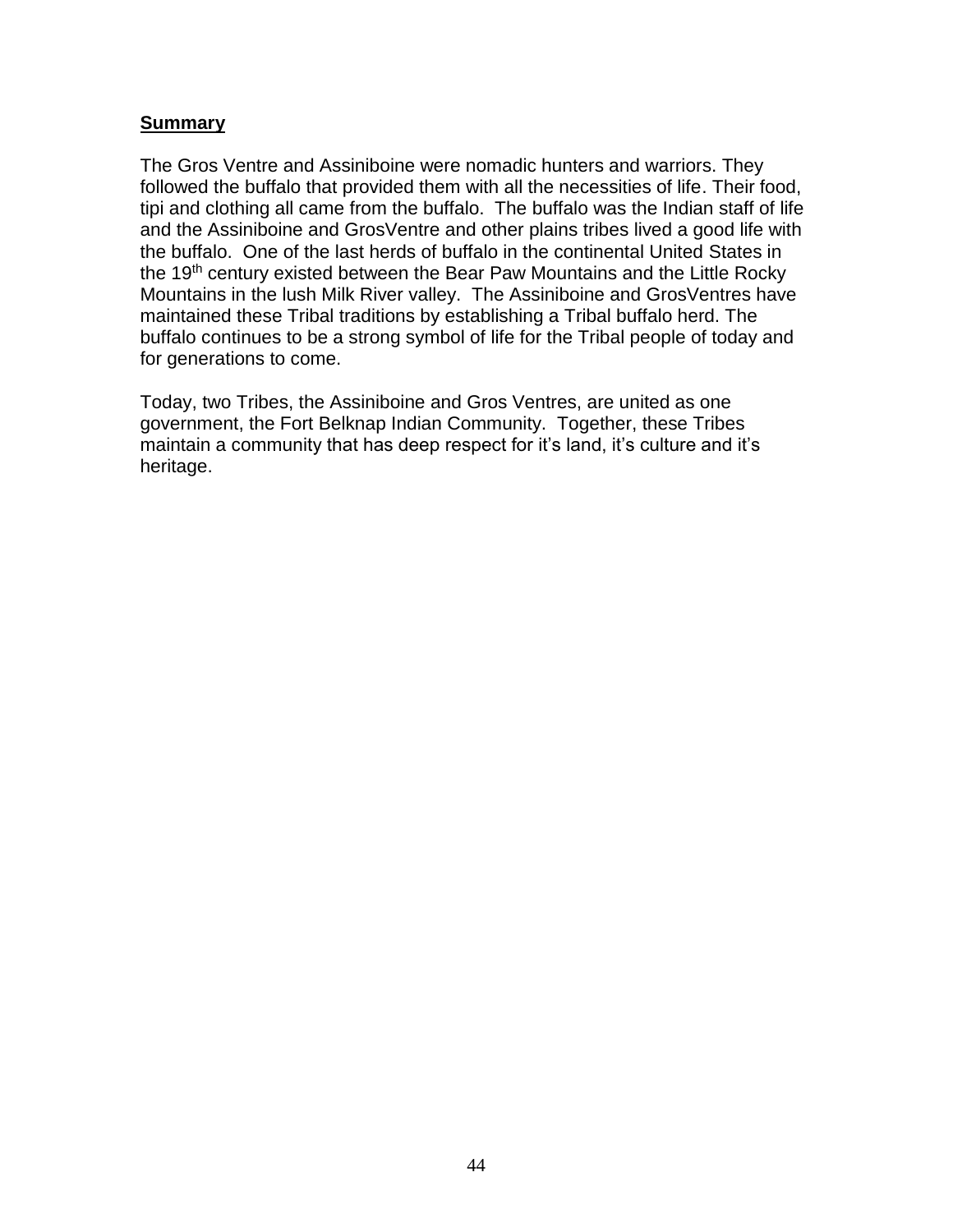#### **CHAPTER 5:**

**Information for Medical Service Providers For Little Shell Chippewa**

> **P.O. Box 1384 Great Falls, MT 59403 406-452-2892 406-452-2982 (fax)**

#### *By respecting cultural beliefs of the Native Americans you serve, you will be able to provide a mutually satisfying relationship among patients, families, and communities.*

#### **The Chippewa (Ojibwa)**

A large tribe, with numerous bands, and related to the Ottawa and Potawatomi tribes, the Chippewa migrated west from the woodlands of the Great Lakes area in what is now Canada, Michigan and Wisconsin. Many Chippewa bands settled in Minnesota, some continued westward into North Dakota, where they adopted the Northern Plains Indian culture and lifestyle.

Among the Chippewa were the "Metis": "half-breed" offspring of French, Irish, and Scot traders and Chippewa women.

In 1892, Chief Little Shell refused to sell more reservation land to the United States Government for white homesteaders. As a result of his opposition, Little Shell and his followers are taken off the reservation membership list and lose federal recognition. The fight to regain status begins. Many of the people who were removed from the rolls moved to Montana, where they hunted buffalo. As time went by, the followers of Chief Little Shell became a group of Chippewa without a home. They were known eventually as the "Landless Indians".

They moved from reservation to reservation, even suffering a deportation effort to Canada by the U.S. Government. The Landless Little Shell settled around communities along the Hi-Line of Northern Montana and the east slope of the Rocky Mountains. By the early 1900s, "Shanty-towns" were established on the outskirts of Great Falls, Havre, Helena, Butte, and Lewistown. Because of marriage, many families were residing on reservations around Montana, particularly the Blackfeet, Rocky Boy and Fort Peck.

To date, there are nearly 4,500 enrolled tribal members, according to the tribal enrollment office.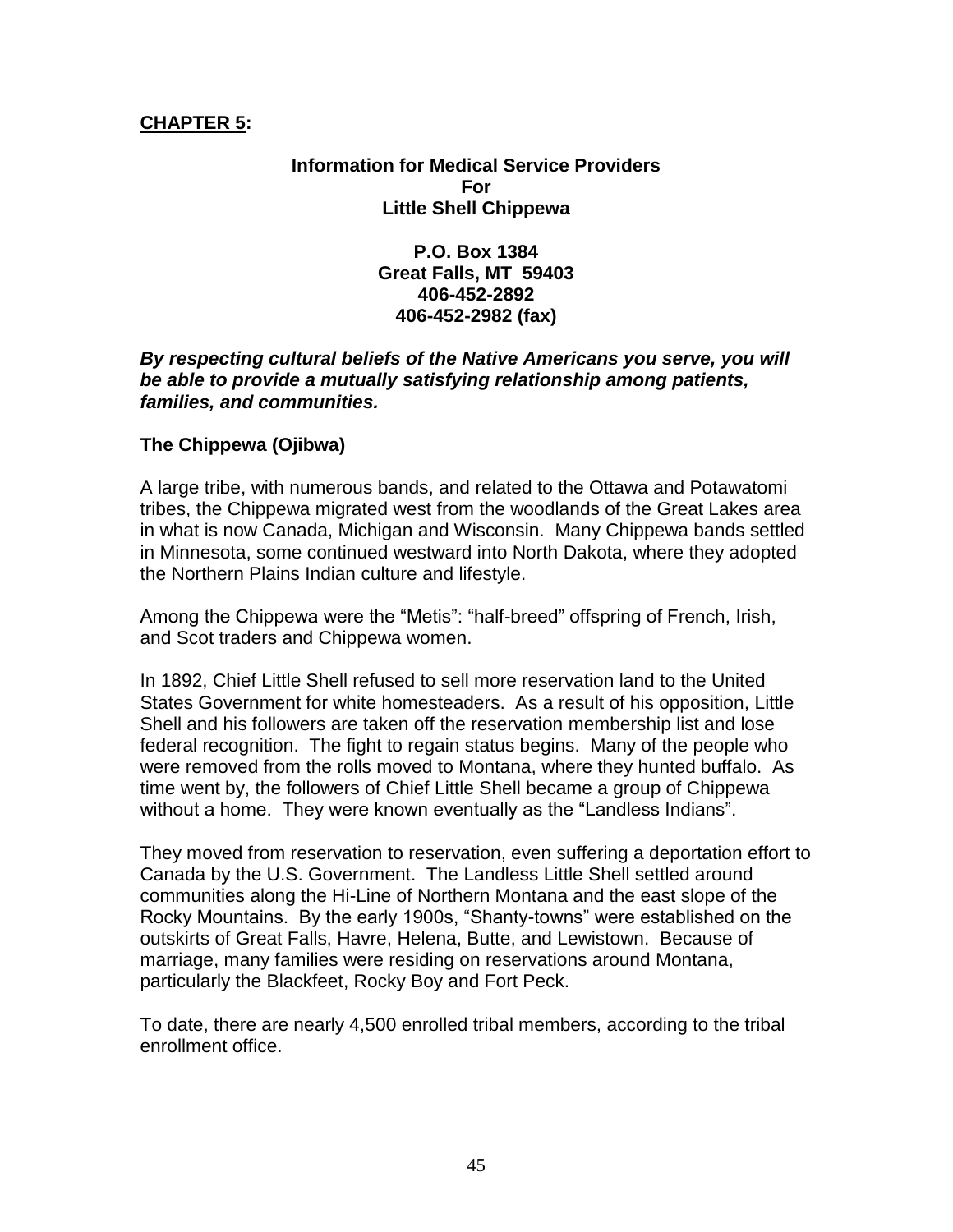## **Points to consider for medical service providers**

- When making an appointment, the patient does not give specifics, and may only ask for a check up.
- Direct eye contact is not common.
- A female handshake is a touching of the hands, as opposed to a firm handshake. Males quite often shake hands with one hard, downward motion and release.
- The perception of time is different in that problems may have started "awhile ago" and menses may be marked in their relationship to lunar cycles.
- The history of present illness may result in a story, which related to events in the patient's personal life as far back as 50 or more years.
- Many Little Shell are practicing Catholics; others follow Native Traditional ceremonies, while some do both.
- Medical decisions are quite often a (large) family group decision. This is particularly true of surgery and delays in surgery may be misunderstood by those not appreciative of the fact that families require time to gather and weigh the options with the patients.
- "Family" is not limited to immediate family members. Extended family and even "adopted" Indian way members are considered close relatives.
- Ask direct questions for a yes or no answer.
- Many natives still point with their lips and not their fingers or arms.
- Compiling a patient medical history while doing a physical examination can yield better results than the "traditional" history taking.
- The patient may delay therapies so that a traditional healer can be consulted and on occasion a ceremony performed in their home.
- Do not use the phrase, "there is nothing wrong with you." It is better to advise the patient that you cannot determine the nature of the problem at this time.
- Over time, appreciation is felt and expressed by patients, particularly after they get to know their provider.
- A common belief is that talking about future illnesses will cause the event to happen.
- "Indian humor" and banter is not avoidance of the serious business at hand.
- Getting down to business without first "visiting" is considered rude. A comfort level needs to be established.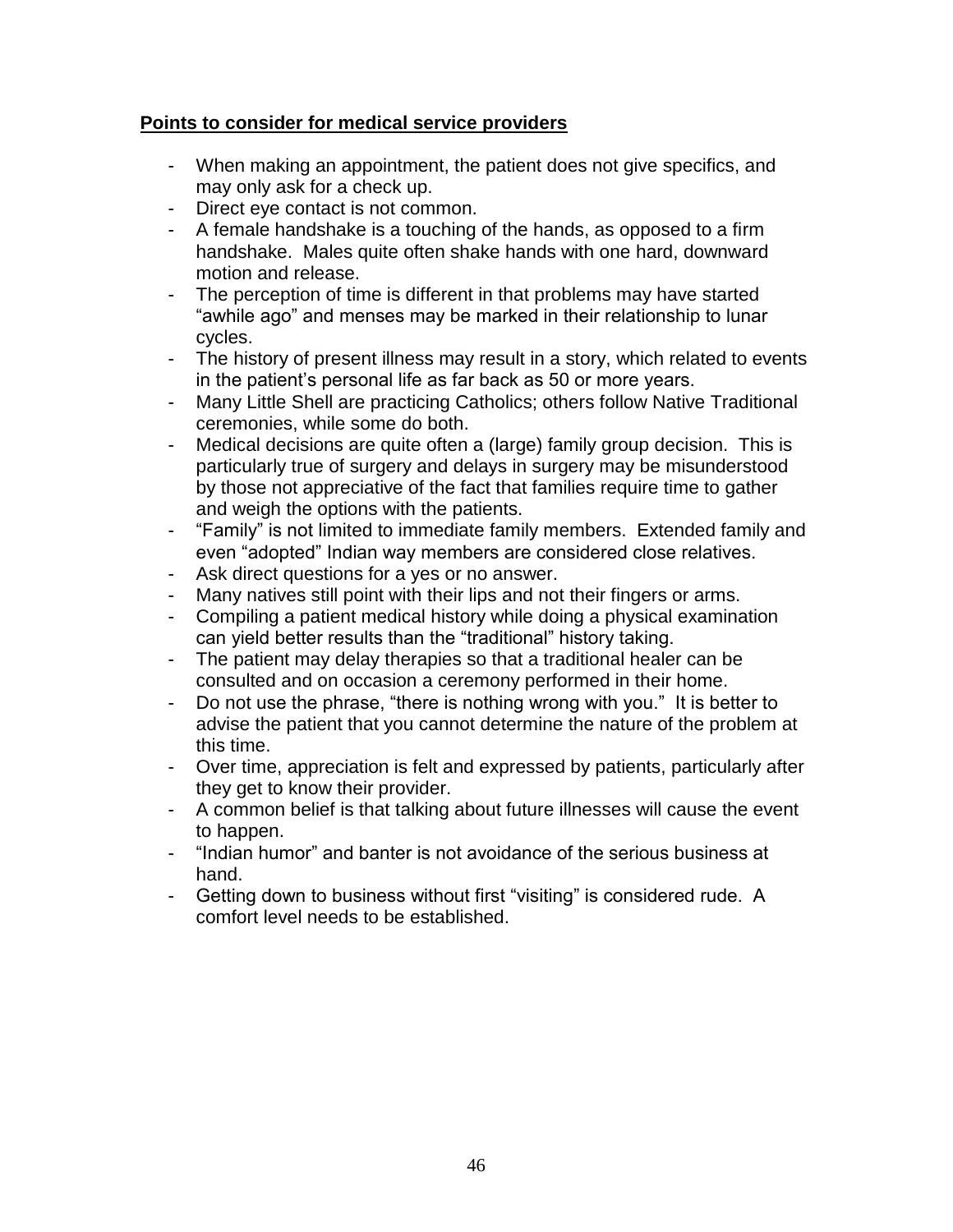## **CHAPTER 6:**

#### **Cultural Guide Northern Arapahoe Tribal Diabetes Program Northern Arapahoe Tribal Health Program Wind River Indian Reservation Ethete, Wyoming 82510**

#### **Introduction**

The Cultural Guide, which is being presented, is a format that will be further refined when the Tribal Advisory Group is selected and the Talking Circles are established in order to have this instrument become a relevant working document for diabetics, elderly, Tribal Health personnel, I.H.S. personnel, and all other interested parties dedicated to the wellness of its clients.

The Northern Arapahoe Tribe, quite traditional and of an oral culture, must have written materials such as this Guide approved by our Four Old Men who govern all spiritual, cultural, and ceremonial aspects of this Tribe. This procedure will be done when the input from the community is given and Tribal Elders are consulted for its content. Some materials in this Guide have been gathered and will be put in the appendices for informational purposes. These materials have already been approved by the Elders and have been published for the public.

#### **Northern Arapahoe History**

The Northern Arapahoe Tribe of WY is one of four groups of Arapahoe who originally occupied the headwaters of the Arkansas and Platte Rivers. They speak a variation of the Algonquin language, and are that people's most southwest extension. Culturally, they are Plains Indians, but socially and historically distinct. After signing the Treaty of 1851, the Arapahoe and Cheyenne then shared land encompassing one-sixth of WY, one-quarter of CO and parts of western KS and NE. Later, when the Treaty of 1968 left the Northern Arapahoe without a land base, they were placed with the Shoshone in west central Wyoming on the Wind River Reservation. The Northern Arapahoe are a federally recognized tribe.

It was not until the 1860s that the Arapahoe bands began to experience the direct effects of permanent non-Indian settlement of their territory. In what became known as the Sand Creek Massacre, 150 Arapahoe and Cheyenne people were killed, their horses taken, and all their belongings destroyed. During the ensuing conflict on the Plains, the military tended to define unsettled Arapahoe bands as "hostile" allies of the Cheyenne and Lakota warrior groups. After Sand Creek, the Northern Arapahoe bands moved northward into WY. In 1878, Chief Black Coal's camp, along with many other Arapahoes, settled in the Wind River Reservation.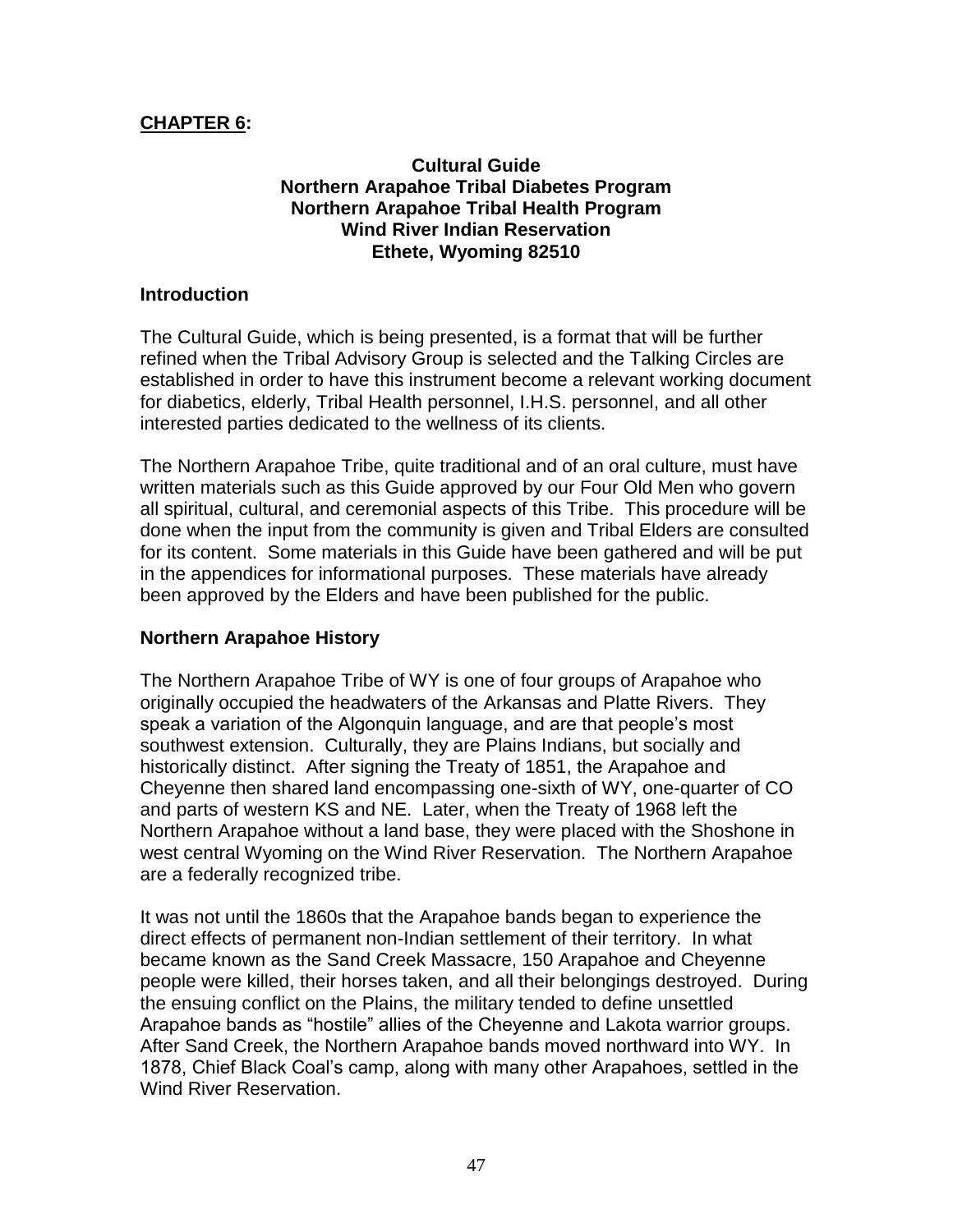The reservation was originally established by the Fort Bridger Treaty of July 2, 1863, and included 44,672,000 acres in CO, UT, ID, and WY. This area was reduced to 3,054,182 by the second Fort Bridget Treaty of July 3, 1868. With the Brunot Agreement and the McLaughlin Agreement, the land base was gradually reduced to its present size of approximately 2.3 million acres.

The reservation is now the home of two tribes, the Eastern band of the Shoshones and the Northern band of the Arapahoe. The Shoshones were the original inhabitants of this reservation. The Shoshones sought monetary compensation for having the Northern Arapahoe placed on the reservation in what is known as the Tunnison Act. Although the Shoshones were to share the reservation with another tribe, they filed the Tunnison (named after the lawyer they employer) lawsuit and were monetarily compensated by the U.S. Government. When the Arapahoe received their land claim from the Fort Laramie Treaty for land taken from them in CO, they had to pay the U.S. Government back for the Tunnison land claim, in addition to commodities, rations, and smallpox infested blankets issued to them. The Arapahoe believe they are the only tribe that had to pay for their reservation when the U.S. Government promised them a land base without fee. The Shoshones principally occupy the western areas of the reservation while the Arapahoe occupy the eastern segments of the reservation. Both tribes jointly own the Reservation.

A joint tribal council to look after the business of the tribe governs the Shoshone and Arapahoe Tribes. Each tribe has a separate tribal council, which takes care of the business of each individual tribe. The two tribes are both non-IRA tribes and operate under tribal resolutions rather than constitution and bylaws. Each tribe has a general council, which is the supreme governing body of the tribes.

#### **Northern Arapahoe Culture**

The traditional life direction of the Northern Arapahoe nation and its culture, from past to present has, as its life core, the belief system which is grounded in its religion. It is understood by scholars who study culture and mankind that at the core of a society is a people's belief system which is acted out by religion and its demonstration of the religious beliefs is the key to understanding its culture and therefore, its peoples.

The Northern Arapahoe ('Inuna-ina' - our people), have a basic belief system that stems from the Sacred Pipe. The Pipe has been with Arapahoe since the beginning of time. The Pipe is the tribe's leader and its keeper is always a member of the Northern band of the Arapahoe. The supernatural power of the Pipe is sought and applied by the tribesmen not only for the purpose of healing the sick but also to obtain control of life forces, success in hunting, good luck, strength, long life, and safety and victory in life's battles. The Sacred Pipe in Arapahoe way is really the Creator. They call him father and/or grandfather. The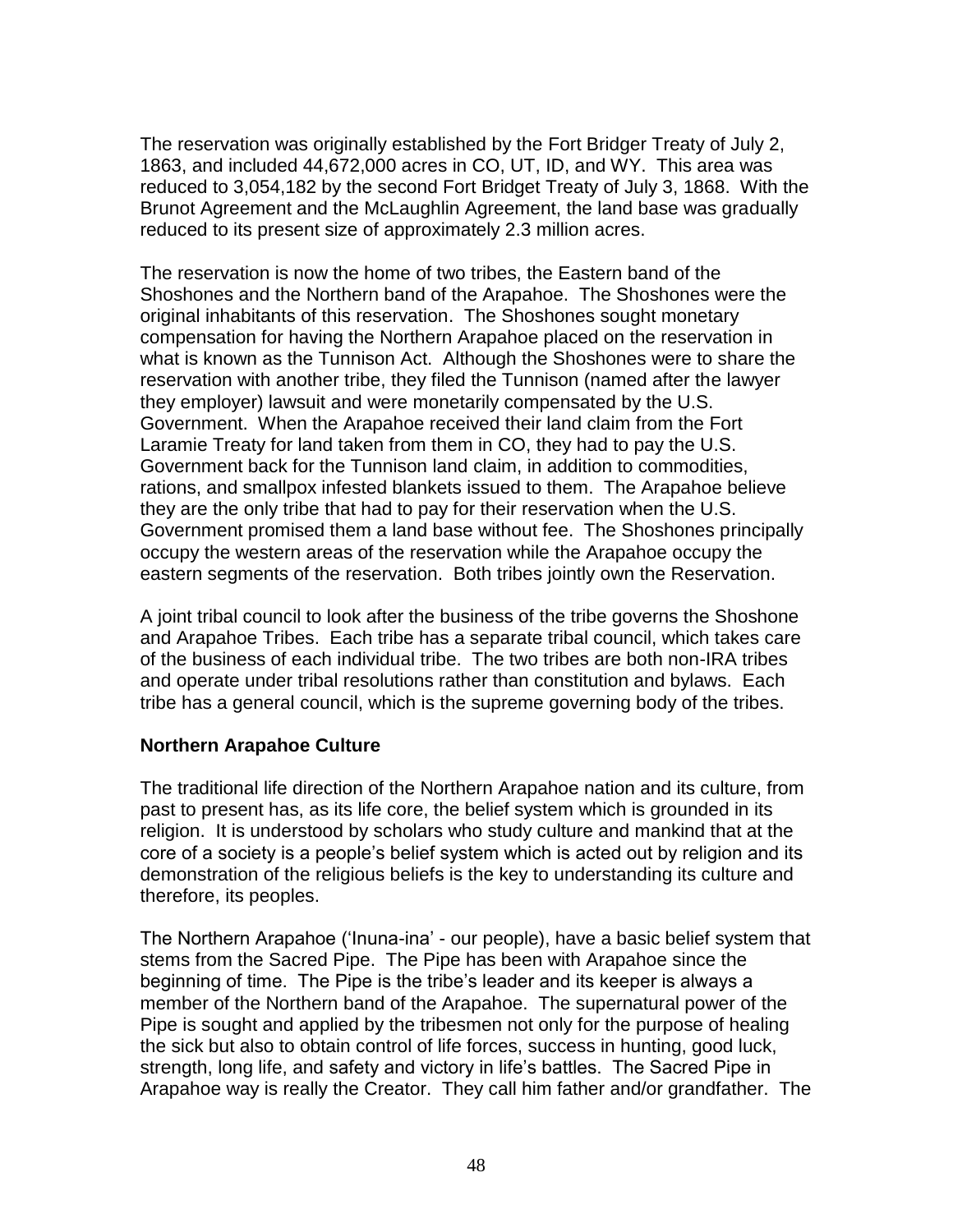Tribe holds him in high veneration. The Arapahoe also have another sacred bundle – the Sacred Wheel. These two sacred bundles are the governing supernatural forces of the tribe. The Pipe represents the Creator in all his goodness and the Wheel represents the sacred circle of life that the Creator made for the Arapahoe people.

The Northern Arapahoe Tribe is spiritually and culturally governed by the Four Old Men. These men represent the four directions of Mother Earth, north, east, south, and west, with the fifth direction going up to the Creator. The sacred circle represents the tracks that man makes upon Mother Earth. From the East, it represents the beginning of life. The South represents childhood. West represents adulthood. North represents old age. We return to the East where the Creator takes us back home. The Arapahoe Circle of knowledge is a teaching guide on how to live life here on Mother Earth. The Four Old Men have been appointed to stand guard at the Four Directions and to protect the people from harm. The Fifth direction is taken care of by the Creator.

The men who sponsor the Sun Dance are elevated to Rabbit Men and they are the ones who make the spiritual and cultural decisions for the tribe. The Four Old Men sanction their decisions and decisions to become tribal and cultural law.

The basic values of the Arapahoe people are: Acknowledgment of our existence which depends upon the Creator (Sacred Pipe), love for one another, sharing our lives with each other, forgiving one another for transgressions, respecting one another for our unique existence, and practicing charity for one another. Humility is an essential requisite for being in good standing with the Creator.

The ethics and principles that govern the existence of the tribe are grounded in oral legends, teachings, taboos, and traditional laws that have been handed down from generation to generation.

The Northern Arapahoe Sun Dance is an annual ritual, which has its strong traditions that keep the Lodge intact. The Sacred Wheel, which represents our sacred circle of life, is brought to this Lodge to bestow the powers and blessings upon the people. Prayer, fasting, vows to the Creator, and a coming together of the people to end the cycle of the year and petition for blessings for the next year is the basic purpose of the Sun Dance. The Arapahoes call the lodge the "Throw Away" lodge – a time to throw away past sufferings, illnesses, and misfortune that may be bestowed upon the people and to start the new cycle fresh and new. It is through the Sun Dance ceremony that the life of the Arapahoe people and the life of creation, the Arapahoe universe are renewed. Arapahoe ceremonials are held to honor our sacred bundles, the Pipe and the Sacred Wheel. During this time, the people fast and sweat the sacred articles. These ceremonies are age-old. Non-Indians are not allowed during this time. The people make vows to fast and pray to the sacred bundles for misfortunes that befall them. Or, others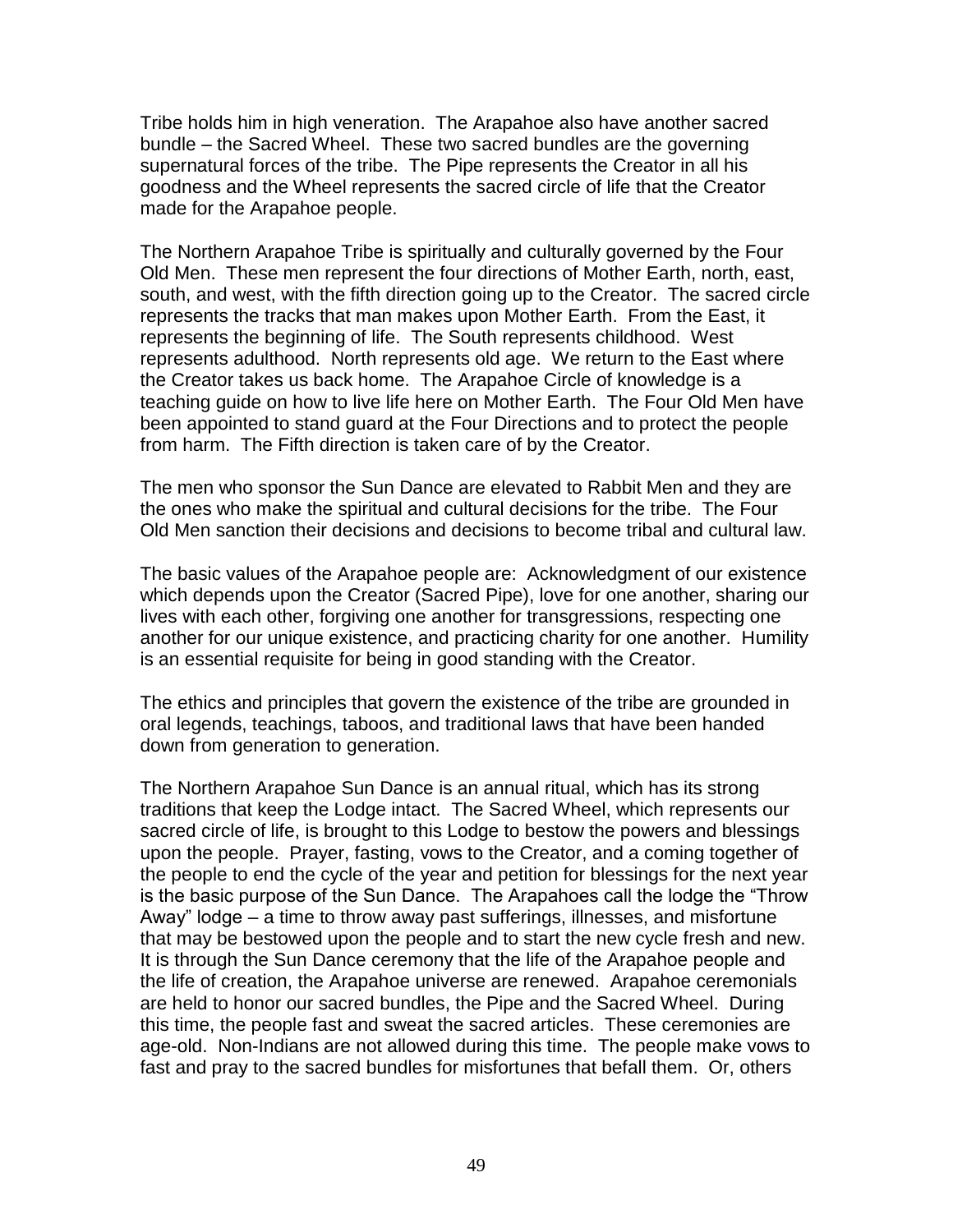ask for blessings for themselves, their kin for a long life, health, happiness, and a way to survive in this world.

The people for healing seek sweat lodge, peyote meetings, Indian doctoring, cedaring, and supplications to the Creator through Indian ways. It is not uncommon to pass an Indian home and see a sweat lodge or teepee where people use their Indian ways to pray.

Socially, pow wows are common year round for the people. Song and dance is an important part of the Arapahoe tradition. The Arapahoe have an Eagle drum group located in both communities of Ethete and lower Arapahoe district. The elders of the tribe select this drum group. Before any social and/or religious activity starts, the drum group is called to start the ceremony. They are called for burials where they are petitioned to paint the people for their bereavement. There are other responsibilities they have in keeping the Eagle drum. They sing social songs and age-old ceremonial songs for the people.

The Arapahoe have an age-graded society, practice the clan system, kinship system, and extended family ties. Elders, both age-graded and ceremonial, play a prominent role in the tribe and are looked to for advice, guidance, and consultation in times of need. The Tribe is matriarchal in practice and patriarchal in authority. It is the female who is the "backbone" of the Tribe. She holds a venerated place in that she represents the Mother Earth-the ground we walk upon, the one who is the keeper, and gives physical, mental, emotional, and spiritual sustenance. The Arapahoe believe that the Creator so loved her that He gave her the highest place in human existence because she is so pitiful. Her work is never done. She is the first to get up and greet Father Sun, and the last to go to bed insuring that all her loved ones are tucked safely to sleep. She eats after everyone else gets his or her fill, then, she eats. She is the nurturer as is her Mother – Mother Earth. Her people respect her. She holds the highest position in the Tribe. That is what the old people say. But, they also say that if she falls from grace by not doing her job, then she has a hard time regaining her position. Strong moral sanctions are levied against her.

The Indian male of the Arapahoe holds authority to be the head of all gatherings, conduct ceremonials, and to be a spokesman for the Tribe. He is accorded status of being in the leadership role, with the women and children as his support system. The Indian male is held responsible for present and future governance of the tribe. The Arapahoe has changed over the years. Acculturation has taken place. Exposure to outside society has impacted upon its values, mores, customs and belief. The language is not spoken by all. This worries the Arapahoe, as the language is the crux of their culture. With no language, culture could become extinct. Some of the Arapahoe have become modern on one hand, traditional on the other. It is the traditionalists who are holding the tribe together. The Traditional Arapahoe, the tribal government, schools, and others that are concerned about the changing times, are undertaking this effort.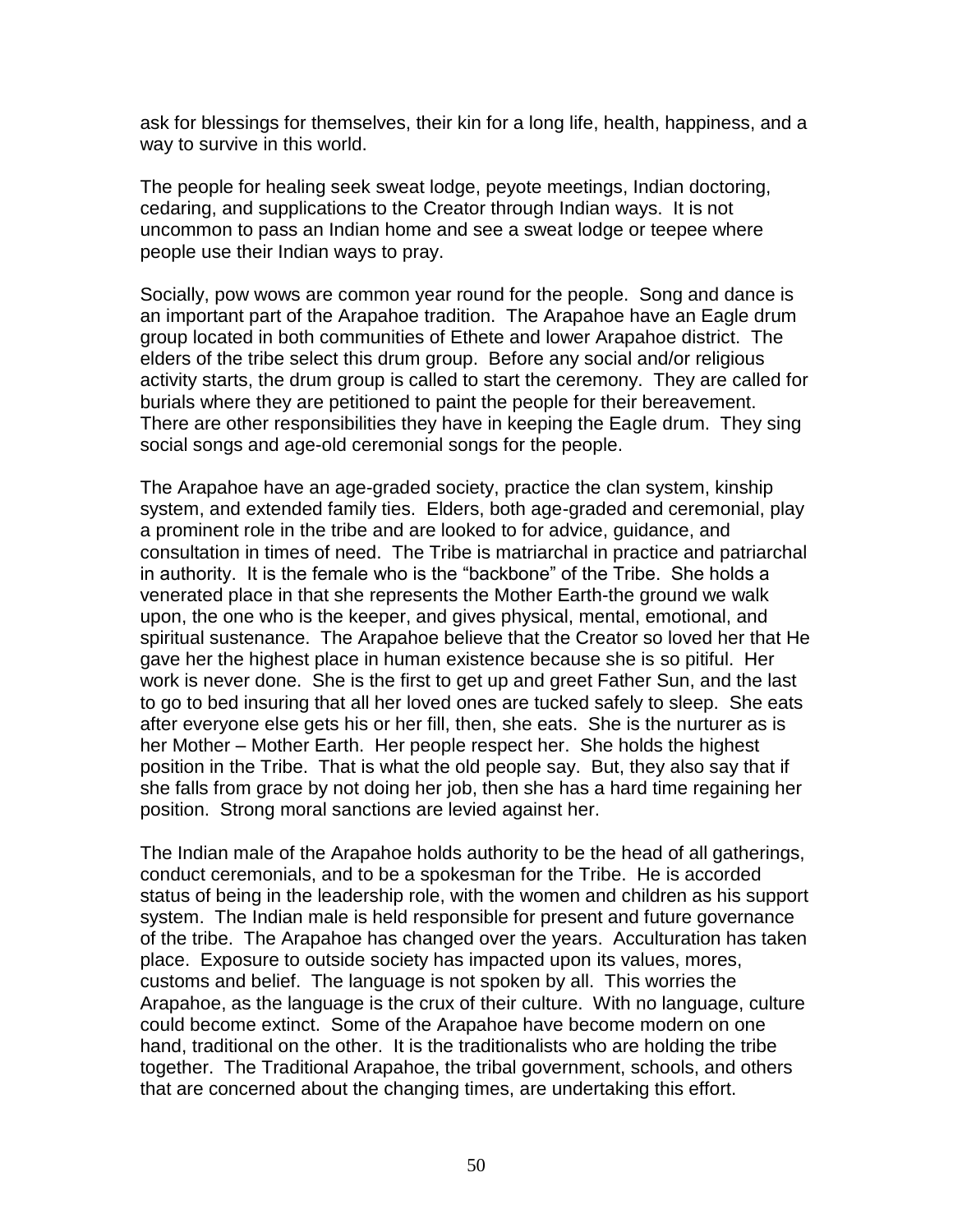Language and culture classes have been introduced into the school systems to save the language and culture. People who speak Arapahoe are being sought to talk with the community about the language and its culture. It appears as if the tribe, through the concern of the traditionalists and elders, is utilizing culture as a means to assist the tribe with their everyday living.

There are many cultural and healing ways still intact that can be utilized to assist the tribe, especially when it comes to health needs. It is through this effort that the Northern Arapahoe Tribal Health and Diabetes Program have submitted their grant for funding to utilize culture and it's healing as a tool to assist diabetics in a wholistic approach to wellness.

## **Methodology**

The Cultural Guide being presented has two main components: (1) Arapahoe History and (2) Arapahoe Culture. Information presented provides the reader with the Arapahoe and his historical movement to what is now his home on the Wind River Reservation. The Cultural portion tells of the Arapahoe and his basic belief system and how it implements his beliefs into his everyday life. It tells of the cultural and spiritual governing system and how he enlists its aid in the struggles he deals with in everyday life.

Today, there is an increasing movement to utilize cultural and spiritual aids to combat alcohol, drugs, cancer, diabetes and the many ills that afflict the Arapahoe people. For instance, the Northern Arapahoe Tribal Health and Diabetes Program have been utilizing cultural and spiritual aids to help the Tribe. Already, they have a sweat lodge at the Diabetes Program where the program clientele come to seek help for their afflictions. They have enlisted the help of Tribal elders to consult with, particularly diabetics and Indian veterans. An Indian Veteran's Outreach worker was recently employed to assist in promoting cultural identity and cultural aid. The Diabetes are seen at most Indian gatherings and have a strong communication link with the Indian communities on the Wind River Reservation. The CHRs are at community gatherings assisting with health needs and the Diabetes do constant glucose tolerance tests.

The recently funded Diabetes Grant already has as its objectives a leadership council on building community support for diabetes management utilizing Indian culture as an aid. In addition, they also have listed the development of "Talking Circles" from within the community to talk about the issues diabetics face and how culture can play an integral part in their wellness.

An Indian community garden is being planned for the tribal members to offset the high cost of obtaining fresh foods for the diabetics. Most reservation residents rely on commodities and food stamps as the poverty rate of the Indian is at an all-time high. Food source is being seriously considered by Tribal Health personnel in aiding the diabetic in his road toward wellness. Traditional foods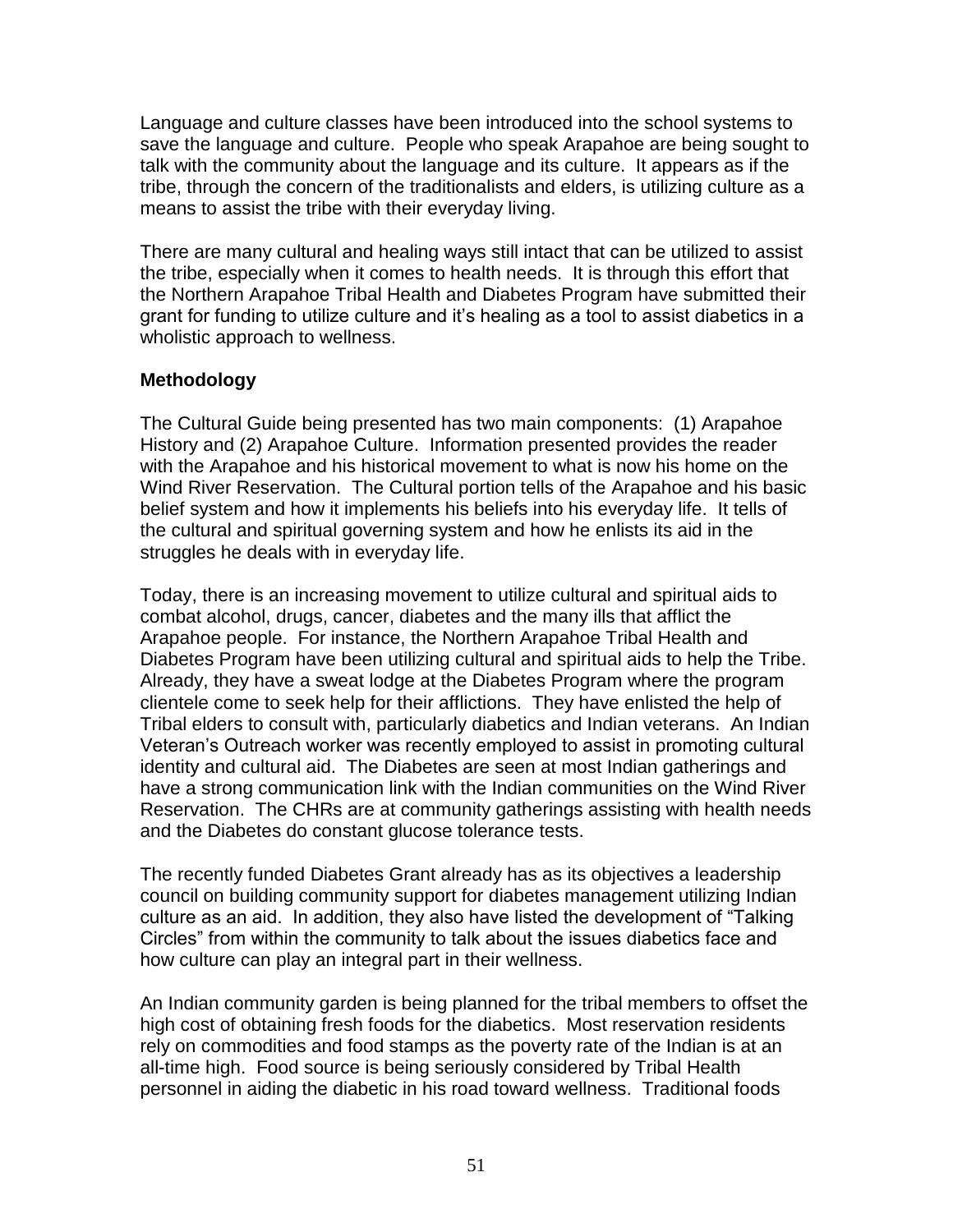such as elk, buffalo, wild fowl, berries, corn, wild vegetables are being presented as an alternative to the store-bought foods from Wal-Mart or Safeway. Food storage, such as canning, drying meat, berries, vegetables, etc. will be an activity for tribal members. In the past, the Arapahoe had a cannery where they processed their own foods and kept them in earthen storage centers. A concept of food storage facilities for the tribe could again become a reality. The Eagles With Winds Program, which also utilizes culture to assist their clients with mental health needs, started a meats slicing program for its youth. Elderly people came and instructed the youth how to slice meat and dry it. Dried meat is still used quite extensively within our everyday life and is a must for ceremonial usage. It is envisioned that along with the community garden concept, exercise will be given since it does require manual activity to raise a garden.

A sample population of approximately 30 to 40 Indian diabetics will be recruited to participate in Indian healing by offering the sweat lodge as a health aid. A pre and post of testing glucose tolerance levels before they start an approximately two to three month program will be done. Tracking of blood sugars during the interim period will also be conducted to see how well the Indian diabetic does in a wholistic approach to wellness that the sweat lodge provides. They will set measurements to gauge the spiritual, mental, emotional, and physical wellness of the diabetic. Tribal and ceremonial elders will be approached to help with this activity. By providing a healthy, well-balanced sweat meal, the diabetic client will be given the opportunity to learn to prepare fried bread using flour not high in carbohydrates, cooking with canola oil, preparing the berry gravy and utilizing Equal and/or Sweet and Low, and using lean meat for the stew with fresh vegetables from the community garden.

Food preparation skills are essential for the diabetic and his family. Food preparation classes can be given at the community level and done individually within the diabetic household. The importance of exercise will be advocated by utilizing cultural games, hunting, fishing, and fun walks and spiritual runs. This, too, is already being done by the Diabetes Program. A Fitness Center exists at the Blue Sky Hall at the Ethete community. Another within the Arapahoe community is being developed. For the elderly and handicapped diabetic, plans are underway to assist them with their exercise program from a cultural point of view.

The Arapahoe have Indian doctors who use Indian medicine such as heart, lung, kidney, blood, and an all-purpose tea to help with people who are ill. Some of the Arapahoe lean on the Indian doctor for wellness – both spiritual and physical. There are others who are not aware of the help they can receive from their tribe. It will be the duties of staff who utilize this cultural guide, along with Tribal Health personnel to advocate for Indian healing. Explanation of the particular medicines that the Indian doctor utilizes cannot be given until the ceremonial and spiritual leaders give approval. This may be coming in the near future. In addition, the Arapahoe use the peyote ceremonial for healing by utilizing the peyote medicine.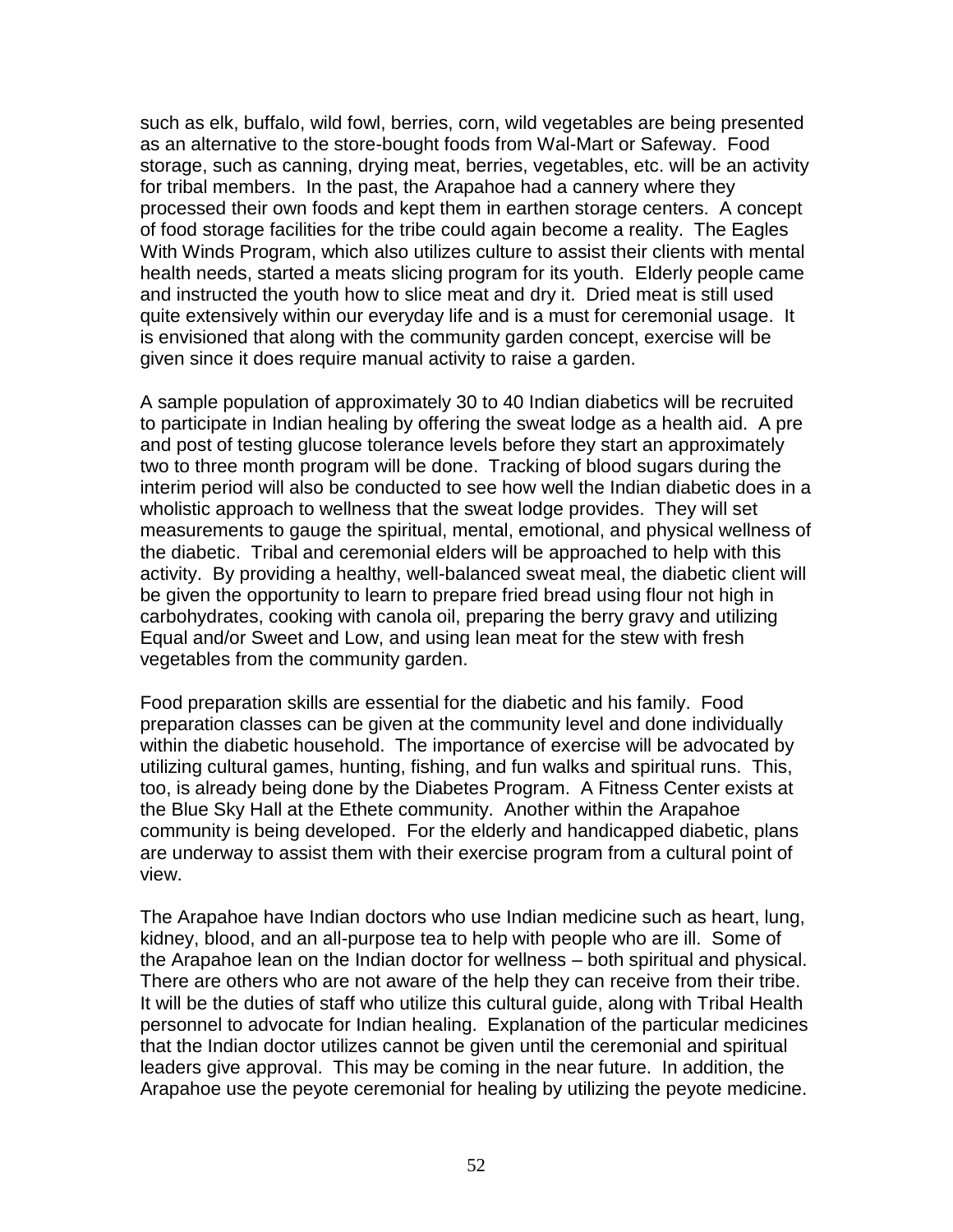Indian families who seek help in this direction often hold weekly meetings through the year. Peyote is known to be a great healer in all health areas.

Knowledge of the Arapahoe culture and its healing powers is essential for IHS personnel who are predominantly non-Indian and mostly come from the Eastern portion of the United States. Cultural sensitivity training courses were done in the past for all incoming IHS and BIA personnel hoping to bridge the gap of understanding that happens with service providers who do not know the cultural ways of the people they serve. Misunderstanding, paranoia, lack of trust, and many other miscommunication gaps abound on both sides – the Indian and the non-Indian. It should be a given especially in the health area, that people should be sensitized to accommodate the people they purport to serve towards a wholistic approach to wellness. Oftentimes, many diabetics do not utilize IHS services because of the cultural disparities. Outreach also is essential in treating the diabetic. Many times, because of the isolated geographic locale and lack of communication services such as the telephone, bus service, etc., people cannot come to the IHS clinic. It is essential that outreach services be provided to the Indian diabetic. Already, Tribal Health personnel and Diabetes staff are overburdened with duties. It is important to remember when Arapahoe spiritual and healing ceremonies are used for healing, food offering to the spirits who govern the medicines and the ceremonies must be honored by giving the four basic foods – meat, bread, fruit, and coffee. Oftentimes, Indians do not seek their help because they cannot monetarily afford the offering. Aid from programs would be an ideal gesture. Funding sources do not realize that food is one of the tools we use as Indians to seek wellness. There are many avenues of cultural aid that can be given to the Indian diabetic, and all who suffer from illnesses of one sort or another. But, it will be left up to the Tribal Advisory group and the "talking circles" to further develop these avenues in the upcoming year(s).

Listed in the attachments are statistics from the Tribal Diabetes program, telling of the amount of clients they service, age gender, type of diabetes, etc. This information is provided along with other material that will be utilized for conducting workshops for service providers who provide health care. Also, these materials can be used for the "Talking Circles". The Diabetes Liaison Coordinator, diabetes staff, CHRs, Arapahoe community, and IHS service providers will give development of workshop protocol and content.

## **Time Communication: From a cultural perspective**

Definition: The textbook describes time communication as the use of time; how you organize it, react to it, and the messages it communicates. It further states that cultural and psychological time is the two aspects that differentiate how we humanistically perceive the areas of communication. As stated, cultural time is the area in which I will dwell upon for my subject area. Cultural time, again, is divided into two separate components (according to the textbook, formal time, i.e., seconds, minutes, hours, days, weeks, months, years; Culturally, it can be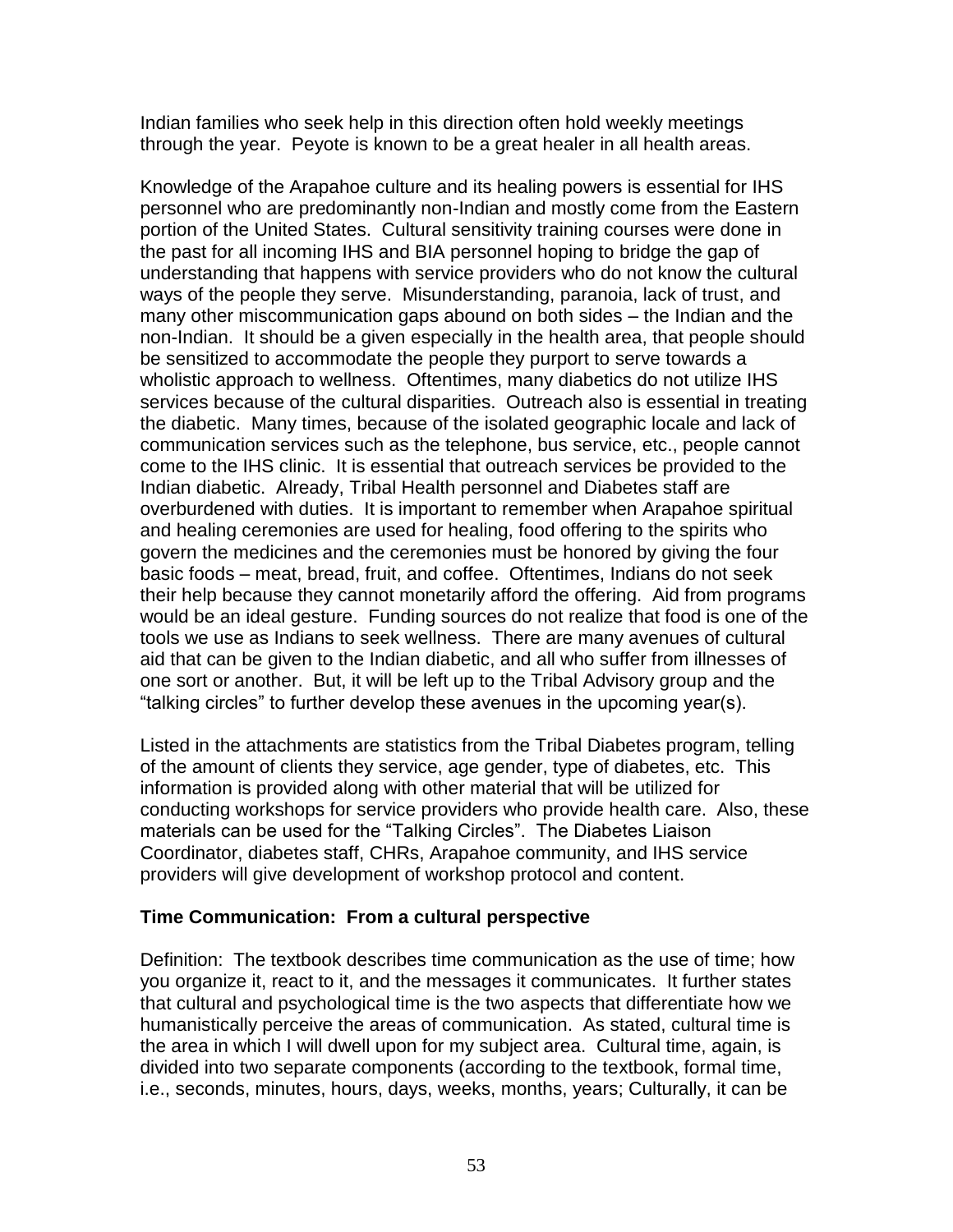differentiated through seasons, phases of the moon, etc.); informal time, which is differentiated in general terms, forever, immediately, right away, etc.).

The Arapahoe culture utilizes as its time base, "Indian time". By this, we mean that we use a time element that is based through Mother Earth and her operations. We judge time by the Seasons (four seasons-winter, spring, summer, and fall), by the cycles of the moon, and by the cycles of the sun. In each season, there is a set time that gives homage to the four directions of the Earth-North, South, East, and West. In the Northerly direction, winter lives there; in the East, where the Sun Rises, that is where life begins with the new days, and the Season of Spring, when Mother Earth, gives bloom to her dress, and life happens; in the South, that is where life matures and is in operation, families grow, the plants and animals of mother earth grow, and the southerly direction, in essence, is the happening where life represents security and where the stages of life are at their fullest development process; in the West, that is where the Sun sets, and where the Old people make their journey to the Spirit World and realize their fullest potential of their existence when the Great Spirit ends the day here on Mother Earth. We do not think in terms of getting things done in a precise fashion. Rather, the Arapahoe patterns his movements to the Turtle, who helped Old Man Pipe, found the Mother Earth, with the help of the Great Spirit. Arapahoes are slow in their time element. They do things in such a way that they allow their actions to happen to their fullest potential. But they say, if you hurry something up, you lose its essence and do not receive its fullest message. Whenever we do things in today's society, in regard to our ceremonial and cultural display of Arapahoe activities, we operate on "Indian Time." We begin our activity when whoever is chosen to "get there, gets there," then the show begins! It is maddening to the non-Arapahoe, because our life is based on the 24-hour-a-day time clock. Generally, the Arapahoe abides by this time clock because he has to live in today's modern world, but the "Indian time" always happens and you hear non-Indians say, "Those Indians are always late when they do things." Cultural assimilation is a key ingredient in today's modern world because we have to teach our kids to still abide by our "cultural time, i.e. Indian time" but we have to be realistic and communicate with the world around us, so we have to respect their time frame and use it as our parameter for operations.

#### **Grandparent Development and Influence**

The authors, Robert Strom and Shirley Strom, state that grandparents have been overlooked in the educational needs in today's society. They deserve attention to their status as part of the overall family makeup. Strong families are identified by mutually satisfying relationships and the capacity of family members to meet each other's needs. Grandparents are seen as playing an integral role in the balancing of family lifestyle by becoming more active in the childrearing process. But, there are parameters that need to be defined to make smooth input for their participation into the nuclear family.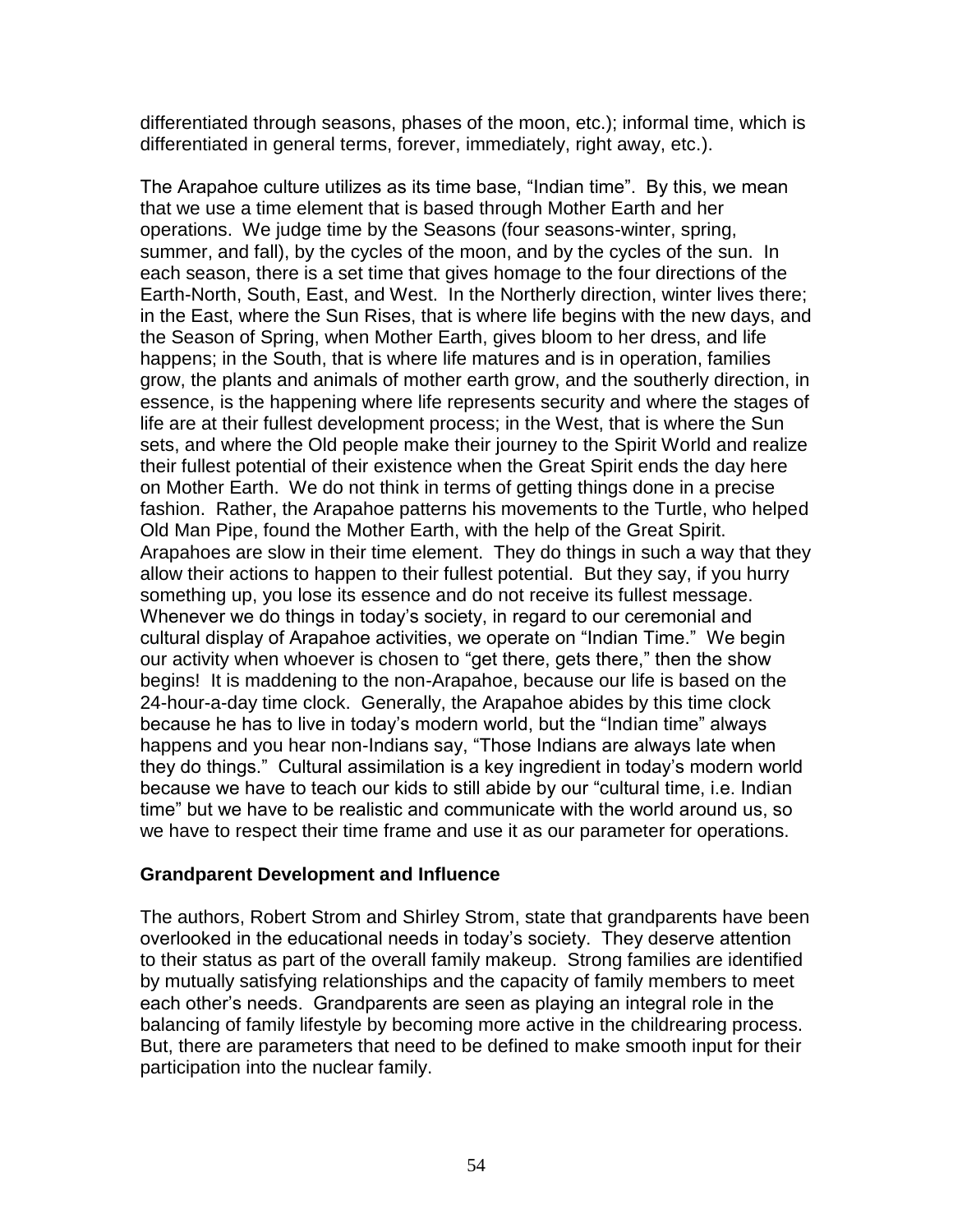Education could play a key role, they state in making this transition for grandparents to assist their families in such areas as decision-making, being a strong support base, and upholding traditional family traits, lifestyle, and continuity of intergenerational existence which identifies a family as being the "Browns", or "Smiths", et. al.

There are three areas of learning that can be helpful to grandparents: (1) learning in a past-oriented society-experience in living life is useful to pass on to offspring to assist them keeping intergenerational continuity and to provide a sound identity base; (2) learning in a present-oriented society-taking today's experiences and making lifestyles relevant to the here and now. Technology has dramatically changed the way our children look at life. With the abundance of information flow and access to the media, society has more opportunities to view life from a global point of view, taking into account many cultures, lifestyles, etc.; (3) learning in a future-oriented society-society is bound to view the world from a different vantage and they should look upon their young as an important source of learning.

Traditionally, the Authors state, we impart wisdom, experience, and knowledge to the older generation. This, they say, still holds true. But, the older generation needs to be in tune with the world around them and to define how they are to be looked at.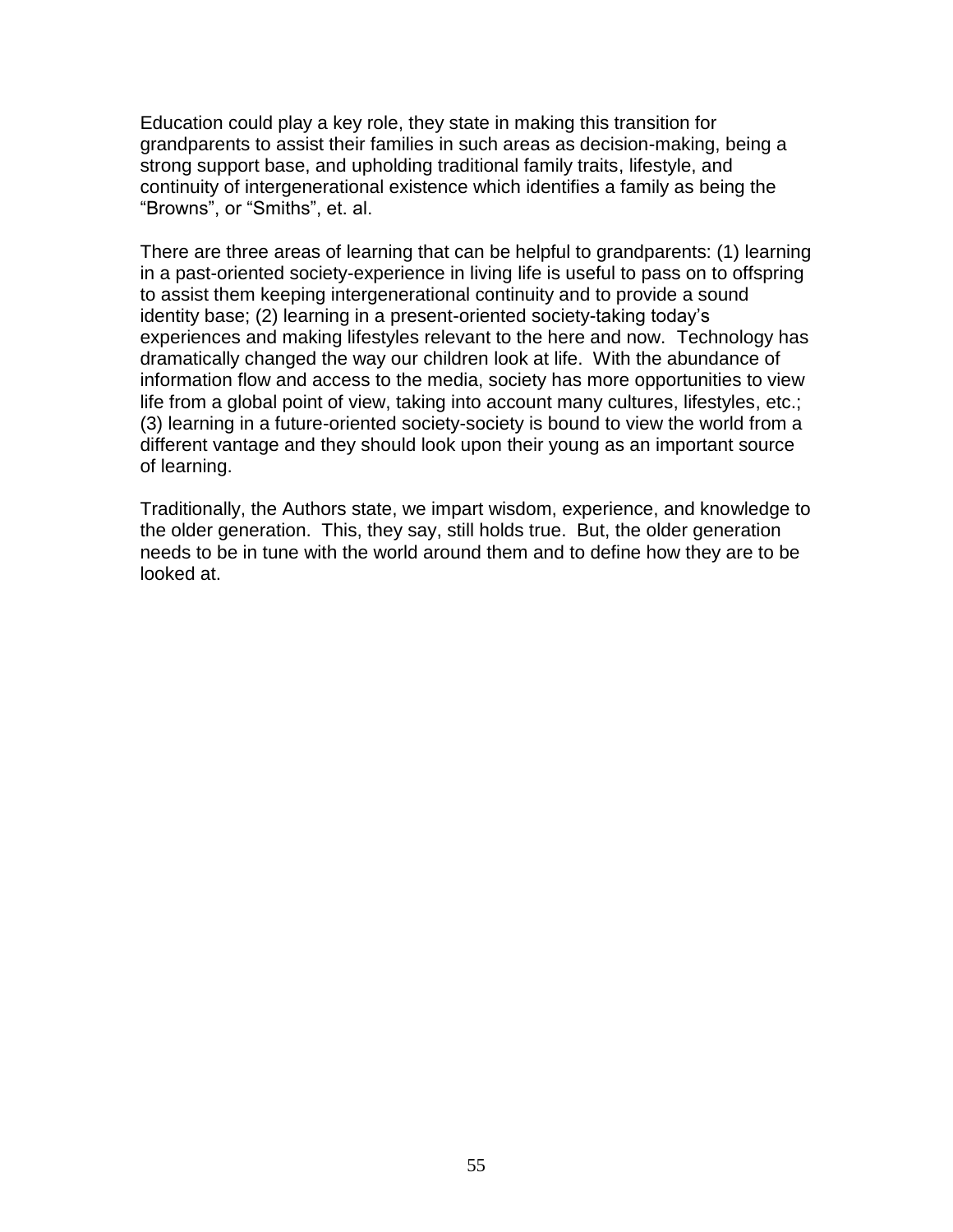**Chapter 7:**

**Cultural Guide Northern Cheyenne Tribal Health Box 67, Lame Deer, MT 59043 (406) 477-6722 Fax: (406) 477-6829**

**The Mission Of The Northern Cheyenne Board Of Health Is To Ensure Quality In Community-Based Health And Wellness For The Northern Cheyenne People And To Empower The Community In The Development And Maintenance Of Health Care Related Programs And Services That Best Represent The Northern Cheyenne Way Of Life Today, Tomorrow, & Forever**

| This pamphlet prepared by: | <b>Tony Prairiebear</b><br><b>Tribal Health Planner</b> |
|----------------------------|---------------------------------------------------------|
|                            |                                                         |

**In agreement with: The MT-WY Tribal Leaders Council, Billings, MT**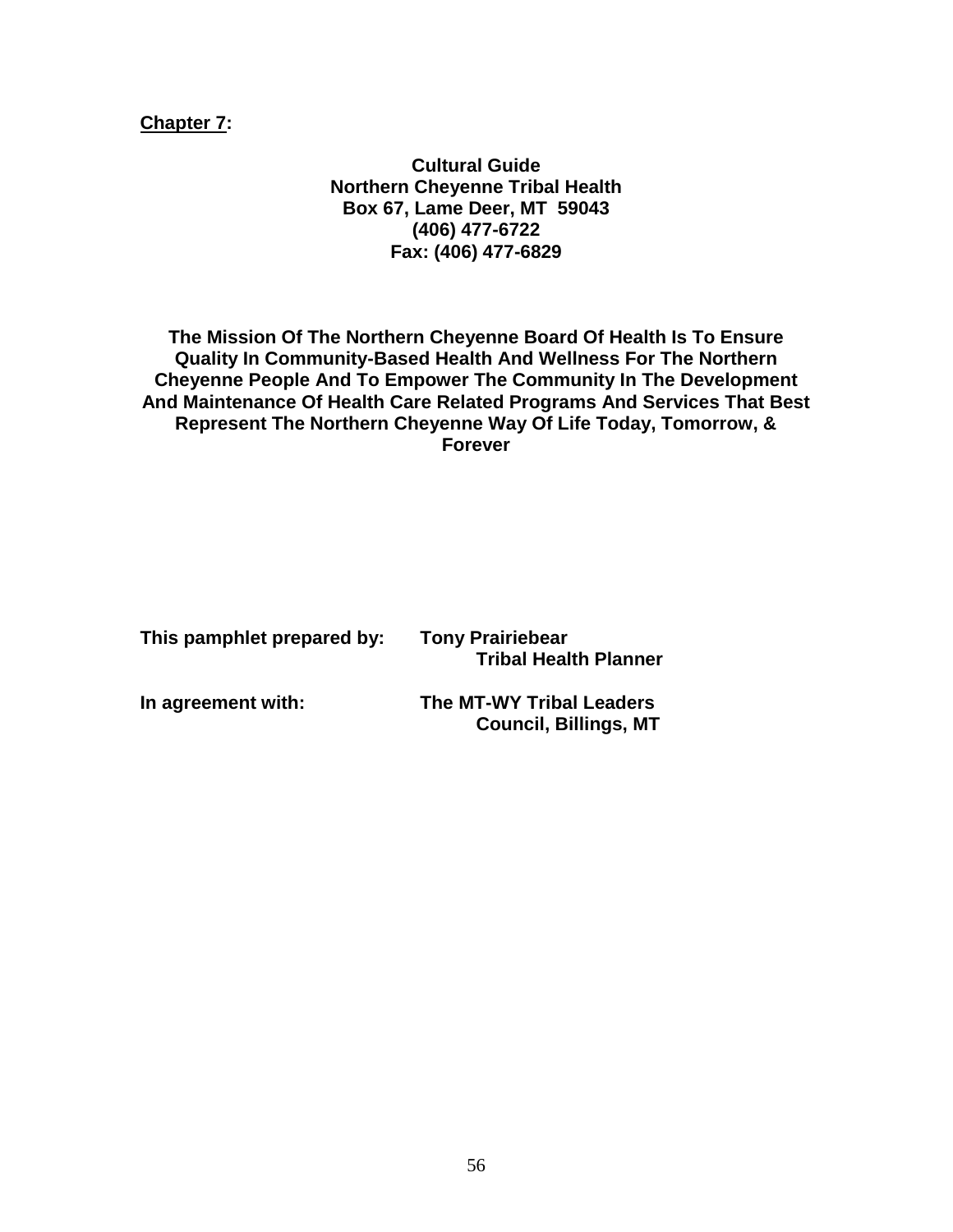## **Description of the guide**

The cultural guide will include the history and background of the Northern Cheyenne people and the Northern Cheyenne Reservation. It will include brief discussions on culture, beliefs, traditional medicine, social support systems, and health behaviors; particularly relating to issues that affect medical care and effective communication with western medical providers.

# **History**

The history of the Cheyenne is a story of a people's ability to adapt and survive through changing environments and hardships. In past eras, historically, they have been hunters, fishermen, planters and the mounted buffalo hunter. The early history of the Cheyenne People is divided into four eras: The Ancient Time, The Time of the Dogs, The Time of the Buffalo, and The Time of the Horse. The time after that is referred to as the Modern Era, which began with the tribe's adoption of the Indian Reorganization Act type of government. The leaders are elected at-large, and the military societies and the chiefs are no longer recognized as the governing body.

# **The Ancient Time**

The earliest recollection that the Northern Cheyenne people have of their history is that they were inhabitants of the area that is north of the Great Lakes region. They are of the Algonquin language group. During this era, the Cheyenne people lived on a diet of small animals and used their furs for clothing and shelter.

# **The Time of the Dog**

They then migrated down to the Great Lakes area and became fishermen and rice gatherers for a short period of time. The Cheyenne were pushed westward during this time and when they reached the Yellow Medicine River area, which is now Minnesota, they became corn planters. About this time, scores of white men had arrived on the eastern shores of the continent and they pushed the original inhabitants westward and so the domino effect took place where tribe pushed tribe westward. During this time, the Cheyenne domesticated the dog and trained them to be pack dogs; these animals also performed other useful chores.

## **The Time of the Buffalo**

The Cheyenne were again pushed westward, this time to the area of the Sheyenne River, in North Dakota. Their livelihood consisted of being corn planters and an occasional buffalo, elk or deer, and they lived in earth lodges. During this time, the neighboring tribes east and north of them had acquired the 'thunderstick' and with their newfound firepower, the neighboring tribes raised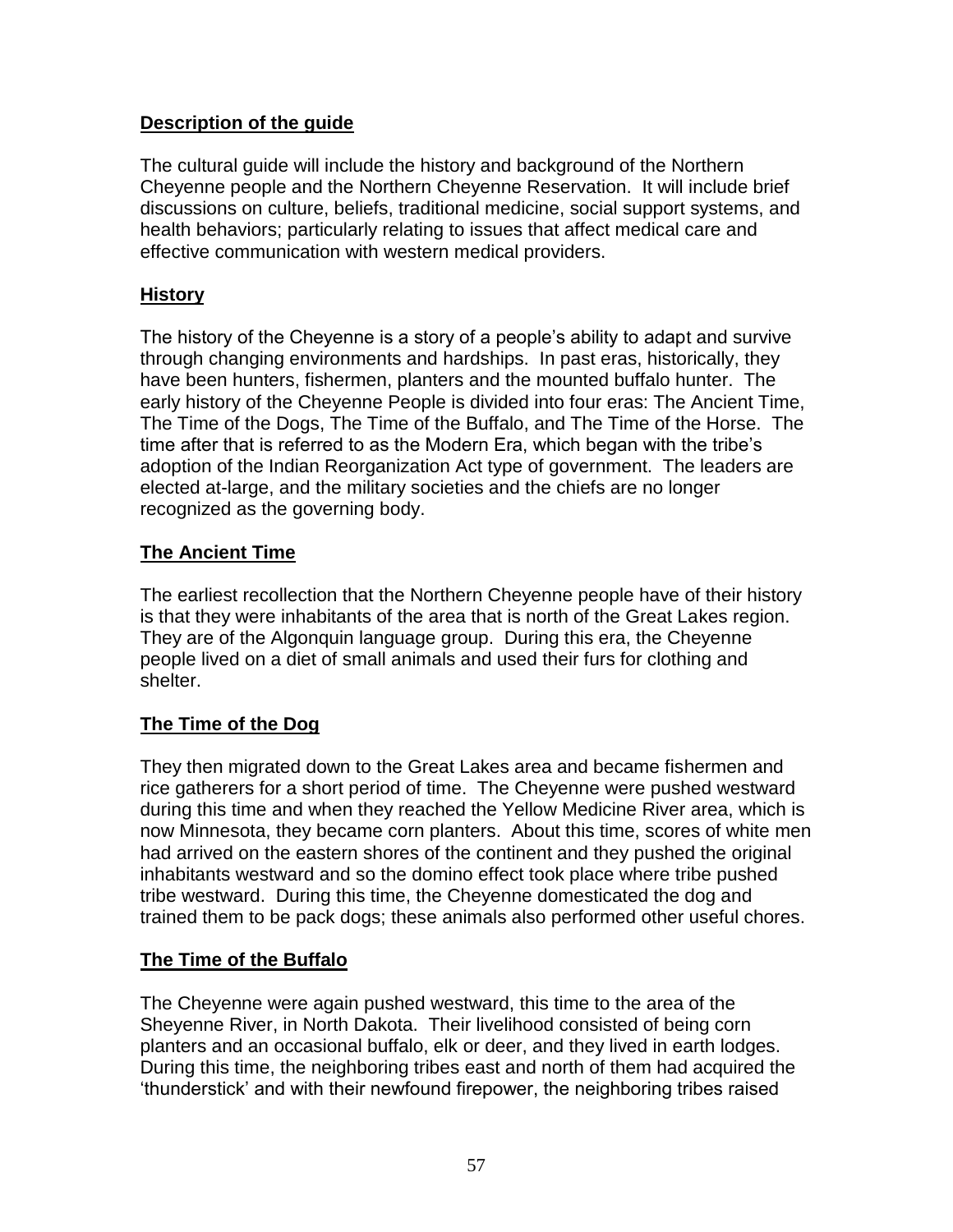havoc with the Cheyenne. In this era the Cheyenne first cam in contact with the fur traders and tried to trade for flintlock rifles, but were unsuccessful.

## **The Time of the Horse**

The acquisition of the horse came about in 1750, most likely through trade with a friendly tribe. The acquisition of the horse prepared the Cheyenne for the eventual move to the plains. With the horse they were able to roam further and be more efficient as buffalo hunters. Their domiciles also changed to the teepee, a buffalo hide covered lodge, which has a lodge pole frame. With the horse, the people could also pack more goods than with the dug. It was during this time the Cheyenne encountered another tribe, the Suthai. Their meeting happened to be in a confrontation. The men of both tribes lined up and began shouting insults at each other and one of the warriors realized that they spoke a similar language. As a result, they became allies. However, one winter when the tribes were moving south, the two tribes had to cross the Missouri River. The Cheyenne had already crossed and some of the Suthai had crossed, but the majority of the Suthai stayed on the other side because it was getting too late in the day. During the night, the river broke and huge pieces of ice were sent up the sides of the river. The Suthai who were on the other side of the river were never seen again.

During the time of the horse, the Cheyenne fought and defended their homeland from encroaching enemies, both native and settlers. Now that the Cheyennes were more mobile, their homeland extended further west encompassing a large land base that included Western South Dakota, Kansas and Nebraska, Eastern Montana, Wyoming and Colorado. At this time the Cheyennes split into two groups, which are now known as the Southern and Northern Cheyenne. In order to defend this large land base, the Cheyenne allied themselves with the Sioux and the Arapaho. Tribes made many treaties with the federal government; with each new treaty the land base of the tribes grew smaller and smaller.

There are many significant historical and cultural events that happened during this time, too numerous to mention at this time. However, the most famous engagement the Cheyenne were involved in was the Battle of the Little Bighorn, where General George Armstrong Custer lost his detachment, the 7<sup>th</sup> Cavalry, to the Sioux and Cheyenne who were defending their dwindling homeland, way of life, and their women and children. This battle was to be the beginning of the end of the free-roaming Cheyenne. After the battle, they were hunted down and sent into exile, the Oklahoma Indian Territory, a wasteland that was infected with disease, insects and hot weather, which was inhospitable for people of the Northern Plains.

On September 9, 1878, two hundred ninety-seven Northern Cheyenne led by Chiefs Morning Star and Little Wolf, left Oklahoma for their beloved homeland in the north. They were pursued by as many as 10,000 troops. Along the way the people split into two groups, each led by one of the two chiefs. Dull Knife's band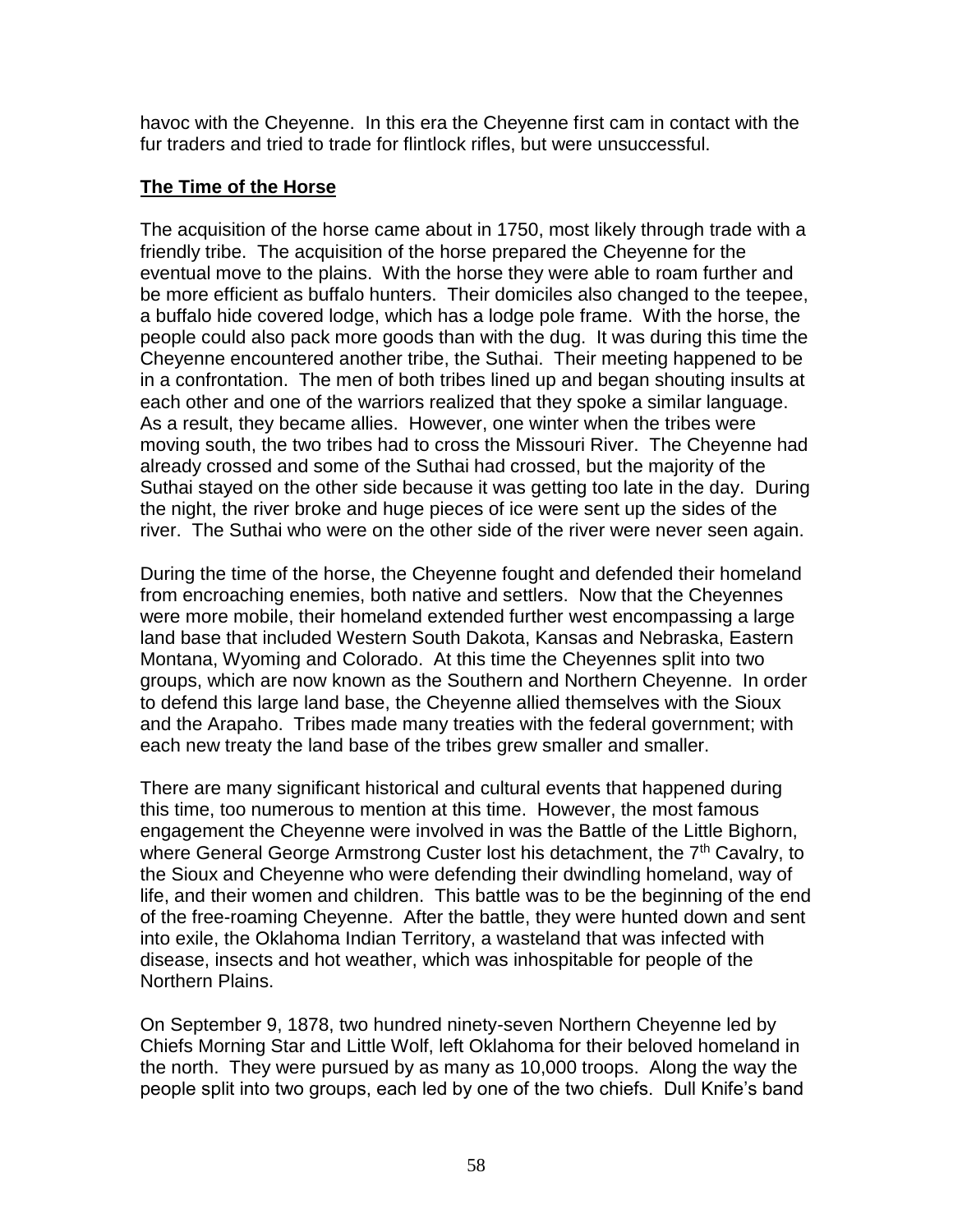was eventually captured and housed for a while at Ft. Robinson, Nebraska. Dull Knife's band was informed that they would be transferred back to Oklahoma Indian Territory. Upon hearing this news, the band decided they didn't want to return to where escaped from, they felt that, instead of dying a long slow death from disease and starvation, they would rather die trying to reach their beloved northern homeland.

On a cold winter night, January 9, 1879 the band broke out of Ft. Robinson. They tried to go home to their Tongue River country in Eastern Montana. Many were killed, but a few made it to their friendly Sioux allies who were already on their own reservations. Little Wolf's band finally gave themselves up the following spring and they were housed in Ft. Keogh, which is now Miles City, Montana. Public sentiment finally persuaded the government to grant the Cheyennes a small reservation in Eastern Montana. President Chester A. Arthur did this on November 16, 1884 through an Executive Order.

# **The Modern Era**

The Cheyenne now had a small portion of their original homeland, a place they could call their own. The Cheyenne started building homes, planting crops, generally trying to make a livelihood for themselves. But there were two things that were hard to overcome: the Cheyennes' diet had consisted of red meat and they were used to roaming freely to find sustenance. It was hard for them to live the sedentary agrarian lifestyle that was forced upon them. In the early reservation period, the military still maintained a detachment of troops on the reservation to police the Indians. The Cheyenne were prohibited from conducting their ceremonies and rituals. As a result, some ceremonies have been lost. Social activities had to be approved by the Indian Agent. Also, two boarding schools emerged: a Catholic school and a Government school. These were the St. Labre Mission School and the Tongue River Boarding School. This time proved to be the beginning of forced acculturation and assimilation. As a result, the Tribe has become disconnected in the following areas of their culture: spirituality, socially, physically, emotionally and intellectually. In 1935, the Tribe was also coerced into adopting a 1934 Indian Reorganization Act type of government, where the leaders were elected by popular vote. The council of 44 Chiefs and the Military Societies were no longer the governing bodies of the Tribe. Tribal members were not allowed the right to vote until the enactment of the Snyder Act of June 2, 1924.

Allotments of land were issued in 1930, 160 acres were allotted individually and 1,457 allotments were made. In 1929, tuberculosis affected 30% to 60% of the population and tuberculosis remained the number one health problem for the Tribe for many years. In 1950, 50 children and elders died from German measles. In 1926, trachoma was found in every one of the students at one of the schools, so a hospital was built in Lame Deer during that year. Previous years had also indicated there were more deaths than births.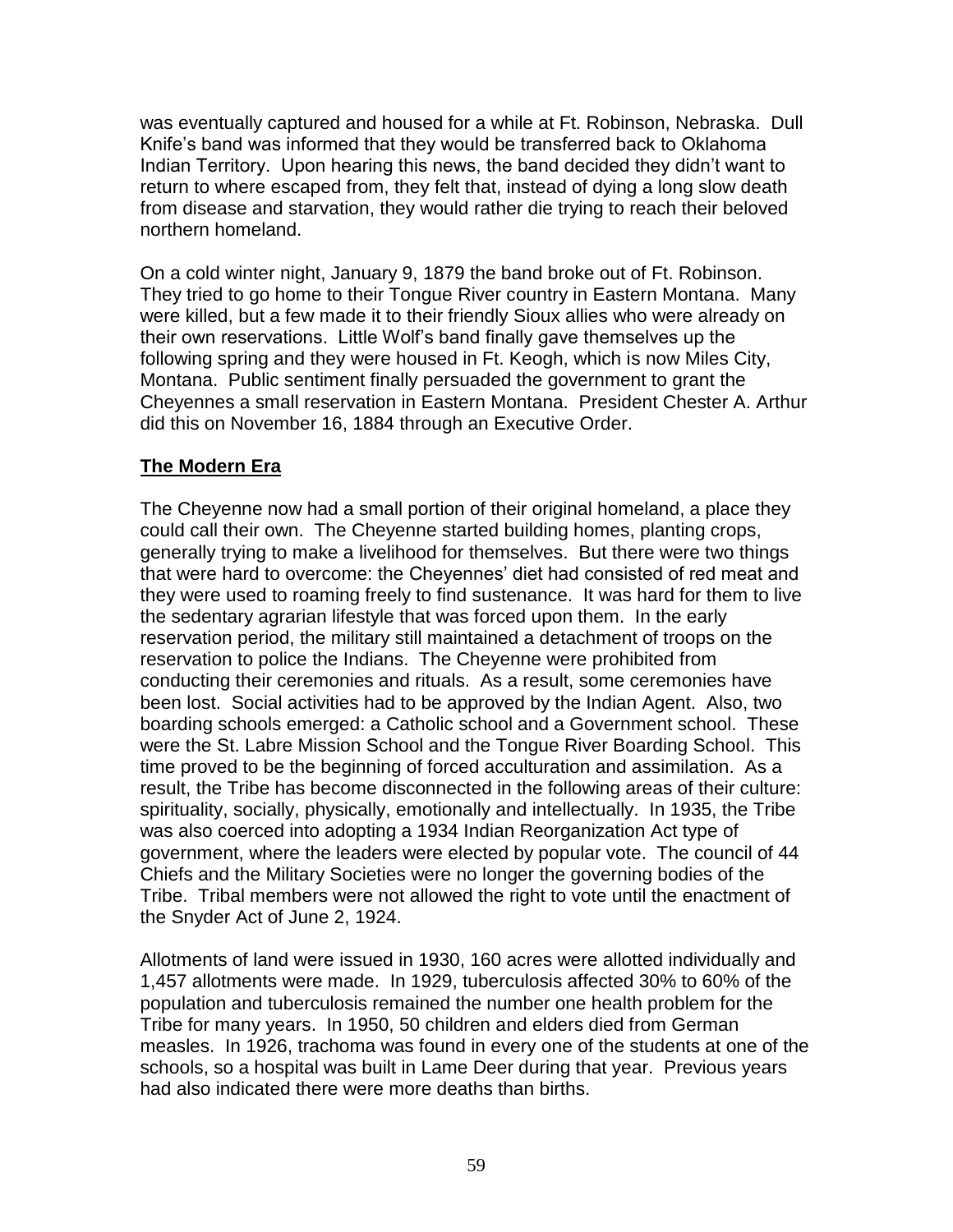The Tribe also began ranching operations. The herds were purchased from Texas and since the buffalo were now extinct as free roaming, the remaining few were placed in protected areas such as parks. The open rangeland was perfect for beef production. Shortly after the establishment of the reservation, the people's horse herds began to grow in numbers. The problem of not having enough grass for a large number of horses soon became apparent. The government came up with a plan to reduce the horse herds by killing one hundred horses per month. The owners were reimbursed for their hides and their meat was rationed out to the Cheyennes instead of beef. All of these actions were done for the cause of assimilating the Cheyennes into mainstream society. This disrespectful way of assimilation caused more problems for the Cheyenne people in more ways than one. The boarding schools caused damage to the family unit by children being forcefully taken from their parents. If the children were hidden, then the parents did not receive their monthly rations; hunger was used as a behavior modification methodology. The forceful taking of children also caused the break-up of the family unit; children who had been raised in the boarding schools did not learn how to parent appropriately. The traditional method of learning how to parent was by helping to take care of their younger siblings. Instead they learned corporal punishment; today that method has blossomed into child abuse and neglect for the Northern Cheyenne people. From the old Cheyenne perspective the prevalence of tuberculosis is attributed to living in crude log homes, with sod roofs and chinking. Their diet had also been drastically changed. It went from fresh red meat to a diet that consisted of foods enhanced with chemical preservatives.

The people did not understand the concept of owning a piece of land; it was akin to owning a piece of the sky. One does not own what the Creator has given to the Cheyenne, it is given to the whole, for all to benefit from, to be shared and cared for those who are yet to be born. Those who immediately learned the value of individual ownership also learned how to cheat, lie and steal from others for their own benefit. So, the Cheyenne people being imprisoned, impoverished, diseased ridden and spiritually dead became despondent, depressed, dysfunctional, and distrustful. They also learned how to prey on each other. The victims are those who were less acculturated in western society's law ways of private ownership. Even after all of this, the Cheyenne had always been more than willing to serve in this Great Country's armed services during war times due to their former culture as the 'mounted warrior' of the plains. But when the modern warriors returned home from war, they brought it home with them. They brought home alcoholism and drug abuse, many have become either homeless or they have found a new home serving time in a penal institution. In the 1960s things began to get better for the Northern Cheyenne; Congress appropriated special funding to Indian Country for housing, healthcare, employment and government infrastructure through enactment of the Economic Opportunity Act of 1964, Community Action Program, and the Head Start program. The tribe also settled a claim in 1963, after 15 years of litigation. The settlement was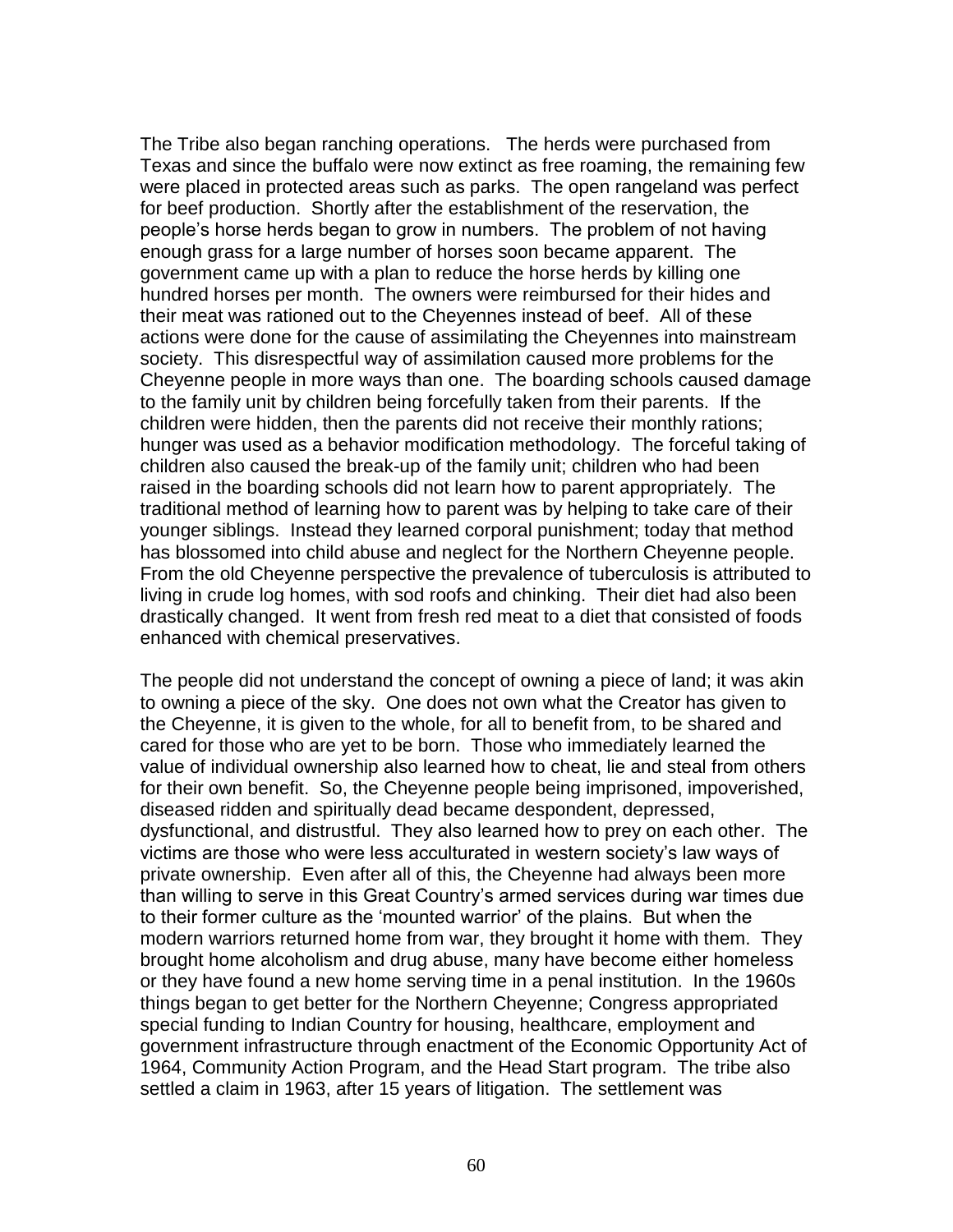compensation for the Northern Cheyenne Tribe's loss of lands taken from them by violations of the 1851 and 1868 Ft. Laramie Treaties, the amount of 4.2 million dollars. Many individuals used this money to purchase homes for their families.

In 1975 the tribal government also took advantage of the enactment of the Indian Self-Determination Act. This act allowed tribes to contract for federally funded programs, functions and services available at the local level. Federal programs were now tribally administered. With the advent of more freedom to allocate funds for tribal priorities such as education, more people began attending college and receiving their education and then returning home to help their people. Gradually, more governmental, institutional and municipal infrastructure began to evolve on the reservation. The tribe now has a complete education system under its authority; a Head Start program, a complete school system from K-12 and a two-year college, plus additional funding for continuing education at fouryear colleges. There are now numerous departments under the authority of the tribe; Natural Resources, Tribal Health, Housing, etc. The tribal enrollment is now close to 10,000 members with about 40% living off the reservation or on other Indian reservations. Modern day reservation existence is still stricken with numerous social problems, mostly derived from poverty, multi-generational trauma and an exponential growth in our young population. The majority of the population is young people, 60% of the population are 24 years and younger. There is now more than ever a pressing need for housing, healthcare, education, and especially employment.

# **Tribal Government Structure**

Currently, the Northern Cheyenne Tribal governmental structure is comprised of three branches of government; the executive, legislative, and judicial branches. The President is elected at-large, as is the Vice-President, while the Tribal Council appoints the Treasurer and the Secretary. The Tribal Council is comprised of 10 council members and they represent the five districts of the reservation-Lame Deer, Ashland, Birney, Busby, and Muddy Creek Districts. Four council members represent lame Deer, the largest district, Busby and Ashland are each represented by two members, and Muddy Creek and Birney districts are represented by one member each. The Vice-President also votes in the tribal council meetings, which makes eleven representatives eligible to vote on all tribal council actions.

## **Culture and Beliefs**

The culture and belief systems of the Northern Cheyenne Tribe are now based on two religions, the Traditional Cheyenne and Christianity. The two bases have some commonalities such as a prophet who was sent by the Creator to spread his word, laws and teachings about living together as People of the Creator. The Traditional Cheyenne religion is actually based upon two covenants, the Sacred Buffalo Hat and the Sacred Arrows. The Sacred Buffalo Hat was given to the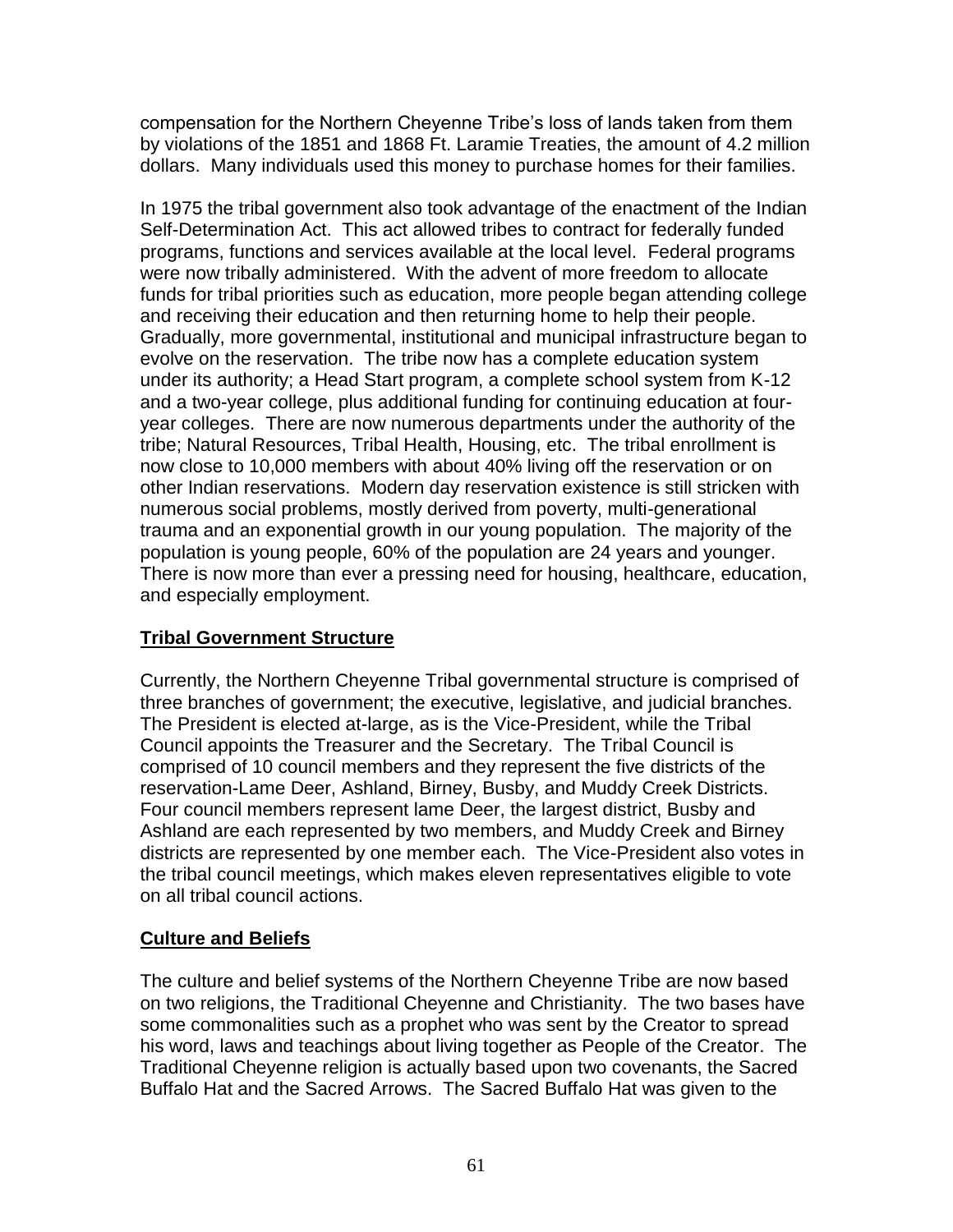Suthai People and the Sacred Arrows were given to the Tsistsistas People. The Cheyenne still worship the traditional ways through the arrow ceremony, Sundance, piercing and fasting. The Cheyenne people also practice the Native American Church or the peyote way, which was introduced to the Northern Cheyenne by our Southern Cheyenne relatives.

# **Traditional Ceremonial Ways**

The Northern Cheyenne still practice traditional medicine ways but many medicine ways have been lost. Nevertheless, the people still rely heavily upon their faith to carry them through their most troubled and difficult times. Tribal members heavily rely upon faith and prayer when a relative or family member is ill or injured. There are certain individuals in the tribe who have earned the right to lead or conduct certain ceremonies. These individuals are very respected by the community for they serve as ministers of our faith, counselors, healers, psychologists and psychiatrists. More commonly, family groups rely upon the sweat lodge for prayer, counseling and family cohesiveness. The arrow worship ceremony is conducted in the State of Oklahoma where the Sacred Arrow covenant is kept with our Southern Cheyenne relatives. The Sundance ritual is usually performed after the arrow ceremony has been completed; it can happen anywhere on the reservation wherever the traditional military societies decide. Piercing is a solitary affair, it is performed at a few discreet locations on the reservation. Fasting is primarily done at Bear Butte, South Dakota. Fasting can be performed or vowed by both sexes, it is also done at a few sites here on the reservation. Offering of one's self through fasting or piercing is done to appease the Creator and our guardian spirits so that they may spare a loved one from further suffering or to give the Creator thanks for seeing one through a difficult time. In years past when our soldiers came home from the wars they offered themselves to give thanks for their safe return home, they had been through war and death and they were spared.

## **Social Support Systems**

Social support systems consist of self-help, Christian denominational, institutional, traditional and familial. In almost all of the reservation communities there is a regular Alcoholics Anonymous group that meets at least once a week. There are other 12-step self help groups operating within or near to the reservation.

## **Health Behaviors**

Current health data indicates that the Northern Cheyenne Reservation has a diabetes rate of 6.9%. Recently there has been a high incidence rate of cancer, especially with the older populations. Cardiovascular disease is also a major illness for the elders. The community has a high incidence rate of drugs and alcohol abuse; many vehicle accident injuries and deaths are directly attributed to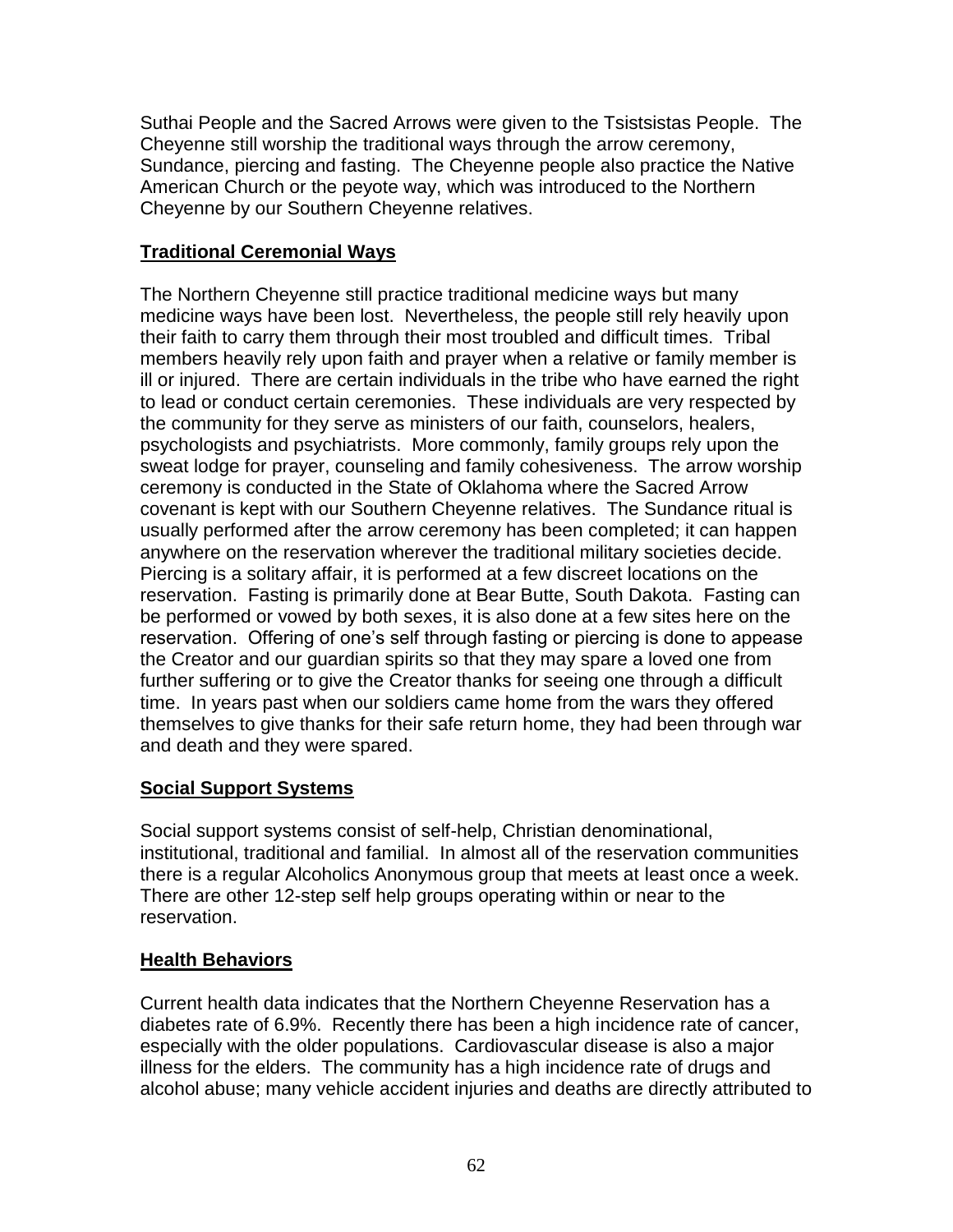alcohol abuse. The aftermath of drug and alcohol abuse is very apparent within our population; many children are being diagnosed with fetal alcohol syndrome and affect disorders. The veterans also have a high incidence rate of posttraumatic stress disorder due to wartime service.

The Northern Cheyenne Tribe has been engaging itself in cultural re-emergence for the past fifty years. Tribal institutions and individuals have undertaken many projects. Tribal people feel that in order to move ahead at their own pace they must first build from a solid foundation. That foundation is the history, religion and cultural beliefs of the past before and after the treaty-making and early reservation eras.

Much damage has been done to the tribe and discussions and healing modalities from multi-generational trauma are still being developed. Some time in the near future the people, first as individuals, then as communities, will begin the healing journey. There are a few individuals and institutions that have taken it upon themselves to champion the cause of 'healing' and they come from the traditional and non-traditional sector. In the past 30 years, the reservation has sponsored AA Campouts, healing runs and a myriad number of health conferences and workshops.

## **Northern Cheyenne Tribal Health Department – Indian Health Service**

The Northern Cheyenne Tribal Health Department, through utilization of P.L. 93- 638, the Indian Self Determination Act, primarily contracts for community outreach health care services that are available at the local service unit level, while the Indian Health Service Clinic administers all of the clinical services that are available at the local level. The Northern Cheyenne Tribe was also very instrumental in building the nearest hospital, which is located on the Crow Indian Reservation, just west of us on Highway 212 about 42 miles away.

In the year 1997, the local Indian Health Service clinic burned to the ground due to faulty wiring in one of the light ballasts. In the history of the Indian Health Service, a clinic or hospital has never been destroyed by fire or any other natural disaster. In the following year, a tribal delegation comprised of the Northern Cheyenne Board of Health and its Tribal Health Department Administration put together a plan, complete with cost estimates and time frames, to rebuild a clinic. They then approached Congress for a special appropriation. In the following year, 1998, Congress appropriated 13.5 million dollars to build a replacement facility. The Northern Cheyenne Board of Health and the Tribal Health Administration contracted to build the clinic and they were successful in constructing a quality facility that is state-of-the-art. However, due to the soil being very loamy, shifting does occur. The foundation is built on steel pilings that were driven into the ground until they hit bedrock, so the foundation is very stable even if the soil should shift.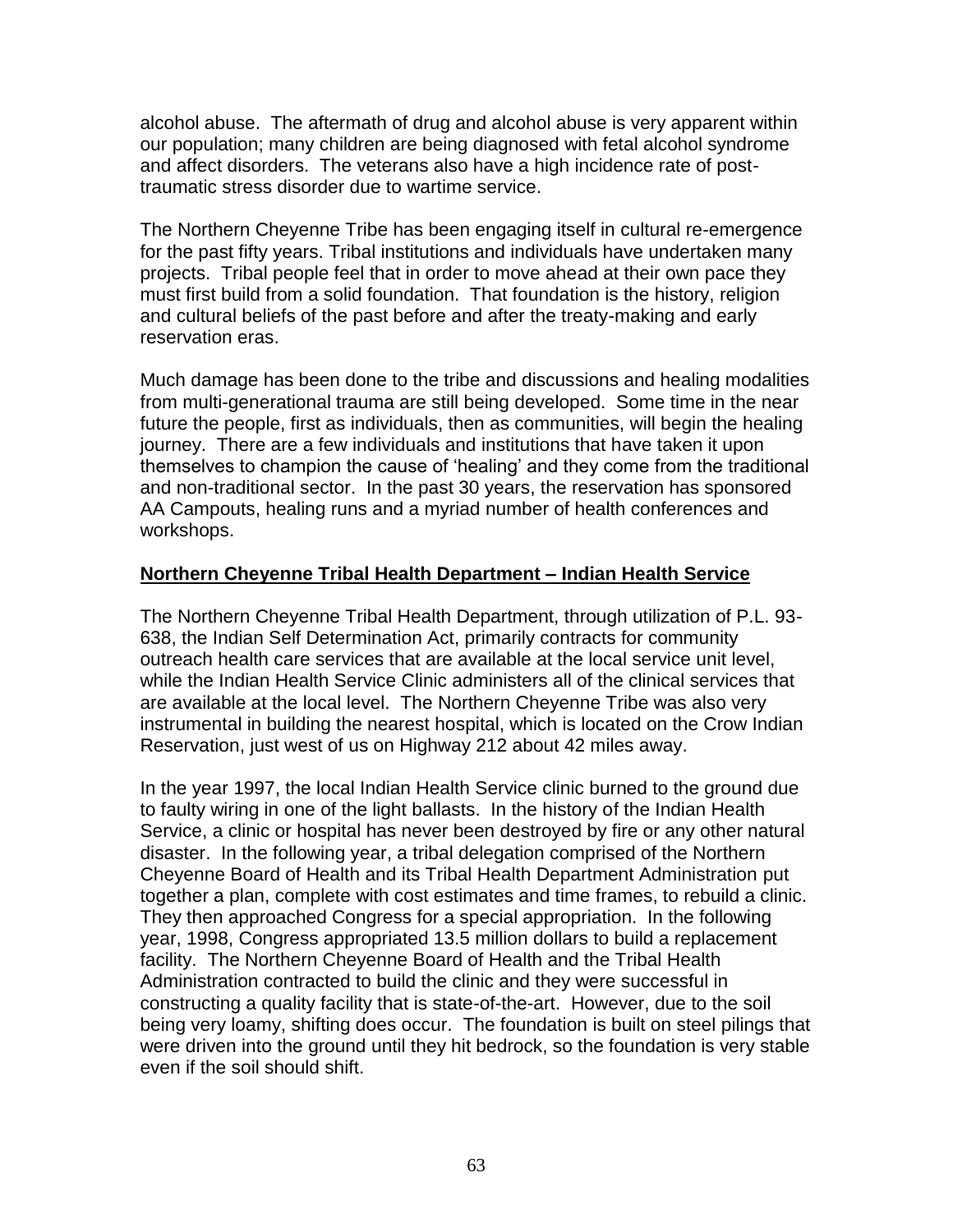'Hope' for a better society hasn't been forgotten by our people. The local population has a lot of work cut out for them before they reach that destination. It won't happen overnight, it'll take generations; in the meantime during the rebuilding period we'll need the best medical providers that can help us achieve that goal. It is not a daunting task, it is more of a labor of memorial; the task serves to us a reminder of our roots and more importantly where and how we reach our destiny.

## **Health Status Data**

In the past year, 2004, the ten leading causes of direct outpatient visits were:

- 1. Upper respiratory infection 1,803 episodes or visits
- 2. Diabetes mellitus 1,737 episodes or visits
- 3. Generalized symptoms 1,337 episodes
- 4. Musculoskeletal disorder 1,183 episodes
- 5. Bone and joint disorder 1,021 episodes
- 6. Spinal disorder 953 episodes
- 7. Skin infection 891 episodes
- 8. Respiratory allergy 845 episodes
- 
- 9. Acute otitis media 819 episodes 10. Hypertensive disease

#### **Leading Causes of Indian Deaths by Specific Cause-Northern Cheyenne SU, '99-'01**

| 1                           | Diseases of the Heart                     | 21.1% |
|-----------------------------|-------------------------------------------|-------|
| $\mathcal{P}_{\mathcal{C}}$ | <b>Accidents and Adverse Effects</b>      | 18.4% |
| 3.                          | <b>Malignant Neoplasms</b>                | 13.2% |
| $\mathbf{4}$                | Pneumonia and Influenza                   | 3.9%  |
| 5.                          | <b>Chronic Lower Respiratory Diseases</b> | 3.9%  |

Our ancestors have lived many different lifestyles and endured genocide and atrocities. However, as a testament that we were put here by the Creator and that we have a place in this world, we must survive and hopefully prosper for our grandchildren's sake. This task will be chronicled by our institutions and in the generations to come; it will serve as a learning tool for our educational institutions and for personal development.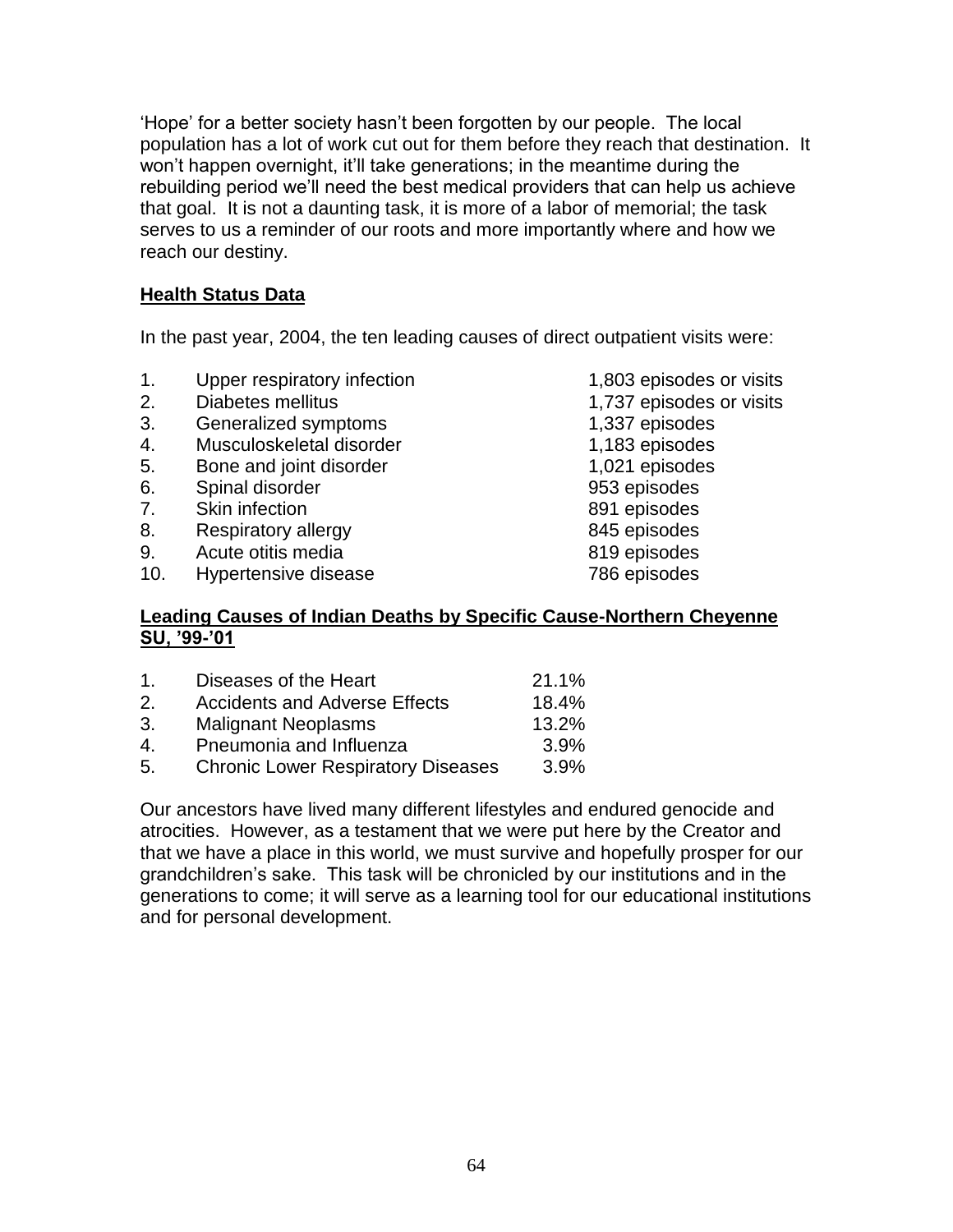The Project EXPORT Black Hills State University faculty and staff, the Montana-Wyoming Tribal Leaders Council staff, and its member Tribes, are working closely to ensure that research conducted with the Tribes in Montana and Wyoming is culturally appropriate and incorporates Tribal members' perspectives and issues. Frequent meetings have been scheduled between BHSU researchers and the Tribal Leaders Council and representatives from each of the participating Tribes to discuss research topics, research design, and the cultural issues and traditions that are critical to conducting effective research studies. In addition, researchers travel frequently to Reservations where research is conducted to meet with Tribal health and other staff in order to obtain input and feedback and to discuss and arrange Tribal staff participation in aspects of the studies. This Cultural Guide to research with the Tribes in Montana and Wyoming represents one component of the process through which non-Indian researchers may gain understanding and guidance to support their work with the Tribes. Equally important, however, are the ongoing relationships that are being developed through outreach, involvement, and reporting of findings to Tribes on all aspects of the research that is being conducted.

This document is initially being published in report form and an updated version with supportive photographs and pertinent information will be forthcoming. As other Tribes submit their specific Tribal documentation, it will be included in subsequent publications. As with any project of this magnitude, these documents are a work in progress and will be continually updated and expanded.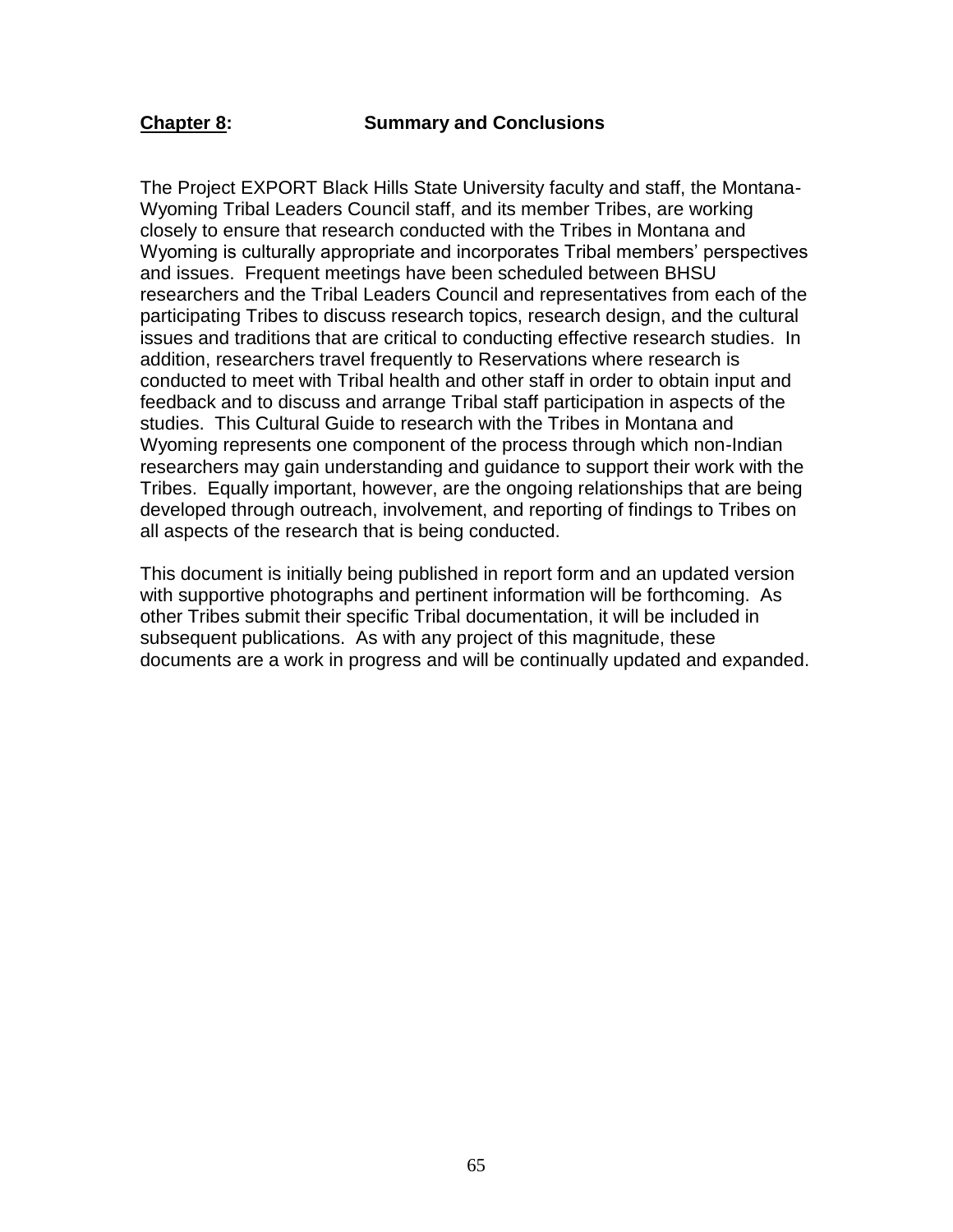## **Addendum: Related Web Sites**

American Indian Higher Education Association at aihec.org

Centers for Disease Control & Prevention, Morbidity and Mortality Weekly Report (MMWR), for Health Disparities, Injury & Cancer Mortality among Native Americans, August 1, 2003 at [http://www.mmwrq@cdc.gov](http://www.mmwrq@cdc.gov/)

[http://www.Cihr-irsc.gc.ca/institutes/iaph/about\\_iaph/aiph\\_fs\\_goals\\_e.shtml](http://www.cihr-irsc.gc.ca/institutes/iaph/about_iaph/aiph_fs_goals_e.shtml)

[http://www.ihs.gov](http://www.ihs.gov/)

[http://www.ihs.gov/FacilitiesServices/AreaOffices/Navajo/naihs-cross-culture](http://www.ihs.gov/FacilitiesServices/AreaOffices/Navajo/naihs-cross-culture-medicine.asp)[medicine.asp](http://www.ihs.gov/FacilitiesServices/AreaOffices/Navajo/naihs-cross-culture-medicine.asp)

www.ihs.gov/GeneralWeb/SiteMap/index.asp

<http://tlc.wtp.net/>

Jacobs, Evelyn. "Cultural Inquiry Process: Guidebook" (1999) CIP Website

<http://travelsd.com/history/sioux/etiquette.asp>

Northern Plains Tribal Epidemiology Center at<http://www.aatchb.org/epi>

For more detailed Tribal information, please see the following web sites:

http://www.bigskytribes.com/rocky\_boys.htm <http://www.blackfeetnation.com/> http://www.cskt.org <http://www.mnisose.org/profiles/crow.htm> <http://www.mnisose.org/profiles/ncheyne.htm> <http://www.ncheyenne.net/tribalgovmt.htm> <http://tlc.wtp.net/fort.htm> <http://tlc.wtp.net/fortpeck.htm> <http://www.easternshoshone.net/> <http://tlc.wtp.net/shoshone.htm> <http://www.northernarapaho.com/> http://www.kstrom.net/isk/maps/mt/montmap.html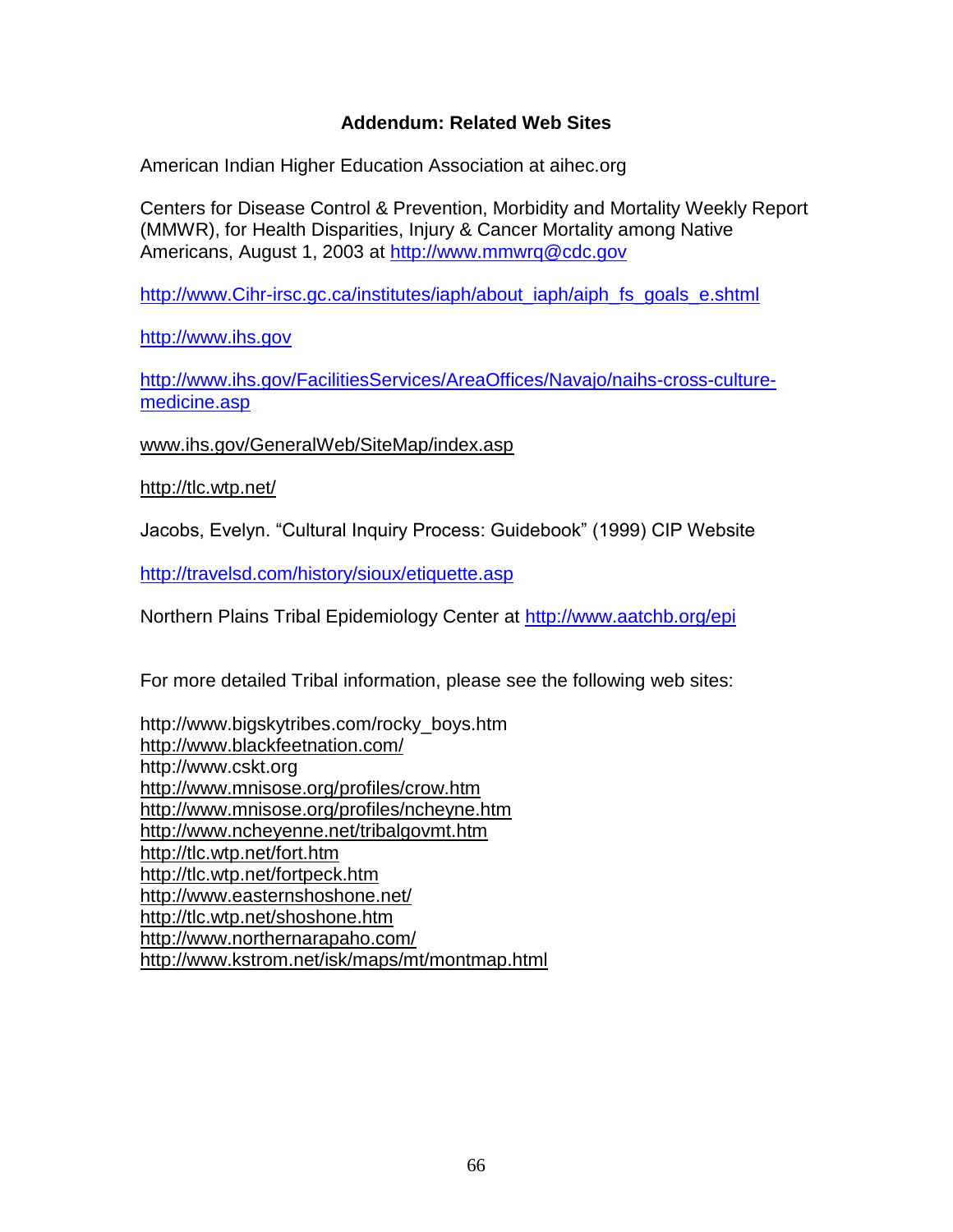#### **Bibliography**

American Indian Law Center, Inc. (1999). Model tribal research code: With materials for tribal regulation for research and checklist for Indian health boards (3<sup>rd</sup> ed.). Albuquerque, NM: American Indian Law Center, Inc.

Andersen, S.A., Langwell, K.M., Belcourt, G.M. (2005). Building healthy tribal nations in Montana and Wyoming through collaborative research and development. *Am J of Public Health.* 2005;95:5.

Barker, Valerie, and Howard Giles. "Integrating the communicative predicament and enhancement of aging models: the case of the older Native American." Health Communication 15.3 (2003): 255-275.

Barritt, Loren, and Others. "Researching Educational Practice." (1986).

Bryan, L. American Indian Entrepreneurs, Rosebud & Pine Ridge Reservation Case Studies. (1999) Salish Kootenai College Press, Pablo, Montana.

Centers for Disease Control and Prevention, CDC/ATSDR Committee on Community Engagement, "Community Engagement: Definitions and Organizing Concepts from the Literature," accessed<http://www.cdc.gov/phppo/pce/part1.htm> (3-31-05).

Cohen, Ken. "Native American Medicine." Alternative Therapies in Health and Medicine 4.6 (1998): 45-57.

Creswell, J.W. Qualitative Inquiry and Research Design: Choosing Among Five Traditions. Thousand Oaks, CA: Sage (1998).

"Cross Culture Medicine," Navajo Area Indian Health Service (NAIHS), U.S. Department of Health and Human Services, Indian Health Service. (2003).

Davis, J.D., Erickson, J.S., Johnson, S.R., Marshall, C.A., Running Wolf, P., & Santiago, R.L. (Eds.). AIRPEM -Work Group on American Indian Research and Program Evaluation Methodology), Symposium on Research and Evaluation Methodology: Lifespan Issues Related to American Indians/Alaska Natives with Disabilities. Flagstaff: Northern Arizona University, Institute for Human Development, Arizona University Center on Disabilities, American Indian Rehabilitation Research and Training Center. (2002)

Denzin, N.K. Interpretive Biography. Newbury Park, CA: Sage Publications (1989a).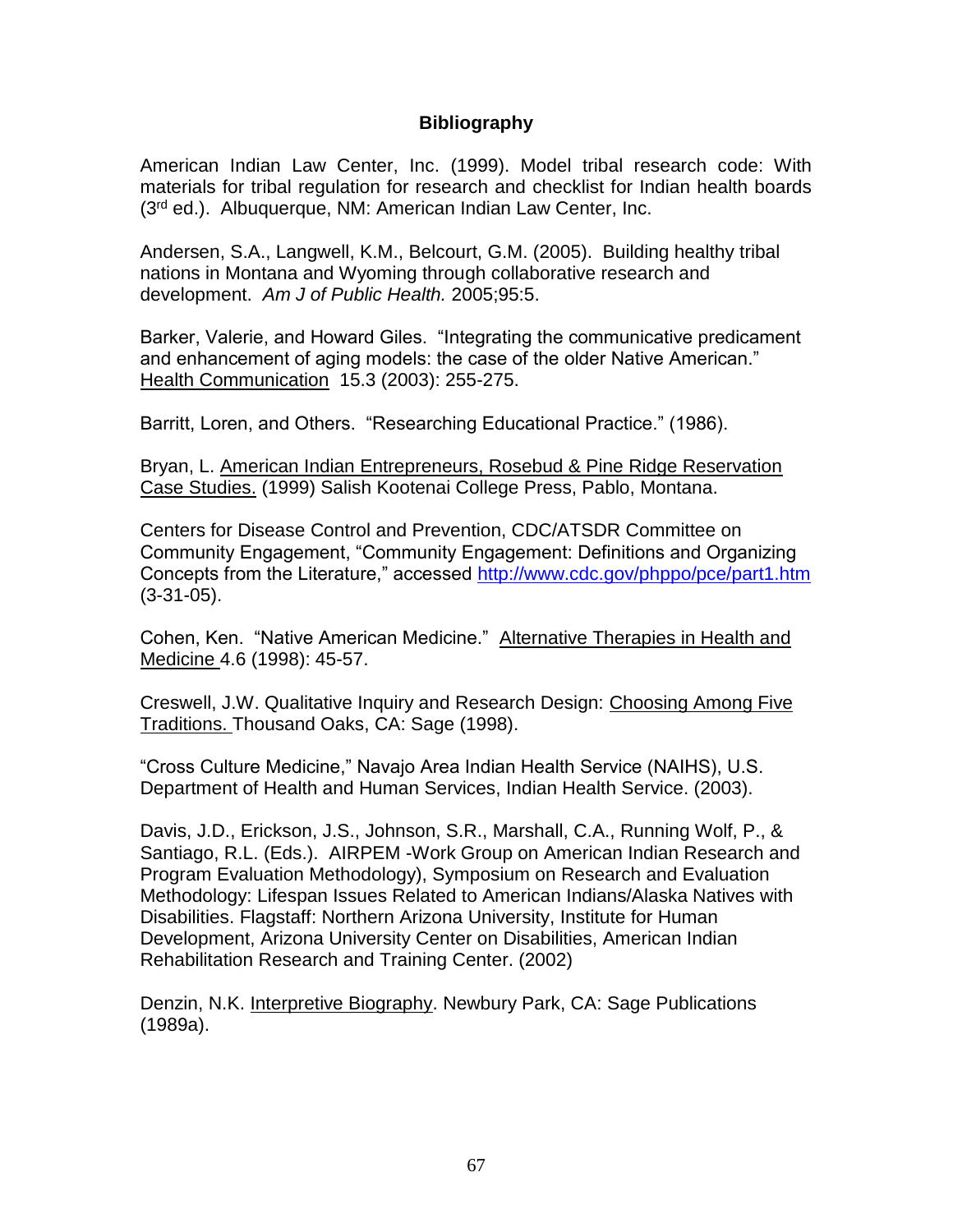Dubray, Wynne, and Adelle Sanders. "Interactions Between American Indian Ethnicity and Health Care." Journal of Health and Social Policy 10.4 (1999): 67- 84.

Fisher, P.A. and Ball, T.J. "Tribal Participatory Research: Mechanics of a Collaborative Model," American Journal of Community Psychology, Vol. 32, Nos. 3/4; December 2003.

Garroutte, E.M., Kunovich, R.M., Buchwald, D. & Goldberg, J. "Medical Communication in Older American Indians: Variations by Ethnic Identity." The Journal of Applied Gerontology Supplement to Vol. 25 No. 1, February 2006:27S-43S.

Garroutte, E.M., Kunovich, R.M., Jacobsen, C. & Goldberg, J. "Patient satisfaction and ethnic Identity among American Indian older adults," Social Science & Medicine 59 (2004):2233-2244.

Garwick, Anne, and Sally Auger. "What Do Providers Need to Know About American Indian Culture? Recommendations from Urban Indian Family Caregivers." Families, Systems & Health 18.2 (2000): 177-190.

Henze, R. C. & Hauser M. E. "Personalizing Culture through Anthropological and Educational Perspectives." Journal of Anthropology & Education Quarterly (2000). Santa Cruz: Center for Research on Education, Diversity, and Excellence, University of California, (1999). 25pp.

Hodge, F. Weinmann, S. & Roubideaux, Y. (2000 Nov.) "Recruitment of American Indians and Alaska Natives into clinical trials." Annals of Epidemiology, 10 (8 Suppl), S41-S48.

Holkup, P.A. Tripp-Reimer, T., Salois, E.M. and Weinert, C. "Community-based Participatory Research: An Approach to Intervention Research With a Native American Community." Advances in Nursing Science Vol. 27, No. 3, pp162-175. Lippincott Williams & Wilkins, Inc., 2004.

Israel, B.A., Schulz, A.J., Parker, E.A., and Becker, A.B. "Review of Community-Based Research : Assessing Partnership Approaches to Improve Public Health." Annual Rev. Public Health 19(1998): 173-202.

Israel, B.A., Shulz, A.J., Parker. E.A., and Becker, A.B. "Community-based Participatory Research: Policy Recommendations for Promoting a Partnership Approach in Health Research." Education for Health. Vol. 14, No.2, (2001), 182- 197.

King, Marietta. Native American: Food is Medicine. McCleery & Sons Publishing (2002).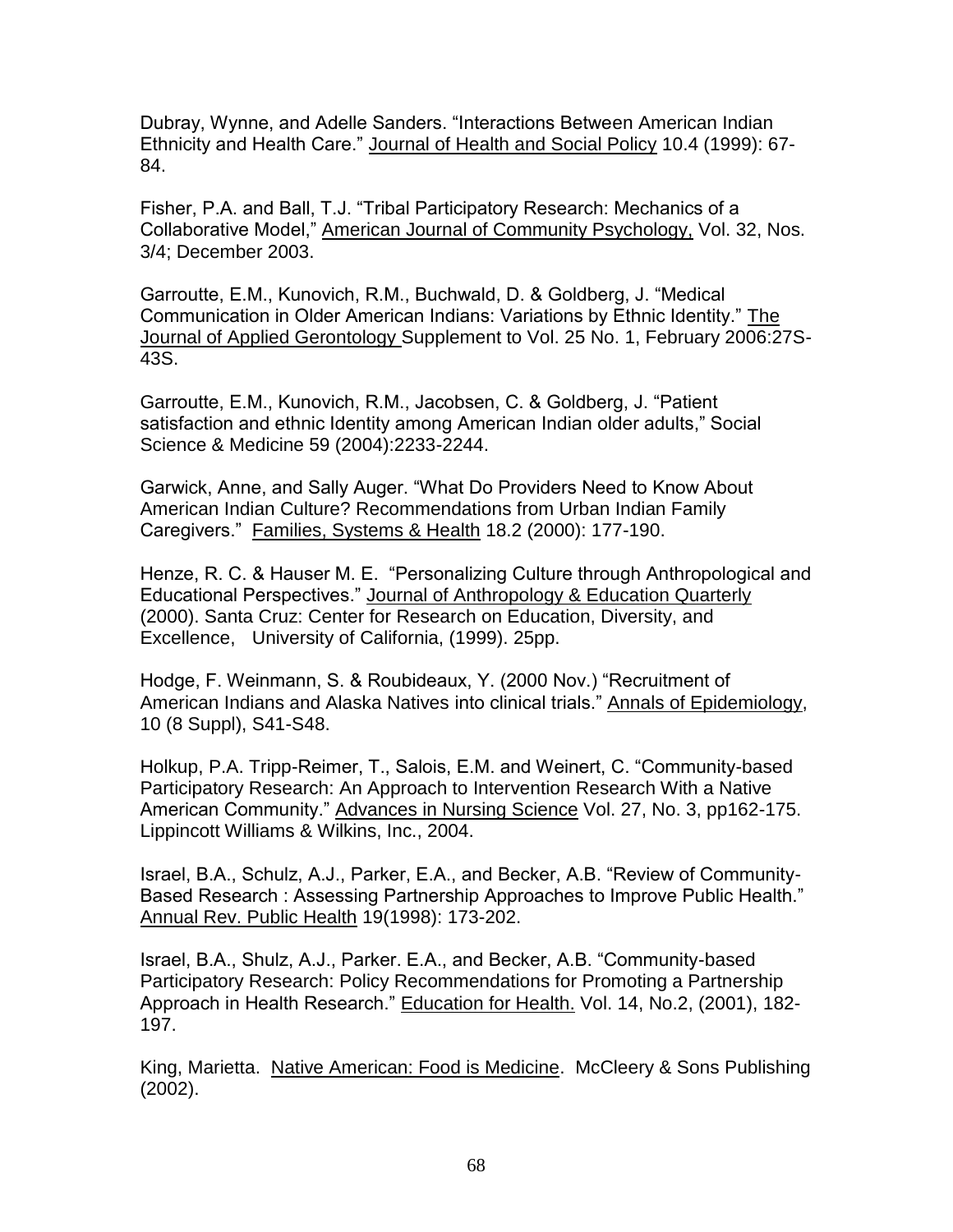Larson, Gary. "Lakota Worldview – Seeking Wisdom," School of Nursing, University of South Dakota, Vermillion (2004). (Educational CD).

Leedy, P.D. Practical Research Planning and Design. Upper Saddle River, N.J. Merill (1997).

Letiecq, B.L. and Bailey, S.J. "Evaluating from the Outside: Conducting Cross-Cultural Research on an American Indian Reservation." Evaluation Review, Vol. 28 No. 4, August (2004). 342-357. DOI: 10.1177/0193841X04265185. Sage Pub.(2004).

Lieberman, L., Palo Stoller, E., and M. Burg. "Women's Health Care: Cross-Cultural Encounters within the Medical System." Journal of the Florida Medical Association 84.6 (1997): 364-373.

Lowe, John, and Roxanne Struthers. "A Conceptual Framework of Nursing in Native American Culture." Journal of Nursing Scholarship 33.3 (2001): 279-283.

Manson, S.M., Garroutte, E., Goins, R.T., and Henderson, P.N. "Access, Relevance, and Control in the Research Process: Lessons from Indian Country." Journal of Aging and Health. Supplement to Vol. 1, No. 5, November (2004). 58- 77S, DOI: 10.1177/0898264304268149. Sage Publications (2004).

Marbella, Anne M. et al. "Use of Native American Healers Among Native American Patients in an Urban Native American Health Center." ARCH Family Medicine 7.2 (1998): 182-185.

Northern Plains Tribal Epidemiology Center. Resource For Researchers – How to Conduct Research in American Indian and Alaska Native (AI/AN) Communities. Aberdeen Area Tribal Chairmen's Health Board, Rapid City, SD. (2005).

Patton, M. Qualitative Evaluation and Research Methods, 2<sup>nd</sup> ed. Thousand Oaks CA: Sage. (1990).

Polkinghorne, Donald E. "The Use of Natural Language in Counseling Psychology Research." (1989).

Potvin, L., Crago, M., McComber, A.M., Delorimer, T. and Macaulay, A.C. "Implementing participatory intervention and research in communities: lessons from the Kahnawake Schools Diabetes Prevention Project in Canada*."* Social Science & Medicine 56 (2003) 1295-1305.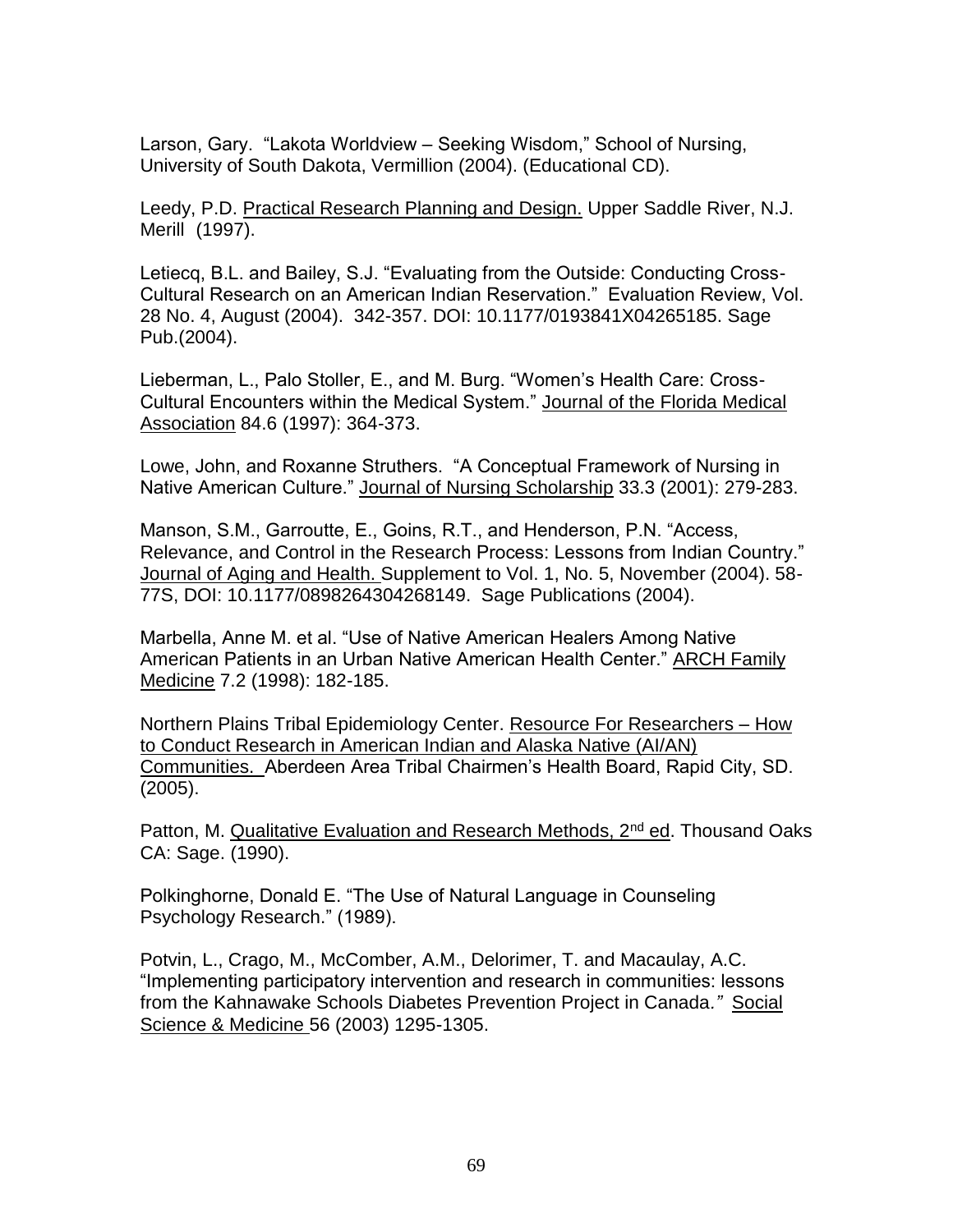Robert Wood Johnson Foundation, National Program Office on Diabetes, "Conceptual Approaches and Diverse Models for Community Health Promotion Programs." St. Louis, MO: July (2002).

Roberts, Jim and Joshua D. Jones. "Health Disparities Challenge Public Health Among Native Americans." Northwest Public Health. Fall/Winter, (2004).

Taylor, George R. Integrating Quantitative and Qualitative Research Methods: Discovering Possibilities. University Press. (2000).

Teufel, Nicollette. "Development of Culturally Competent Food-frequency Questionnaires." American Journal of Clinical Nutrition 65 Suppl. (1997): 1173s-1178s.

Van Sickle, D., Morgan, F., and A. Wright. "Qualitative Study of the use of Traditional Healing by Asthmatic Navajo Families." American Indian and Alaska Native Mental Health Research 11.1 (2003): 1-18.

Weaver, Hilary. "Indigenous people and the social work profession: defining culturally competent services." Social Work 44.3 (1999): 217-225.